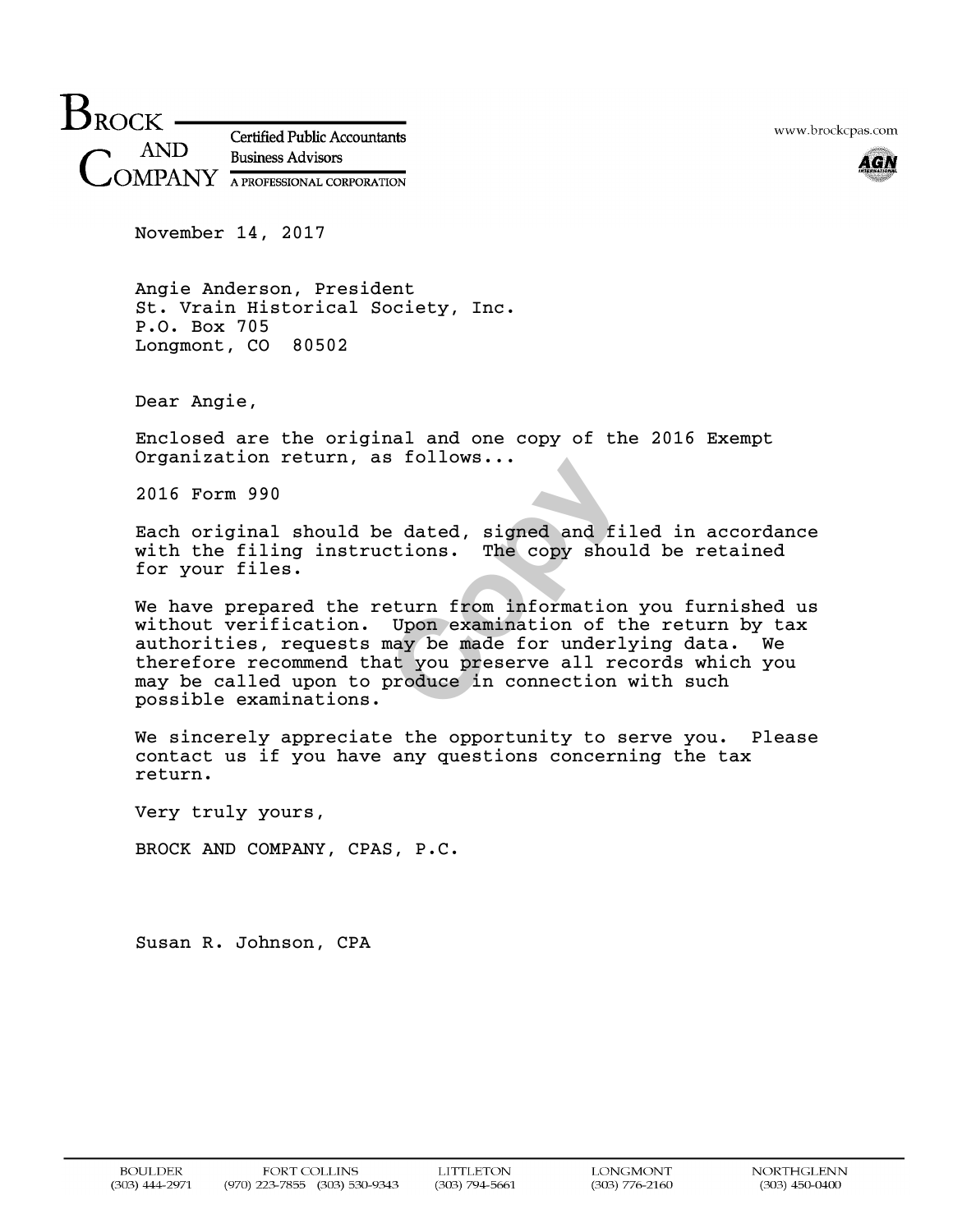# **TAX RETURN FILING INSTRUCTIONS**

#### FORM 990

#### **FOR THE YEAR ENDING**

~~~~~~~~~~~~~~~~~ December 31, 2016

| <b>Prepared for</b>                                | Angie Anderson, President<br>St. Vrain Historical Society, Inc.<br>P.O. Box 705<br>Longmont, CO 80502                                                                                                                                                                                                |
|----------------------------------------------------|------------------------------------------------------------------------------------------------------------------------------------------------------------------------------------------------------------------------------------------------------------------------------------------------------|
| <b>Prepared by</b>                                 | Brock and Company, CPAs, P.C.<br>3711 JFK Parkway, Suite 315<br>Fort Collins, CO<br>80525                                                                                                                                                                                                            |
| <b>Amount due</b><br>or refund                     | Not applicable                                                                                                                                                                                                                                                                                       |
| <b>Make check</b><br>payable to                    | Not applicable                                                                                                                                                                                                                                                                                       |
| Mail tax return<br>and check (if<br>applicable) to | Not applicable                                                                                                                                                                                                                                                                                       |
| Return must be<br>mailed on<br>or before           | Not applicable                                                                                                                                                                                                                                                                                       |
| <b>Special</b><br><b>Instructions</b>              | This return has been prepared for electronic filing.<br>If you<br>wish to have it transmitted electronically to the IRS, please<br>sign, date, and return Form 8879-EO to our office. We will<br>then submit the electronic return to the IRS. Do not mail a<br>paper copy of the return to the IRS. |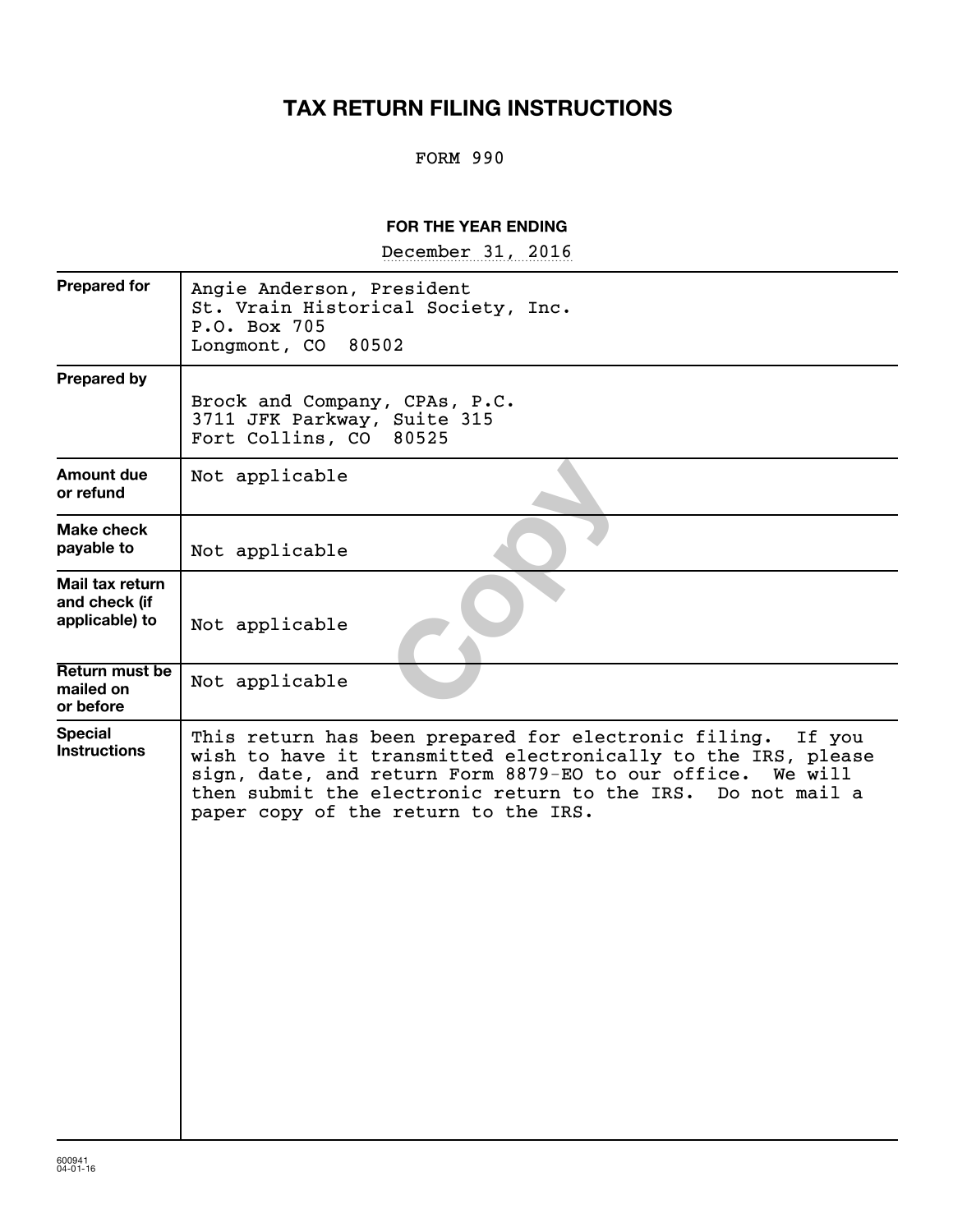|  |  | Form 8879-EO |
|--|--|--------------|
|--|--|--------------|

# **IRS e-file Signature Authorization**<br>**687 for an Exempt Organization**

**2016**

Department of the Treasury Internal Revenue Service

For calendar year 2016, or fiscal year beginning and the set of the set of the set of the set of the set of the set of the set of the set of the set of the set of the set of the set of the set of the set of the set of the

▶ Do not send to the IRS. Keep for your records.

**| Information about Form 8879-EO and its instructions is at**  *www.irs.gov/form8879eo.*

Name of exempt organization

**Employer identification number**

ST. VRAIN HISTORICAL SOCIETY, INC.  $\vert$  23-7122160

Name and title of officer ANGIE ANDERSON PRESIDENT

**Part I** | Type of Return and Return Information (Whole Dollars Only)

on line 1a, 2a, 3a, 4a, or 5a, below, and the amount on that line for the return being filed with this form was blank, then leave line 1b, 2b, 3b, 4b, or 5b, whichever is applicable, blank (do not enter -0-). But, if you entered -0- on the return, then enter -0- on the applicable line below. **Do not** complete more Check the box for the return for which you are using this Form 8879-EO and enter the applicable amount, if any, from the return. If you check the box than 1 line in Part I.

| <b>1a</b> Form 990 check here $\triangleright$ $\boxed{X}$<br><b>b</b> Total revenue, if any (Form 990, Part VIII, column (A), line 12) | 1b        | 104,041. |
|-----------------------------------------------------------------------------------------------------------------------------------------|-----------|----------|
| 2a Form 990-EZ check here $\blacktriangleright$<br><b>b</b> Total revenue, if any (Form 990-EZ, line 9) <i>manageranan</i> manageran    | 2b        |          |
| 3a Form 1120-POL check here<br><b>b</b> Total tax (Form 1120-POL, line 22) <b>Constant Contains</b>                                     | 3b        |          |
| 4a Form 990-PF check here<br><b>b</b> Tax based on investment income (Form 990-PF, Part VI, line 5) 4b                                  |           |          |
| 5a Form 8868 check here $\blacktriangleright$                                                                                           | <b>5b</b> |          |
|                                                                                                                                         |           |          |

#### **Part II Declaration and Signature Authorization of Officer**

**rization of Officer**<br>
the above organization and that I have examined<br>
ents and to the best of my knowledge and belief<br>
int shown on the copy of the organization's electr<br>
um originator (ERO) to send the organization's re (a) an acknowledgement of receipt or reason for rejection of the transmission, (b) the reason for any delay in processing the return or refund, and (c) Under penalties of perjury, I declare that I am an officer of the above organization and that I have examined a copy of the organization's 2016 electronic return and accompanying schedules and statements and to the best of my knowledge and belief, they are true, correct, and complete. I further declare that the amount in Part I above is the amount shown on the copy of the organization's electronic return. I consent to allow my intermediate service provider, transmitter, or electronic return originator (ERO) to send the organization's return to the IRS and to receive from the IRS the date of any refund. If applicable, I authorize the U.S. Treasury and its designated Financial Agent to initiate an electronic funds withdrawal (direct debit) entry to the financial institution account indicated in the tax preparation software for payment of the organization's federal taxes owed on this return, and the financial institution to debit the entry to this account. To revoke a payment, I must contact the U.S. Treasury Financial Agent at 1-888-353-4537 no later than 2 business days prior to the payment (settlement) date. I also authorize the financial institutions involved in the processing of the electronic payment of taxes to receive confidential information necessary to answer inquiries and resolve issues related to the payment. I have selected a personal identification number (PIN) as my signature for the organization's electronic return and, if applicable, the organization's consent to electronic funds withdrawal.

#### **Officer's PIN: check one box only**

| Lauthorize BROCK AND COMPANY,<br>  X                                                                                                                                                                                                                                                                                                                                             | CPAS, P.C.                            | 22160<br>to enter my PIN                          |
|----------------------------------------------------------------------------------------------------------------------------------------------------------------------------------------------------------------------------------------------------------------------------------------------------------------------------------------------------------------------------------|---------------------------------------|---------------------------------------------------|
| <b>ERO</b> firm name                                                                                                                                                                                                                                                                                                                                                             |                                       | Enter five numbers, but<br>do not enter all zeros |
| as my signature on the organization's tax year 2016 electronically filed return. If I have indicated within this return that a copy of the return<br>is being filed with a state agency(ies) regulating charities as part of the IRS Fed/State program, I also authorize the aforementioned ERO to<br>enter my PIN on the return's disclosure consent screen.                    |                                       |                                                   |
| As an officer of the organization, I will enter my PIN as my signature on the organization's tax year 2016 electronically filed return. If I have<br>indicated within this return that a copy of the return is being filed with a state agency(ies) regulating charities as part of the IRS Fed/State<br>program, I will enter my PIN on the return's disclosure consent screen. |                                       |                                                   |
| Officer's signature $\blacktriangleright$                                                                                                                                                                                                                                                                                                                                        | Date <b>I</b>                         |                                                   |
| <b>Part III</b><br><b>Certification and Authentication</b>                                                                                                                                                                                                                                                                                                                       |                                       |                                                   |
| <b>ERO's EFIN/PIN.</b> Enter your six-digit electronic filing identification                                                                                                                                                                                                                                                                                                     |                                       |                                                   |
| number (EFIN) followed by your five-digit self-selected PIN.                                                                                                                                                                                                                                                                                                                     | 84432680525<br>do not enter all zeros |                                                   |
| I certify that the above numeric entry is my PIN, which is my signature on the 2016 electronically filed return for the organization indicated above. I<br>confirm that I am submitting this return in accordance with the requirements of Pub. 4163, Modernized e-File (MeF) Information for Authorized IRS<br>e-file Providers for Business Returns.                           |                                       |                                                   |
| $ERO's$ signature $\blacktriangleright$                                                                                                                                                                                                                                                                                                                                          | Date 1                                |                                                   |

#### **ERO Must Retain This Form - See Instructions Do Not Submit This Form To the IRS Unless Requested To Do So**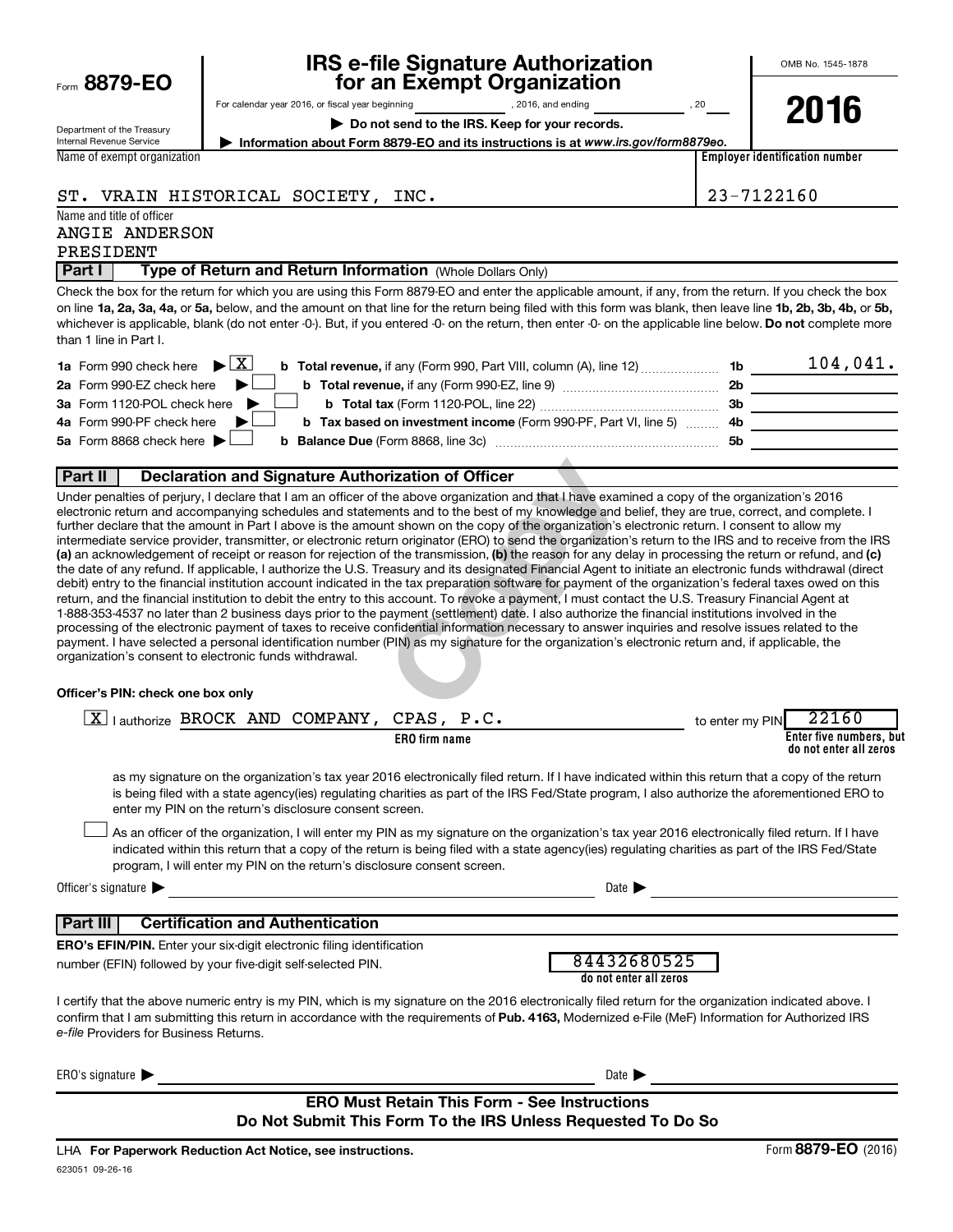|        | 990 |  |
|--------|-----|--|
| Form • |     |  |

#### EXTENDED TO NOVEMBER 15, 2017

**Return of Organization Exempt From Income Tax**<br>Under section 501(c), 527, or 4947(a)(1) of the Internal Revenue Code (except private foundations)<br> **2016** 

**Under section 501(c), 527, or 4947(a)(1) of the Internal Revenue Code (except private foundations)**

▶ Do not enter social security numbers on this form as it may be made public.<br>▶ Information about Form 990 and its instructions is at www.irs.gov/form990. Inspection **• Information about Form 990 and its instructions is at www.irs.gov/form990. and inspection** 



Department of the Treasury Internal Revenue Service

|                         |                               | A For the 2016 calendar year, or tax year beginning                                                                                                                        | and ending   |                                                  |                                                           |
|-------------------------|-------------------------------|----------------------------------------------------------------------------------------------------------------------------------------------------------------------------|--------------|--------------------------------------------------|-----------------------------------------------------------|
|                         | <b>B</b> Check if applicable: | C Name of organization                                                                                                                                                     |              | D Employer identification number                 |                                                           |
|                         | Address<br>change             | ST. VRAIN HISTORICAL SOCIETY, INC.                                                                                                                                         |              |                                                  |                                                           |
|                         | Name<br>change                | Doing business as                                                                                                                                                          |              |                                                  | 23-7122160                                                |
|                         | Initial<br>return             | Number and street (or P.O. box if mail is not delivered to street address)                                                                                                 | Room/suite I | E Telephone number                               |                                                           |
|                         | Final<br>return/              | P.O. BOX 705                                                                                                                                                               |              |                                                  | $303 - 776 - 1870$                                        |
|                         | termin-<br>ated               | City or town, state or province, country, and ZIP or foreign postal code                                                                                                   |              | G Gross receipts \$                              | 146, 335.                                                 |
|                         | Amended<br>Ireturn            | 80502<br>LONGMONT, CO                                                                                                                                                      |              | H(a) Is this a group return                      |                                                           |
|                         | Applica-<br>tion              | F Name and address of principal officer: ANGIE ANDERSON                                                                                                                    |              | for subordinates?                                | $\Box$ Yes $\Box X$ No                                    |
|                         | pending                       | P.O. BOX 705, LONGMONT, CO 80502                                                                                                                                           |              | $H(b)$ Are all subordinates included? $\Box$ Yes | J No                                                      |
|                         |                               | Tax-exempt status: $X \overline{S}$ 501(c)(3) $3 \overline{S}$ 501(c)(<br>$\sqrt{\frac{1}{1}}$ (insert no.)<br>4947(a)(1) or                                               | 527          |                                                  | If "No," attach a list. (see instructions)                |
|                         |                               | J Website: WWW.STVRAINHISTORICALSOCIETY.ORG                                                                                                                                |              | H(c) Group exemption number                      |                                                           |
|                         |                               | Trust<br>Association<br>$\mid X \mid$ Other $\blacktriangleright$<br>Corporation<br>K Form of organization: $\lfloor$                                                      |              |                                                  | L Year of formation: $1967$ M State of legal domicile: CO |
|                         | Part I                        | <b>Summary</b>                                                                                                                                                             |              |                                                  |                                                           |
|                         | 1                             | Briefly describe the organization's mission or most significant activities: THE ST. VRAIN HISTORICAL SOCIETY                                                               |              |                                                  |                                                           |
|                         |                               | SEEKS TO PRESERVE THE HERITAGE OF LONGMONT AND THE ST. VRAIN VALLEY                                                                                                        |              |                                                  |                                                           |
| Governance              | 2                             | Check this box $\blacktriangleright$ $\Box$ if the organization discontinued its operations or disposed of more than 25% of its net assets.                                |              |                                                  |                                                           |
|                         | 3                             | Number of voting members of the governing body (Part VI, line 1a)                                                                                                          |              | 3                                                | 8                                                         |
|                         | 4                             | Number of independent voting members of the governing body (Part VI, line 1b) [100] [100] [100] [100] [100] [1                                                             |              | $\overline{\mathbf{4}}$                          | $\overline{\bf 8}$                                        |
| <b>Activities &amp;</b> | 5                             |                                                                                                                                                                            |              | 5                                                | 4                                                         |
|                         | 6                             |                                                                                                                                                                            |              | 6                                                | 300                                                       |
|                         |                               |                                                                                                                                                                            |              | 7a                                               | 0.                                                        |
|                         |                               |                                                                                                                                                                            |              | 7b                                               | $\overline{0}$ .                                          |
|                         |                               |                                                                                                                                                                            |              | <b>Prior Year</b>                                | <b>Current Year</b>                                       |
|                         | 8                             |                                                                                                                                                                            |              | 73,328.                                          | 66,907.                                                   |
| Revenue                 | 9                             |                                                                                                                                                                            |              | 5,872.                                           | 11,491.                                                   |
|                         | 10                            |                                                                                                                                                                            |              | $-149.$                                          | $-4, 423.$                                                |
|                         | 11                            | Other revenue (Part VIII, column (A), lines 5, 6d, 8c, 9c, 10c, and 11e)                                                                                                   |              | 35,787.                                          | 30,066.                                                   |
|                         | 12                            | Total revenue - add lines 8 through 11 (must equal Part VIII, column (A), line 12)                                                                                         |              | 114,838.                                         | 104,041.                                                  |
|                         | 13                            | Grants and similar amounts paid (Part IX, column (A), lines 1-3)                                                                                                           |              | о.<br>$\overline{0}$ .                           | $0$ .<br>$\overline{0}$ .                                 |
|                         | 14                            |                                                                                                                                                                            |              | 62,457.                                          | 59,139.                                                   |
| Expenses                | 15                            | Salaries, other compensation, employee benefits (Part IX, column (A), lines 5-10)                                                                                          |              | 0.                                               | 0.                                                        |
|                         |                               | 6,751.                                                                                                                                                                     |              |                                                  |                                                           |
|                         |                               | <b>b</b> Total fundraising expenses (Part IX, column (D), line 25)                                                                                                         |              | 121,544.                                         | 120,988.                                                  |
|                         | 17                            |                                                                                                                                                                            |              | 184,001.                                         | 180, 127.                                                 |
|                         |                               | 18 Total expenses. Add lines 13-17 (must equal Part IX, column (A), line 25)                                                                                               |              | $-69, 163.$                                      | $-76,086$ .                                               |
|                         |                               | 19 Revenue less expenses. Subtract line 18 from line 12                                                                                                                    |              |                                                  |                                                           |
|                         |                               |                                                                                                                                                                            |              | <b>Beginning of Current Year</b><br>1,490,439.   | <b>End of Year</b><br>1,414,666.                          |
|                         | 20                            | Total assets (Part X, line 16)                                                                                                                                             |              | 1,884.                                           | 2,197.                                                    |
| Net Assets or           | 21                            | Total liabilities (Part X, line 26)                                                                                                                                        |              | 1,488,555.                                       | 1,412,469.                                                |
|                         | 22<br>Part II                 | <b>Signature Block</b>                                                                                                                                                     |              |                                                  |                                                           |
|                         |                               | Under penalties of perjury, I declare that I have examined this return, including accompanying schedules and statements, and to the best of my knowledge and belief, it is |              |                                                  |                                                           |
|                         |                               |                                                                                                                                                                            |              |                                                  |                                                           |

true, correct, and complete. Declaration of preparer (other than officer) is based on all information of which preparer has any knowledge.

| Sign<br>Here | Signature of officer<br>ANGIE ANDERSON,<br>PRESIDENT<br>Type or print name and title                                  |                      |      | Date                                               |  |  |  |
|--------------|-----------------------------------------------------------------------------------------------------------------------|----------------------|------|----------------------------------------------------|--|--|--|
| Paid         | Print/Type preparer's name<br>SUSAN R. JOHNSON, CPA                                                                   | Preparer's signature | Date | <b>PTIN</b><br>Check<br>P01287360<br>self-employed |  |  |  |
| Preparer     | Firm's name BROCK AND COMPANY, CPAS, P.C.                                                                             |                      |      | 84-0930288<br>Firm's EIN                           |  |  |  |
| Use Only     | Firm's address 3711 JFK PARKWAY, SUITE 315                                                                            |                      |      |                                                    |  |  |  |
|              | Phone no.970 - 223 - 7855<br>FORT COLLINS, CO 80525                                                                   |                      |      |                                                    |  |  |  |
|              | $\mathbf{X}$<br><b>No</b><br>Yes<br>May the IRS discuss this return with the preparer shown above? (see instructions) |                      |      |                                                    |  |  |  |
|              | Form 990 (2016)<br>LHA For Paperwork Reduction Act Notice, see the separate instructions.<br>632001 11-11-16          |                      |      |                                                    |  |  |  |

SEE SCHEDULE O FOR ORGANIZATION MISSION STATEMENT CONTINUATION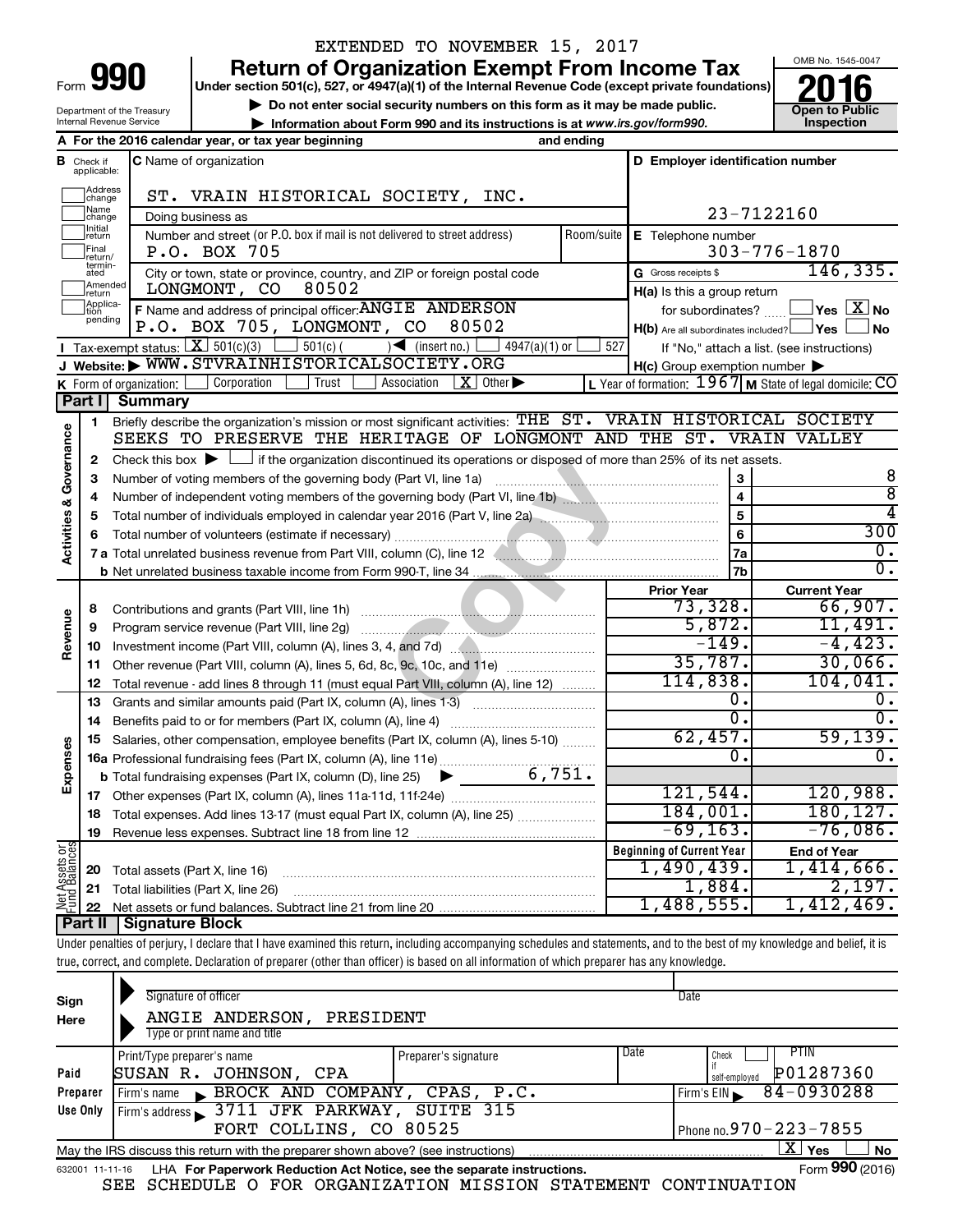|              | 23-7122160<br>ST. VRAIN HISTORICAL SOCIETY, INC.<br>Page 2<br>Form 990 (2016)                                                                               |
|--------------|-------------------------------------------------------------------------------------------------------------------------------------------------------------|
|              | <b>Part III   Statement of Program Service Accomplishments</b>                                                                                              |
|              | $\boxed{\textbf{X}}$                                                                                                                                        |
| $\mathbf{1}$ | Briefly describe the organization's mission:                                                                                                                |
|              | THE ST. VRAIN HISTORICAL SOCIETY SEEKS TO PRESERVE THE HERITAGE OF                                                                                          |
|              | LONGMONT AND THE ST. VRAIN VALLEY BY ACQUIRING HISTORICAL HOUSES,                                                                                           |
|              | SITES, AND PLACES; RESTORING, PRESERVING, AND EXHIBITING THE HOUSES;                                                                                        |
|              | ENCOURAGING, PROMOTING, AND SUPPORTING EFFORTS TO PRESERVE THE HISTORY                                                                                      |
| $\mathbf{2}$ | Did the organization undertake any significant program services during the year which were not listed on the                                                |
|              | $\sqrt{}$ Yes $\sqrt{}$ $\overline{\rm X}$ No<br>prior Form 990 or 990-EZ?                                                                                  |
|              | If "Yes," describe these new services on Schedule O.                                                                                                        |
| 3            | $\vert$ Yes $\vert$ $\mathrm{X}$ $\vert$ No<br>Did the organization cease conducting, or make significant changes in how it conducts, any program services? |
|              | If "Yes," describe these changes on Schedule O.                                                                                                             |
| 4            | Describe the organization's program service accomplishments for each of its three largest program services, as measured by expenses.                        |
|              | Section 501(c)(3) and 501(c)(4) organizations are required to report the amount of grants and allocations to others, the total expenses, and                |
|              | revenue, if any, for each program service reported.                                                                                                         |
| 4a l         | 15,228.<br>$\overline{0}$ .)<br>including grants of \$<br>(Code:<br>(Expenses \$<br>) (Revenue \$                                                           |
|              | OLD MILL PARK - RESTORATION AND MAINTENANCE OF BUILDINGS AND GROUNDS                                                                                        |
|              | WHICH ARE OPEN TO THE PUBLIC -- EDUCATION AND PROMOTION OF THE HISTORY                                                                                      |
|              | OF ST. VRAIN VALLEY.<br>THIS YEAR, OLD MILL PARK HOSTED AN EIGHT DAY                                                                                        |
|              | "PIONEER DAYS" EVENT WITH APPROXIMATELY 1,240 IN ATTENDANCE.<br>FIVE OPEN<br>CABIN DAYS RECORDED 402 ATTENDEES. OLD MILL PARK ALSO HOSTED TWO CAMPS         |
|              | SURVIVING OUT WEST AND WESTERN SETTLERS. BETWEEN THE TWO CAMPS THERE                                                                                        |
|              | WERE FORTY-SIX CAMPERS, SEVEN TEENAGE VOLUNTEERS, AND TWO ADULT                                                                                             |
|              | VOLUNTEERS.                                                                                                                                                 |
|              |                                                                                                                                                             |
|              |                                                                                                                                                             |
|              |                                                                                                                                                             |
|              |                                                                                                                                                             |
| 4b.          | 80,454.<br>11,491.<br>including grants of \$<br>(Expenses \$<br>) (Revenue \$<br>(Code:                                                                     |
|              | HOVER HOME - MAINTENANCE AND PRESERVATION OF A HISTORICAL SITE. HOVER                                                                                       |
|              | HOME HOSTED ELEVEN EVENTS CONSISTING OF SEVEN PUBLIC TOURS, A FLAG DAY                                                                                      |
|              | CELEBRATION, TWO TEAS, AS WELL AS A MEMBERSHIP MEETING WITH<br>489 PEOPLE                                                                                   |
|              | IN ATTENDANCE.                                                                                                                                              |
|              |                                                                                                                                                             |
|              |                                                                                                                                                             |
|              |                                                                                                                                                             |
|              |                                                                                                                                                             |
|              |                                                                                                                                                             |
|              |                                                                                                                                                             |
|              |                                                                                                                                                             |
|              |                                                                                                                                                             |
| 4с           | $11,932$ $\cdot$ including grants of \$<br>$0 \cdot$ )<br>(Code:<br>(Expenses \$<br>) (Revenue \$                                                           |
|              | HOVER FARMSTEAD - PRESERVATION AND MAINTENANCE OF A HISTORIC FARMSTEAD                                                                                      |
|              | INCLUDING A CROP DEMONSTRATION PLOT, FARM GARDEN, CHICKEN ROOST AND EGG                                                                                     |
|              | BOXES DISPLAY AND TRAINING MATERIALS. THE FARMSTEAD RECORDED 84                                                                                             |
|              | SELF-GUIDED WALKING TOURS.                                                                                                                                  |
|              |                                                                                                                                                             |
|              |                                                                                                                                                             |
|              |                                                                                                                                                             |
|              |                                                                                                                                                             |
|              |                                                                                                                                                             |
|              |                                                                                                                                                             |
|              |                                                                                                                                                             |
|              |                                                                                                                                                             |
| 4d           | Other program services (Describe in Schedule O.)<br>6,959. including grants of \$<br>0.                                                                     |
|              | (Expenses \$<br>(Revenue \$<br>114,573.                                                                                                                     |
|              | 4e Total program service expenses<br>$F_{\text{O}}$ QQ $\Omega$ (2016)                                                                                      |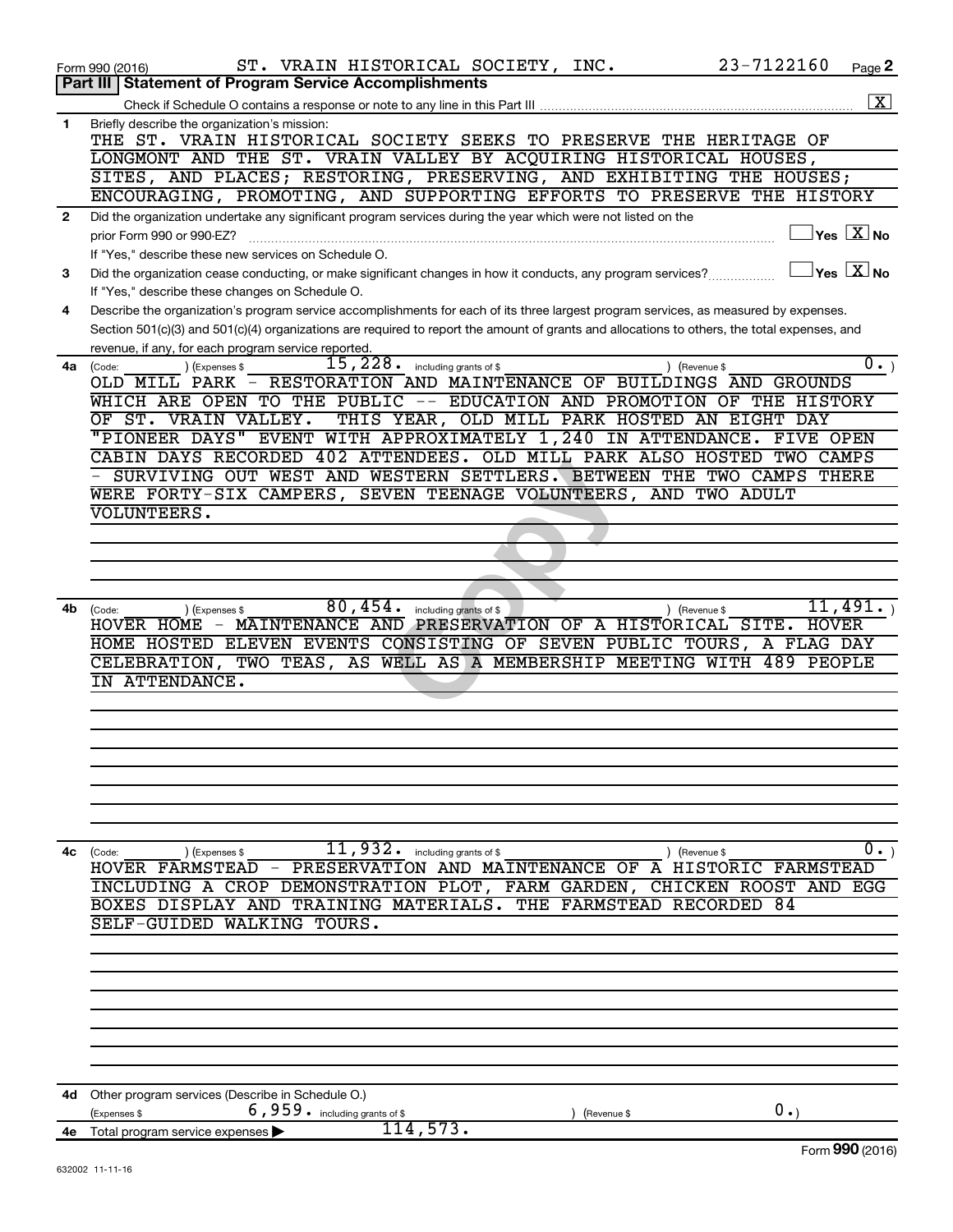632003 11-11-16

|     | 23-7122160<br>ST. VRAIN HISTORICAL SOCIETY, INC.<br>Form 990 (2016)                                                                                                                                                                 |                 |                         | Page |
|-----|-------------------------------------------------------------------------------------------------------------------------------------------------------------------------------------------------------------------------------------|-----------------|-------------------------|------|
|     | <b>Checklist of Required Schedules</b><br>Part IV                                                                                                                                                                                   |                 |                         |      |
|     |                                                                                                                                                                                                                                     |                 | Yes                     | No   |
| 1.  | Is the organization described in section 501(c)(3) or 4947(a)(1) (other than a private foundation)?                                                                                                                                 |                 |                         |      |
|     |                                                                                                                                                                                                                                     | 1               | x                       |      |
| 2   |                                                                                                                                                                                                                                     | $\overline{2}$  | X                       |      |
| 3   | Did the organization engage in direct or indirect political campaign activities on behalf of or in opposition to candidates for                                                                                                     |                 |                         |      |
|     |                                                                                                                                                                                                                                     | з               |                         | х    |
| 4   | Section 501(c)(3) organizations. Did the organization engage in lobbying activities, or have a section 501(h) election in effect                                                                                                    |                 |                         |      |
|     |                                                                                                                                                                                                                                     | 4               |                         | х    |
| 5.  | Is the organization a section 501(c)(4), 501(c)(5), or 501(c)(6) organization that receives membership dues, assessments, or                                                                                                        |                 |                         |      |
|     |                                                                                                                                                                                                                                     | 5               |                         | х    |
| 6   | Did the organization maintain any donor advised funds or any similar funds or accounts for which donors have the right to                                                                                                           |                 |                         |      |
|     | provide advice on the distribution or investment of amounts in such funds or accounts? If "Yes," complete Schedule D, Part I                                                                                                        | 6               |                         | х    |
| 7   | Did the organization receive or hold a conservation easement, including easements to preserve open space,                                                                                                                           |                 |                         |      |
|     |                                                                                                                                                                                                                                     | $\overline{7}$  |                         | X    |
| 8   | Did the organization maintain collections of works of art, historical treasures, or other similar assets? If "Yes," complete                                                                                                        |                 |                         |      |
|     | Schedule D, Part III <b>Process Construction Construction Construction</b> Construction Construction Construction Construction Construction Construction Construction Construction Construction Construction Construction Construct | 8               |                         | х    |
| 9   | Did the organization report an amount in Part X, line 21, for escrow or custodial account liability, serve as a custodian for                                                                                                       |                 |                         |      |
|     | amounts not listed in Part X; or provide credit counseling, debt management, credit repair, or debt negotiation services?                                                                                                           |                 |                         |      |
|     | If "Yes," complete Schedule D, Part IV                                                                                                                                                                                              | 9               |                         | х    |
| 10  | Did the organization, directly or through a related organization, hold assets in temporarily restricted endowments, permanent                                                                                                       |                 |                         |      |
|     |                                                                                                                                                                                                                                     | 10              |                         | х    |
| 11  | If the organization's answer to any of the following questions is "Yes," then complete Schedule D, Parts VI, VII, VIII, IX, or X                                                                                                    |                 |                         |      |
|     | as applicable.                                                                                                                                                                                                                      |                 |                         |      |
|     | a Did the organization report an amount for land, buildings, and equipment in Part X, line 10? If "Yes," complete Schedule D,                                                                                                       |                 |                         |      |
|     | Part VI                                                                                                                                                                                                                             | 11a             | х                       |      |
|     | <b>b</b> Did the organization report an amount for investments - other securities in Part X, line 12 that is 5% or more of its total                                                                                                |                 |                         |      |
|     |                                                                                                                                                                                                                                     | 11 <sub>b</sub> | х                       |      |
|     | c Did the organization report an amount for investments - program related in Part X, line 13 that is 5% or more of its total                                                                                                        |                 |                         |      |
|     | assets reported in Part X, line 16? If "Yes," complete Schedule D, Part VIII                                                                                                                                                        | 11c             |                         | х    |
|     | d Did the organization report an amount for other assets in Part X, line 15 that is 5% or more of its total assets reported in                                                                                                      |                 |                         |      |
|     | Part X, line 16? If "Yes," complete Schedule D, Part IX                                                                                                                                                                             | 11d             |                         | х    |
| е   |                                                                                                                                                                                                                                     | <b>11e</b>      | $\overline{\mathbf{x}}$ |      |
|     | f Did the organization's separate or consolidated financial statements for the tax year include a footnote that addresses                                                                                                           |                 |                         |      |
|     | the organization's liability for uncertain tax positions under FIN 48 (ASC 740)? If "Yes," complete Schedule D, Part X                                                                                                              | 11f             |                         | х    |
|     | 12a Did the organization obtain separate, independent audited financial statements for the tax year? If "Yes," complete                                                                                                             |                 |                         |      |
|     | Schedule D, Parts XI and XII                                                                                                                                                                                                        | 12a             |                         | х    |
|     | <b>b</b> Was the organization included in consolidated, independent audited financial statements for the tax year?                                                                                                                  |                 |                         |      |
|     | If "Yes," and if the organization answered "No" to line 12a, then completing Schedule D, Parts XI and XII is optional <i>maniming</i>                                                                                               | 12 <sub>b</sub> |                         | Χ    |
| 13  |                                                                                                                                                                                                                                     | 13              |                         | X    |
| 14a |                                                                                                                                                                                                                                     | 14a             |                         | х    |
|     | <b>b</b> Did the organization have aggregate revenues or expenses of more than \$10,000 from grantmaking, fundraising, business,                                                                                                    |                 |                         |      |
|     | investment, and program service activities outside the United States, or aggregate foreign investments valued at \$100,000                                                                                                          |                 |                         |      |
|     |                                                                                                                                                                                                                                     | 14b             |                         | х    |
| 15  | Did the organization report on Part IX, column (A), line 3, more than \$5,000 of grants or other assistance to or for any                                                                                                           |                 |                         |      |
|     | foreign organization? If "Yes," complete Schedule F, Parts II and IV                                                                                                                                                                | 15              |                         | х    |
| 16  | Did the organization report on Part IX, column (A), line 3, more than \$5,000 of aggregate grants or other assistance to                                                                                                            |                 |                         |      |
|     |                                                                                                                                                                                                                                     | 16              |                         | х    |
| 17  | Did the organization report a total of more than \$15,000 of expenses for professional fundraising services on Part IX,                                                                                                             |                 |                         |      |
|     | column (A), lines 6 and 11e? If "Yes," complete Schedule G, Part I                                                                                                                                                                  | 17              |                         | Χ    |

**19** 1c and 8a? If "Yes," complete Schedule G, Part II **mature complete out and the set of the set of the set of the s** Did the organization report more than \$15,000 of gross income from gaming activities on Part VIII, line 9a? If "Yes," *complete Schedule G, Part III* 

Did the organization report more than \$15,000 total of fundraising event gross income and contributions on Part VIII, lines

Form (2016) **990**

X

**18**

**19**

**Yes No**

X

X

X

X

X

X

X

X

X

X

X

X

X X X

X

X

X

X

X

| Form 990 (2016) |  |
|-----------------|--|
| Part IV   Che   |  |

**18**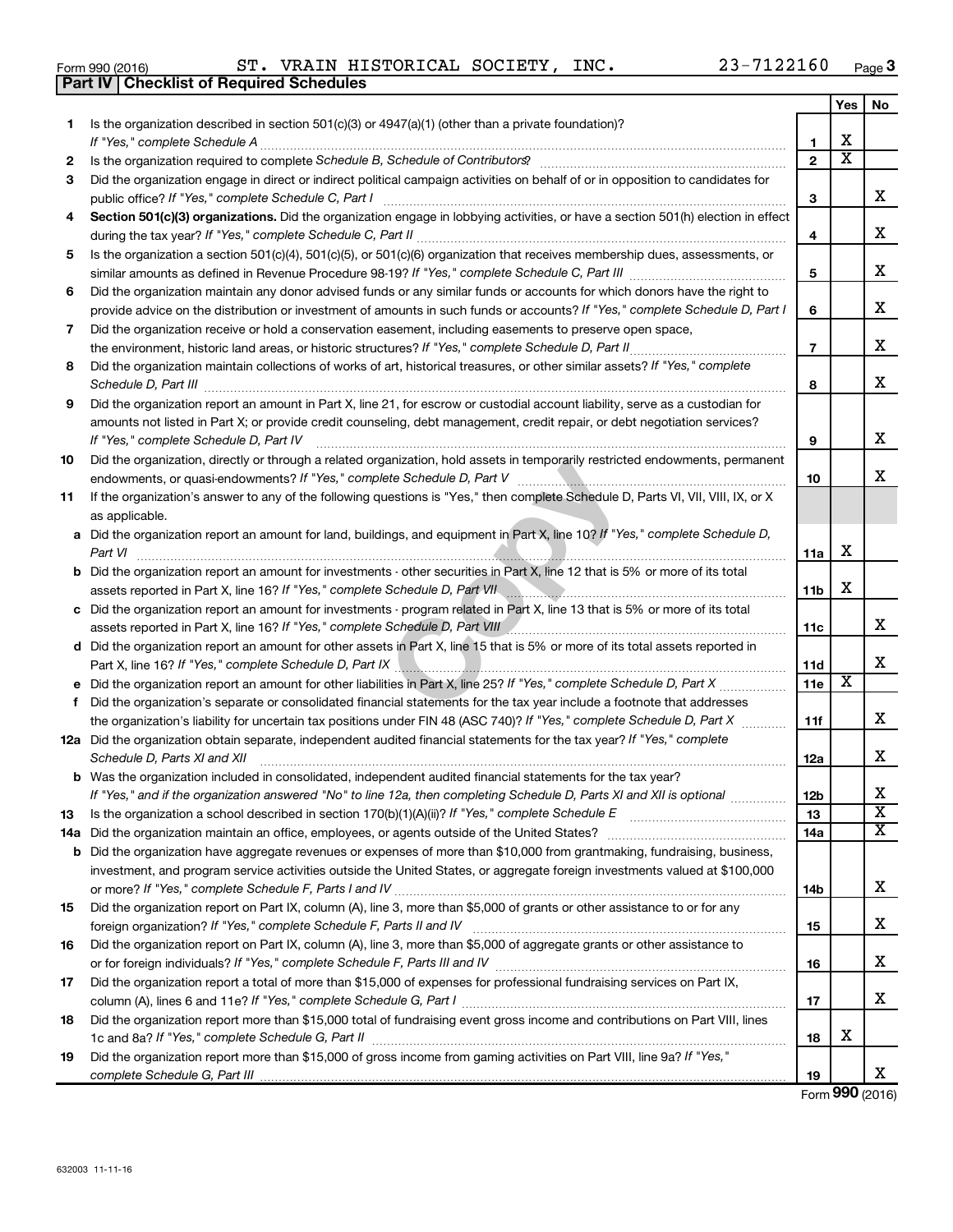|  | Form 990 (2016) |  |
|--|-----------------|--|
|  |                 |  |

*(continued)* **Part IV Checklist of Required Schedules**

Form 990 (2016) Page ST. VRAIN HISTORICAL SOCIETY, INC. 23-7122160

|    |                                                                                                                                    |                 | Yes | No                           |
|----|------------------------------------------------------------------------------------------------------------------------------------|-----------------|-----|------------------------------|
|    | 20a Did the organization operate one or more hospital facilities? If "Yes," complete Schedule H                                    | 20a             |     | $\overline{\mathbf{X}}$      |
|    | <b>b</b> If "Yes" to line 20a, did the organization attach a copy of its audited financial statements to this return?              | 20 <sub>b</sub> |     |                              |
| 21 | Did the organization report more than \$5,000 of grants or other assistance to any domestic organization or                        |                 |     |                              |
|    | domestic government on Part IX, column (A), line 1? If "Yes," complete Schedule I, Parts I and II                                  | 21              |     | x                            |
| 22 | Did the organization report more than \$5,000 of grants or other assistance to or for domestic individuals on                      |                 |     |                              |
|    | Part IX, column (A), line 2? If "Yes," complete Schedule I, Parts I and III [11]] [11]] [11] [11] [11] [11] [1                     | 22              |     | x                            |
| 23 | Did the organization answer "Yes" to Part VII, Section A, line 3, 4, or 5 about compensation of the organization's current         |                 |     |                              |
|    | and former officers, directors, trustees, key employees, and highest compensated employees? If "Yes," complete                     |                 |     |                              |
|    | Schedule J                                                                                                                         | 23              |     | X                            |
|    | 24a Did the organization have a tax-exempt bond issue with an outstanding principal amount of more than \$100,000 as of the        |                 |     |                              |
|    | last day of the year, that was issued after December 31, 2002? If "Yes," answer lines 24b through 24d and complete                 |                 |     |                              |
|    | Schedule K. If "No", go to line 25a                                                                                                | 24a             |     | x                            |
| b  | Did the organization invest any proceeds of tax-exempt bonds beyond a temporary period exception?                                  | 24b             |     |                              |
| с  | Did the organization maintain an escrow account other than a refunding escrow at any time during the year to defease               | 24c             |     |                              |
|    | any tax-exempt bonds?<br>d Did the organization act as an "on behalf of" issuer for bonds outstanding at any time during the year? | 24d             |     |                              |
|    | 25a Section 501(c)(3), 501(c)(4), and 501(c)(29) organizations. Did the organization engage in an excess benefit                   |                 |     |                              |
|    |                                                                                                                                    | 25a             |     | x                            |
| b  | Is the organization aware that it engaged in an excess benefit transaction with a disqualified person in a prior year, and         |                 |     |                              |
|    | that the transaction has not been reported on any of the organization's prior Forms 990 or 990-EZ? If "Yes," complete              |                 |     |                              |
|    | Schedule L, Part I                                                                                                                 | 25b             |     | x                            |
| 26 | Did the organization report any amount on Part X, line 5, 6, or 22 for receivables from or payables to any current or              |                 |     |                              |
|    | former officers, directors, trustees, key employees, highest compensated employees, or disqualified persons? If "Yes,"             |                 |     |                              |
|    | complete Schedule L, Part II                                                                                                       | 26              |     | X                            |
| 27 | Did the organization provide a grant or other assistance to an officer, director, trustee, key employee, substantial               |                 |     |                              |
|    | contributor or employee thereof, a grant selection committee member, or to a 35% controlled entity or family member                |                 |     |                              |
|    |                                                                                                                                    | 27              |     | x                            |
| 28 | Was the organization a party to a business transaction with one of the following parties (see Schedule L, Part IV                  |                 |     |                              |
|    | instructions for applicable filing thresholds, conditions, and exceptions):                                                        |                 |     |                              |
| а  | A current or former officer, director, trustee, or key employee? If "Yes," complete Schedule L, Part IV                            | 28a             |     | x                            |
| b  | A family member of a current or former officer, director, trustee, or key employee? If "Yes," complete Schedule L, Part IV         | 28b             |     | $\overline{\mathtt{x}}$      |
|    | c An entity of which a current or former officer, director, trustee, or key employee (or a family member thereof) was an officer,  |                 |     |                              |
|    | director, trustee, or direct or indirect owner? If "Yes," complete Schedule L, Part IV.                                            | 28c             |     | х<br>$\overline{\mathtt{x}}$ |
| 29 |                                                                                                                                    | 29              |     |                              |
| 30 | Did the organization receive contributions of art, historical treasures, or other similar assets, or qualified conservation        |                 |     | X                            |
| 31 |                                                                                                                                    | 30              |     |                              |
|    | Did the organization liquidate, terminate, or dissolve and cease operations?<br>If "Yes," complete Schedule N, Part I              | 31              |     | х                            |
| 32 | Did the organization sell, exchange, dispose of, or transfer more than 25% of its net assets? If "Yes," complete                   |                 |     |                              |
|    | Schedule N, Part II <b>Marken Commission Commission Commission</b> Commission Commission Commission                                | 32              |     | X                            |
| 33 | Did the organization own 100% of an entity disregarded as separate from the organization under Regulations                         |                 |     |                              |
|    |                                                                                                                                    | 33              |     | х                            |
| 34 | Was the organization related to any tax-exempt or taxable entity? If "Yes," complete Schedule R, Part II, III, or IV, and          |                 |     |                              |
|    | Part V, line 1                                                                                                                     | 34              |     | x                            |
|    |                                                                                                                                    | 35a             |     | $\overline{\mathtt{x}}$      |
|    | b If "Yes" to line 35a, did the organization receive any payment from or engage in any transaction with a controlled entity        |                 |     |                              |
|    |                                                                                                                                    | 35 <sub>b</sub> |     |                              |
| 36 | Section 501(c)(3) organizations. Did the organization make any transfers to an exempt non-charitable related organization?         |                 |     |                              |
|    |                                                                                                                                    | 36              |     | x                            |
| 37 | Did the organization conduct more than 5% of its activities through an entity that is not a related organization                   |                 |     |                              |
|    |                                                                                                                                    | 37              |     | x                            |
| 38 | Did the organization complete Schedule O and provide explanations in Schedule O for Part VI, lines 11b and 19?                     |                 |     |                              |
|    |                                                                                                                                    | 38              | х   |                              |

Form (2016) **990**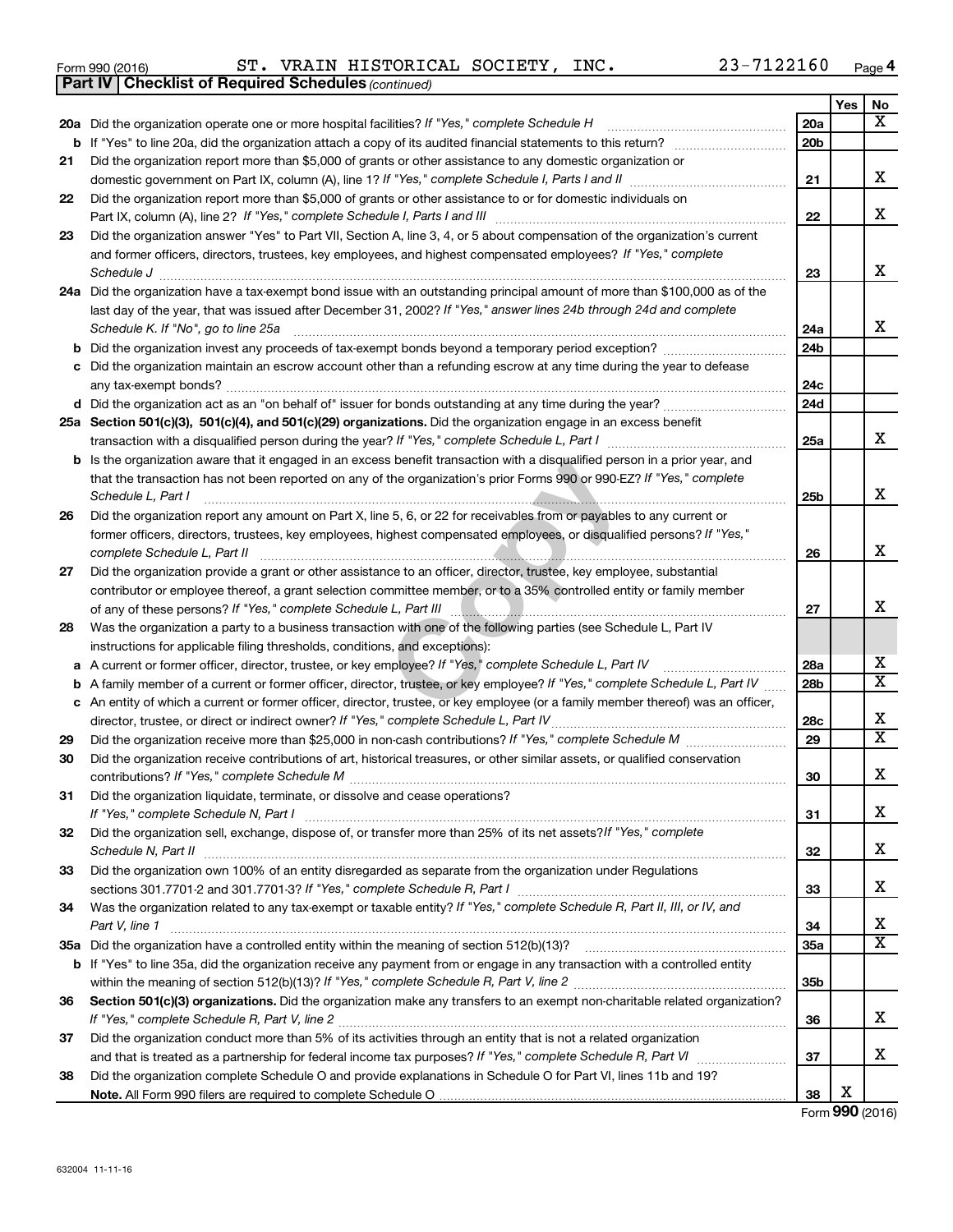| Yes<br>1a<br>1 <sub>b</sub><br>Enter the number of Forms W-2G included in line 1a. Enter -0- if not applicable<br>b<br>Did the organization comply with backup withholding rules for reportable payments to vendors and reportable gaming<br>1c<br>2a Enter the number of employees reported on Form W-3, Transmittal of Wage and Tax Statements,<br>4<br>filed for the calendar year ending with or within the year covered by this return <i>manumumumum</i><br>2a<br>X<br>2 <sub>b</sub><br>3a Did the organization have unrelated business gross income of \$1,000 or more during the year?<br>За<br>3 <sub>b</sub><br>4a At any time during the calendar year, did the organization have an interest in, or a signature or other authority over, a<br>financial account in a foreign country (such as a bank account, securities account, or other financial account)?<br>4a<br><b>b</b> If "Yes," enter the name of the foreign country: $\blacktriangleright$<br>See instructions for filing requirements for FinCEN Form 114, Report of Foreign Bank and Financial Accounts (FBAR).<br>5а<br>5b<br>b<br>5c<br>с<br>6a Does the organization have annual gross receipts that are normally greater than \$100,000, and did the organization solicit<br>6a<br>b If "Yes," did the organization include with every solicitation an express statement that such contributions or gifts<br>6b<br>Organizations that may receive deductible contributions under section 170(c).<br>7<br>Did the organization receive a payment in excess of \$75 made partly as a contribution and partly for goods and services provided to the payor?<br>7a<br>a<br>7b<br>c Did the organization sell, exchange, or otherwise dispose of tangible personal property for which it was required<br>7c<br>7d<br>d If "Yes," indicate the number of Forms 8282 filed during the year [100] [100] [100] [100] [100] [100] [100] [100] [100] [100] [100] [100] [100] [100] [100] [100] [100] [100] [100] [100] [100] [100] [100] [100] [100] [100<br>7е<br>е<br>7f<br>Did the organization, during the year, pay premiums, directly or indirectly, on a personal benefit contract?<br>t.<br>If the organization received a contribution of qualified intellectual property, did the organization file Form 8899 as required?<br>7g<br>7h<br>h If the organization received a contribution of cars, boats, airplanes, or other vehicles, did the organization file a Form 1098-C?<br>Sponsoring organizations maintaining donor advised funds. Did a donor advised fund maintained by the<br>8<br>8<br>Sponsoring organizations maintaining donor advised funds.<br>9<br>эа<br>9b<br><b>b</b> Did the sponsoring organization make a distribution to a donor, donor advisor, or related person?<br>Section 501(c)(7) organizations. Enter:<br>10<br>10a<br>а<br>10 <sub>b</sub><br>Gross receipts, included on Form 990, Part VIII, line 12, for public use of club facilities<br>b<br>Section 501(c)(12) organizations. Enter:<br>11<br>11a<br>а<br>b Gross income from other sources (Do not net amounts due or paid to other sources against<br>amounts due or received from them.)<br>11b |  | Part V<br><b>Statements Regarding Other IRS Filings and Tax Compliance</b><br>Check if Schedule O contains a response or note to any line in this Part V |  |  |     |  |                         |  |  |  |
|---------------------------------------------------------------------------------------------------------------------------------------------------------------------------------------------------------------------------------------------------------------------------------------------------------------------------------------------------------------------------------------------------------------------------------------------------------------------------------------------------------------------------------------------------------------------------------------------------------------------------------------------------------------------------------------------------------------------------------------------------------------------------------------------------------------------------------------------------------------------------------------------------------------------------------------------------------------------------------------------------------------------------------------------------------------------------------------------------------------------------------------------------------------------------------------------------------------------------------------------------------------------------------------------------------------------------------------------------------------------------------------------------------------------------------------------------------------------------------------------------------------------------------------------------------------------------------------------------------------------------------------------------------------------------------------------------------------------------------------------------------------------------------------------------------------------------------------------------------------------------------------------------------------------------------------------------------------------------------------------------------------------------------------------------------------------------------------------------------------------------------------------------------------------------------------------------------------------------------------------------------------------------------------------------------------------------------------------------------------------------------------------------------------------------------------------------------------------------------------------------------------------------------------------------------------------------------------------------------------------------------------------------------------------------------------------------------------------------------------------------------------------------------------------------------------------------------------------------------------------------------------------------------------------------------------------------------------------------------------------------------------------------------------------------------------------------------------------------------------------------------------------------------------------------|--|----------------------------------------------------------------------------------------------------------------------------------------------------------|--|--|-----|--|-------------------------|--|--|--|
|                                                                                                                                                                                                                                                                                                                                                                                                                                                                                                                                                                                                                                                                                                                                                                                                                                                                                                                                                                                                                                                                                                                                                                                                                                                                                                                                                                                                                                                                                                                                                                                                                                                                                                                                                                                                                                                                                                                                                                                                                                                                                                                                                                                                                                                                                                                                                                                                                                                                                                                                                                                                                                                                                                                                                                                                                                                                                                                                                                                                                                                                                                                                                                           |  |                                                                                                                                                          |  |  |     |  | <b>No</b>               |  |  |  |
|                                                                                                                                                                                                                                                                                                                                                                                                                                                                                                                                                                                                                                                                                                                                                                                                                                                                                                                                                                                                                                                                                                                                                                                                                                                                                                                                                                                                                                                                                                                                                                                                                                                                                                                                                                                                                                                                                                                                                                                                                                                                                                                                                                                                                                                                                                                                                                                                                                                                                                                                                                                                                                                                                                                                                                                                                                                                                                                                                                                                                                                                                                                                                                           |  |                                                                                                                                                          |  |  |     |  |                         |  |  |  |
|                                                                                                                                                                                                                                                                                                                                                                                                                                                                                                                                                                                                                                                                                                                                                                                                                                                                                                                                                                                                                                                                                                                                                                                                                                                                                                                                                                                                                                                                                                                                                                                                                                                                                                                                                                                                                                                                                                                                                                                                                                                                                                                                                                                                                                                                                                                                                                                                                                                                                                                                                                                                                                                                                                                                                                                                                                                                                                                                                                                                                                                                                                                                                                           |  |                                                                                                                                                          |  |  |     |  |                         |  |  |  |
|                                                                                                                                                                                                                                                                                                                                                                                                                                                                                                                                                                                                                                                                                                                                                                                                                                                                                                                                                                                                                                                                                                                                                                                                                                                                                                                                                                                                                                                                                                                                                                                                                                                                                                                                                                                                                                                                                                                                                                                                                                                                                                                                                                                                                                                                                                                                                                                                                                                                                                                                                                                                                                                                                                                                                                                                                                                                                                                                                                                                                                                                                                                                                                           |  |                                                                                                                                                          |  |  |     |  |                         |  |  |  |
|                                                                                                                                                                                                                                                                                                                                                                                                                                                                                                                                                                                                                                                                                                                                                                                                                                                                                                                                                                                                                                                                                                                                                                                                                                                                                                                                                                                                                                                                                                                                                                                                                                                                                                                                                                                                                                                                                                                                                                                                                                                                                                                                                                                                                                                                                                                                                                                                                                                                                                                                                                                                                                                                                                                                                                                                                                                                                                                                                                                                                                                                                                                                                                           |  |                                                                                                                                                          |  |  |     |  |                         |  |  |  |
|                                                                                                                                                                                                                                                                                                                                                                                                                                                                                                                                                                                                                                                                                                                                                                                                                                                                                                                                                                                                                                                                                                                                                                                                                                                                                                                                                                                                                                                                                                                                                                                                                                                                                                                                                                                                                                                                                                                                                                                                                                                                                                                                                                                                                                                                                                                                                                                                                                                                                                                                                                                                                                                                                                                                                                                                                                                                                                                                                                                                                                                                                                                                                                           |  |                                                                                                                                                          |  |  |     |  |                         |  |  |  |
|                                                                                                                                                                                                                                                                                                                                                                                                                                                                                                                                                                                                                                                                                                                                                                                                                                                                                                                                                                                                                                                                                                                                                                                                                                                                                                                                                                                                                                                                                                                                                                                                                                                                                                                                                                                                                                                                                                                                                                                                                                                                                                                                                                                                                                                                                                                                                                                                                                                                                                                                                                                                                                                                                                                                                                                                                                                                                                                                                                                                                                                                                                                                                                           |  |                                                                                                                                                          |  |  |     |  |                         |  |  |  |
|                                                                                                                                                                                                                                                                                                                                                                                                                                                                                                                                                                                                                                                                                                                                                                                                                                                                                                                                                                                                                                                                                                                                                                                                                                                                                                                                                                                                                                                                                                                                                                                                                                                                                                                                                                                                                                                                                                                                                                                                                                                                                                                                                                                                                                                                                                                                                                                                                                                                                                                                                                                                                                                                                                                                                                                                                                                                                                                                                                                                                                                                                                                                                                           |  |                                                                                                                                                          |  |  |     |  |                         |  |  |  |
|                                                                                                                                                                                                                                                                                                                                                                                                                                                                                                                                                                                                                                                                                                                                                                                                                                                                                                                                                                                                                                                                                                                                                                                                                                                                                                                                                                                                                                                                                                                                                                                                                                                                                                                                                                                                                                                                                                                                                                                                                                                                                                                                                                                                                                                                                                                                                                                                                                                                                                                                                                                                                                                                                                                                                                                                                                                                                                                                                                                                                                                                                                                                                                           |  |                                                                                                                                                          |  |  |     |  |                         |  |  |  |
|                                                                                                                                                                                                                                                                                                                                                                                                                                                                                                                                                                                                                                                                                                                                                                                                                                                                                                                                                                                                                                                                                                                                                                                                                                                                                                                                                                                                                                                                                                                                                                                                                                                                                                                                                                                                                                                                                                                                                                                                                                                                                                                                                                                                                                                                                                                                                                                                                                                                                                                                                                                                                                                                                                                                                                                                                                                                                                                                                                                                                                                                                                                                                                           |  |                                                                                                                                                          |  |  |     |  | x                       |  |  |  |
|                                                                                                                                                                                                                                                                                                                                                                                                                                                                                                                                                                                                                                                                                                                                                                                                                                                                                                                                                                                                                                                                                                                                                                                                                                                                                                                                                                                                                                                                                                                                                                                                                                                                                                                                                                                                                                                                                                                                                                                                                                                                                                                                                                                                                                                                                                                                                                                                                                                                                                                                                                                                                                                                                                                                                                                                                                                                                                                                                                                                                                                                                                                                                                           |  |                                                                                                                                                          |  |  |     |  |                         |  |  |  |
|                                                                                                                                                                                                                                                                                                                                                                                                                                                                                                                                                                                                                                                                                                                                                                                                                                                                                                                                                                                                                                                                                                                                                                                                                                                                                                                                                                                                                                                                                                                                                                                                                                                                                                                                                                                                                                                                                                                                                                                                                                                                                                                                                                                                                                                                                                                                                                                                                                                                                                                                                                                                                                                                                                                                                                                                                                                                                                                                                                                                                                                                                                                                                                           |  |                                                                                                                                                          |  |  |     |  |                         |  |  |  |
|                                                                                                                                                                                                                                                                                                                                                                                                                                                                                                                                                                                                                                                                                                                                                                                                                                                                                                                                                                                                                                                                                                                                                                                                                                                                                                                                                                                                                                                                                                                                                                                                                                                                                                                                                                                                                                                                                                                                                                                                                                                                                                                                                                                                                                                                                                                                                                                                                                                                                                                                                                                                                                                                                                                                                                                                                                                                                                                                                                                                                                                                                                                                                                           |  |                                                                                                                                                          |  |  |     |  | х                       |  |  |  |
|                                                                                                                                                                                                                                                                                                                                                                                                                                                                                                                                                                                                                                                                                                                                                                                                                                                                                                                                                                                                                                                                                                                                                                                                                                                                                                                                                                                                                                                                                                                                                                                                                                                                                                                                                                                                                                                                                                                                                                                                                                                                                                                                                                                                                                                                                                                                                                                                                                                                                                                                                                                                                                                                                                                                                                                                                                                                                                                                                                                                                                                                                                                                                                           |  |                                                                                                                                                          |  |  |     |  |                         |  |  |  |
|                                                                                                                                                                                                                                                                                                                                                                                                                                                                                                                                                                                                                                                                                                                                                                                                                                                                                                                                                                                                                                                                                                                                                                                                                                                                                                                                                                                                                                                                                                                                                                                                                                                                                                                                                                                                                                                                                                                                                                                                                                                                                                                                                                                                                                                                                                                                                                                                                                                                                                                                                                                                                                                                                                                                                                                                                                                                                                                                                                                                                                                                                                                                                                           |  |                                                                                                                                                          |  |  |     |  |                         |  |  |  |
|                                                                                                                                                                                                                                                                                                                                                                                                                                                                                                                                                                                                                                                                                                                                                                                                                                                                                                                                                                                                                                                                                                                                                                                                                                                                                                                                                                                                                                                                                                                                                                                                                                                                                                                                                                                                                                                                                                                                                                                                                                                                                                                                                                                                                                                                                                                                                                                                                                                                                                                                                                                                                                                                                                                                                                                                                                                                                                                                                                                                                                                                                                                                                                           |  |                                                                                                                                                          |  |  |     |  | х                       |  |  |  |
|                                                                                                                                                                                                                                                                                                                                                                                                                                                                                                                                                                                                                                                                                                                                                                                                                                                                                                                                                                                                                                                                                                                                                                                                                                                                                                                                                                                                                                                                                                                                                                                                                                                                                                                                                                                                                                                                                                                                                                                                                                                                                                                                                                                                                                                                                                                                                                                                                                                                                                                                                                                                                                                                                                                                                                                                                                                                                                                                                                                                                                                                                                                                                                           |  |                                                                                                                                                          |  |  |     |  | $\overline{\texttt{x}}$ |  |  |  |
|                                                                                                                                                                                                                                                                                                                                                                                                                                                                                                                                                                                                                                                                                                                                                                                                                                                                                                                                                                                                                                                                                                                                                                                                                                                                                                                                                                                                                                                                                                                                                                                                                                                                                                                                                                                                                                                                                                                                                                                                                                                                                                                                                                                                                                                                                                                                                                                                                                                                                                                                                                                                                                                                                                                                                                                                                                                                                                                                                                                                                                                                                                                                                                           |  |                                                                                                                                                          |  |  |     |  |                         |  |  |  |
|                                                                                                                                                                                                                                                                                                                                                                                                                                                                                                                                                                                                                                                                                                                                                                                                                                                                                                                                                                                                                                                                                                                                                                                                                                                                                                                                                                                                                                                                                                                                                                                                                                                                                                                                                                                                                                                                                                                                                                                                                                                                                                                                                                                                                                                                                                                                                                                                                                                                                                                                                                                                                                                                                                                                                                                                                                                                                                                                                                                                                                                                                                                                                                           |  |                                                                                                                                                          |  |  |     |  |                         |  |  |  |
|                                                                                                                                                                                                                                                                                                                                                                                                                                                                                                                                                                                                                                                                                                                                                                                                                                                                                                                                                                                                                                                                                                                                                                                                                                                                                                                                                                                                                                                                                                                                                                                                                                                                                                                                                                                                                                                                                                                                                                                                                                                                                                                                                                                                                                                                                                                                                                                                                                                                                                                                                                                                                                                                                                                                                                                                                                                                                                                                                                                                                                                                                                                                                                           |  |                                                                                                                                                          |  |  |     |  | х                       |  |  |  |
|                                                                                                                                                                                                                                                                                                                                                                                                                                                                                                                                                                                                                                                                                                                                                                                                                                                                                                                                                                                                                                                                                                                                                                                                                                                                                                                                                                                                                                                                                                                                                                                                                                                                                                                                                                                                                                                                                                                                                                                                                                                                                                                                                                                                                                                                                                                                                                                                                                                                                                                                                                                                                                                                                                                                                                                                                                                                                                                                                                                                                                                                                                                                                                           |  |                                                                                                                                                          |  |  |     |  |                         |  |  |  |
|                                                                                                                                                                                                                                                                                                                                                                                                                                                                                                                                                                                                                                                                                                                                                                                                                                                                                                                                                                                                                                                                                                                                                                                                                                                                                                                                                                                                                                                                                                                                                                                                                                                                                                                                                                                                                                                                                                                                                                                                                                                                                                                                                                                                                                                                                                                                                                                                                                                                                                                                                                                                                                                                                                                                                                                                                                                                                                                                                                                                                                                                                                                                                                           |  |                                                                                                                                                          |  |  |     |  |                         |  |  |  |
|                                                                                                                                                                                                                                                                                                                                                                                                                                                                                                                                                                                                                                                                                                                                                                                                                                                                                                                                                                                                                                                                                                                                                                                                                                                                                                                                                                                                                                                                                                                                                                                                                                                                                                                                                                                                                                                                                                                                                                                                                                                                                                                                                                                                                                                                                                                                                                                                                                                                                                                                                                                                                                                                                                                                                                                                                                                                                                                                                                                                                                                                                                                                                                           |  |                                                                                                                                                          |  |  |     |  | x                       |  |  |  |
|                                                                                                                                                                                                                                                                                                                                                                                                                                                                                                                                                                                                                                                                                                                                                                                                                                                                                                                                                                                                                                                                                                                                                                                                                                                                                                                                                                                                                                                                                                                                                                                                                                                                                                                                                                                                                                                                                                                                                                                                                                                                                                                                                                                                                                                                                                                                                                                                                                                                                                                                                                                                                                                                                                                                                                                                                                                                                                                                                                                                                                                                                                                                                                           |  |                                                                                                                                                          |  |  |     |  |                         |  |  |  |
|                                                                                                                                                                                                                                                                                                                                                                                                                                                                                                                                                                                                                                                                                                                                                                                                                                                                                                                                                                                                                                                                                                                                                                                                                                                                                                                                                                                                                                                                                                                                                                                                                                                                                                                                                                                                                                                                                                                                                                                                                                                                                                                                                                                                                                                                                                                                                                                                                                                                                                                                                                                                                                                                                                                                                                                                                                                                                                                                                                                                                                                                                                                                                                           |  |                                                                                                                                                          |  |  |     |  |                         |  |  |  |
|                                                                                                                                                                                                                                                                                                                                                                                                                                                                                                                                                                                                                                                                                                                                                                                                                                                                                                                                                                                                                                                                                                                                                                                                                                                                                                                                                                                                                                                                                                                                                                                                                                                                                                                                                                                                                                                                                                                                                                                                                                                                                                                                                                                                                                                                                                                                                                                                                                                                                                                                                                                                                                                                                                                                                                                                                                                                                                                                                                                                                                                                                                                                                                           |  |                                                                                                                                                          |  |  |     |  |                         |  |  |  |
|                                                                                                                                                                                                                                                                                                                                                                                                                                                                                                                                                                                                                                                                                                                                                                                                                                                                                                                                                                                                                                                                                                                                                                                                                                                                                                                                                                                                                                                                                                                                                                                                                                                                                                                                                                                                                                                                                                                                                                                                                                                                                                                                                                                                                                                                                                                                                                                                                                                                                                                                                                                                                                                                                                                                                                                                                                                                                                                                                                                                                                                                                                                                                                           |  |                                                                                                                                                          |  |  |     |  | х                       |  |  |  |
|                                                                                                                                                                                                                                                                                                                                                                                                                                                                                                                                                                                                                                                                                                                                                                                                                                                                                                                                                                                                                                                                                                                                                                                                                                                                                                                                                                                                                                                                                                                                                                                                                                                                                                                                                                                                                                                                                                                                                                                                                                                                                                                                                                                                                                                                                                                                                                                                                                                                                                                                                                                                                                                                                                                                                                                                                                                                                                                                                                                                                                                                                                                                                                           |  |                                                                                                                                                          |  |  |     |  |                         |  |  |  |
|                                                                                                                                                                                                                                                                                                                                                                                                                                                                                                                                                                                                                                                                                                                                                                                                                                                                                                                                                                                                                                                                                                                                                                                                                                                                                                                                                                                                                                                                                                                                                                                                                                                                                                                                                                                                                                                                                                                                                                                                                                                                                                                                                                                                                                                                                                                                                                                                                                                                                                                                                                                                                                                                                                                                                                                                                                                                                                                                                                                                                                                                                                                                                                           |  |                                                                                                                                                          |  |  |     |  |                         |  |  |  |
|                                                                                                                                                                                                                                                                                                                                                                                                                                                                                                                                                                                                                                                                                                                                                                                                                                                                                                                                                                                                                                                                                                                                                                                                                                                                                                                                                                                                                                                                                                                                                                                                                                                                                                                                                                                                                                                                                                                                                                                                                                                                                                                                                                                                                                                                                                                                                                                                                                                                                                                                                                                                                                                                                                                                                                                                                                                                                                                                                                                                                                                                                                                                                                           |  |                                                                                                                                                          |  |  |     |  |                         |  |  |  |
|                                                                                                                                                                                                                                                                                                                                                                                                                                                                                                                                                                                                                                                                                                                                                                                                                                                                                                                                                                                                                                                                                                                                                                                                                                                                                                                                                                                                                                                                                                                                                                                                                                                                                                                                                                                                                                                                                                                                                                                                                                                                                                                                                                                                                                                                                                                                                                                                                                                                                                                                                                                                                                                                                                                                                                                                                                                                                                                                                                                                                                                                                                                                                                           |  |                                                                                                                                                          |  |  |     |  |                         |  |  |  |
|                                                                                                                                                                                                                                                                                                                                                                                                                                                                                                                                                                                                                                                                                                                                                                                                                                                                                                                                                                                                                                                                                                                                                                                                                                                                                                                                                                                                                                                                                                                                                                                                                                                                                                                                                                                                                                                                                                                                                                                                                                                                                                                                                                                                                                                                                                                                                                                                                                                                                                                                                                                                                                                                                                                                                                                                                                                                                                                                                                                                                                                                                                                                                                           |  |                                                                                                                                                          |  |  |     |  |                         |  |  |  |
|                                                                                                                                                                                                                                                                                                                                                                                                                                                                                                                                                                                                                                                                                                                                                                                                                                                                                                                                                                                                                                                                                                                                                                                                                                                                                                                                                                                                                                                                                                                                                                                                                                                                                                                                                                                                                                                                                                                                                                                                                                                                                                                                                                                                                                                                                                                                                                                                                                                                                                                                                                                                                                                                                                                                                                                                                                                                                                                                                                                                                                                                                                                                                                           |  |                                                                                                                                                          |  |  |     |  |                         |  |  |  |
|                                                                                                                                                                                                                                                                                                                                                                                                                                                                                                                                                                                                                                                                                                                                                                                                                                                                                                                                                                                                                                                                                                                                                                                                                                                                                                                                                                                                                                                                                                                                                                                                                                                                                                                                                                                                                                                                                                                                                                                                                                                                                                                                                                                                                                                                                                                                                                                                                                                                                                                                                                                                                                                                                                                                                                                                                                                                                                                                                                                                                                                                                                                                                                           |  |                                                                                                                                                          |  |  |     |  |                         |  |  |  |
|                                                                                                                                                                                                                                                                                                                                                                                                                                                                                                                                                                                                                                                                                                                                                                                                                                                                                                                                                                                                                                                                                                                                                                                                                                                                                                                                                                                                                                                                                                                                                                                                                                                                                                                                                                                                                                                                                                                                                                                                                                                                                                                                                                                                                                                                                                                                                                                                                                                                                                                                                                                                                                                                                                                                                                                                                                                                                                                                                                                                                                                                                                                                                                           |  |                                                                                                                                                          |  |  |     |  |                         |  |  |  |
|                                                                                                                                                                                                                                                                                                                                                                                                                                                                                                                                                                                                                                                                                                                                                                                                                                                                                                                                                                                                                                                                                                                                                                                                                                                                                                                                                                                                                                                                                                                                                                                                                                                                                                                                                                                                                                                                                                                                                                                                                                                                                                                                                                                                                                                                                                                                                                                                                                                                                                                                                                                                                                                                                                                                                                                                                                                                                                                                                                                                                                                                                                                                                                           |  |                                                                                                                                                          |  |  |     |  |                         |  |  |  |
|                                                                                                                                                                                                                                                                                                                                                                                                                                                                                                                                                                                                                                                                                                                                                                                                                                                                                                                                                                                                                                                                                                                                                                                                                                                                                                                                                                                                                                                                                                                                                                                                                                                                                                                                                                                                                                                                                                                                                                                                                                                                                                                                                                                                                                                                                                                                                                                                                                                                                                                                                                                                                                                                                                                                                                                                                                                                                                                                                                                                                                                                                                                                                                           |  |                                                                                                                                                          |  |  |     |  |                         |  |  |  |
|                                                                                                                                                                                                                                                                                                                                                                                                                                                                                                                                                                                                                                                                                                                                                                                                                                                                                                                                                                                                                                                                                                                                                                                                                                                                                                                                                                                                                                                                                                                                                                                                                                                                                                                                                                                                                                                                                                                                                                                                                                                                                                                                                                                                                                                                                                                                                                                                                                                                                                                                                                                                                                                                                                                                                                                                                                                                                                                                                                                                                                                                                                                                                                           |  |                                                                                                                                                          |  |  |     |  |                         |  |  |  |
|                                                                                                                                                                                                                                                                                                                                                                                                                                                                                                                                                                                                                                                                                                                                                                                                                                                                                                                                                                                                                                                                                                                                                                                                                                                                                                                                                                                                                                                                                                                                                                                                                                                                                                                                                                                                                                                                                                                                                                                                                                                                                                                                                                                                                                                                                                                                                                                                                                                                                                                                                                                                                                                                                                                                                                                                                                                                                                                                                                                                                                                                                                                                                                           |  |                                                                                                                                                          |  |  |     |  |                         |  |  |  |
|                                                                                                                                                                                                                                                                                                                                                                                                                                                                                                                                                                                                                                                                                                                                                                                                                                                                                                                                                                                                                                                                                                                                                                                                                                                                                                                                                                                                                                                                                                                                                                                                                                                                                                                                                                                                                                                                                                                                                                                                                                                                                                                                                                                                                                                                                                                                                                                                                                                                                                                                                                                                                                                                                                                                                                                                                                                                                                                                                                                                                                                                                                                                                                           |  |                                                                                                                                                          |  |  |     |  |                         |  |  |  |
|                                                                                                                                                                                                                                                                                                                                                                                                                                                                                                                                                                                                                                                                                                                                                                                                                                                                                                                                                                                                                                                                                                                                                                                                                                                                                                                                                                                                                                                                                                                                                                                                                                                                                                                                                                                                                                                                                                                                                                                                                                                                                                                                                                                                                                                                                                                                                                                                                                                                                                                                                                                                                                                                                                                                                                                                                                                                                                                                                                                                                                                                                                                                                                           |  |                                                                                                                                                          |  |  |     |  |                         |  |  |  |
|                                                                                                                                                                                                                                                                                                                                                                                                                                                                                                                                                                                                                                                                                                                                                                                                                                                                                                                                                                                                                                                                                                                                                                                                                                                                                                                                                                                                                                                                                                                                                                                                                                                                                                                                                                                                                                                                                                                                                                                                                                                                                                                                                                                                                                                                                                                                                                                                                                                                                                                                                                                                                                                                                                                                                                                                                                                                                                                                                                                                                                                                                                                                                                           |  |                                                                                                                                                          |  |  |     |  |                         |  |  |  |
|                                                                                                                                                                                                                                                                                                                                                                                                                                                                                                                                                                                                                                                                                                                                                                                                                                                                                                                                                                                                                                                                                                                                                                                                                                                                                                                                                                                                                                                                                                                                                                                                                                                                                                                                                                                                                                                                                                                                                                                                                                                                                                                                                                                                                                                                                                                                                                                                                                                                                                                                                                                                                                                                                                                                                                                                                                                                                                                                                                                                                                                                                                                                                                           |  |                                                                                                                                                          |  |  |     |  |                         |  |  |  |
|                                                                                                                                                                                                                                                                                                                                                                                                                                                                                                                                                                                                                                                                                                                                                                                                                                                                                                                                                                                                                                                                                                                                                                                                                                                                                                                                                                                                                                                                                                                                                                                                                                                                                                                                                                                                                                                                                                                                                                                                                                                                                                                                                                                                                                                                                                                                                                                                                                                                                                                                                                                                                                                                                                                                                                                                                                                                                                                                                                                                                                                                                                                                                                           |  | 12a Section 4947(a)(1) non-exempt charitable trusts. Is the organization filing Form 990 in lieu of Form 1041?                                           |  |  | 12a |  |                         |  |  |  |
| <b>b</b> If "Yes," enter the amount of tax-exempt interest received or accrued during the year<br>12b                                                                                                                                                                                                                                                                                                                                                                                                                                                                                                                                                                                                                                                                                                                                                                                                                                                                                                                                                                                                                                                                                                                                                                                                                                                                                                                                                                                                                                                                                                                                                                                                                                                                                                                                                                                                                                                                                                                                                                                                                                                                                                                                                                                                                                                                                                                                                                                                                                                                                                                                                                                                                                                                                                                                                                                                                                                                                                                                                                                                                                                                     |  |                                                                                                                                                          |  |  |     |  |                         |  |  |  |
| Section 501(c)(29) qualified nonprofit health insurance issuers.<br>13                                                                                                                                                                                                                                                                                                                                                                                                                                                                                                                                                                                                                                                                                                                                                                                                                                                                                                                                                                                                                                                                                                                                                                                                                                                                                                                                                                                                                                                                                                                                                                                                                                                                                                                                                                                                                                                                                                                                                                                                                                                                                                                                                                                                                                                                                                                                                                                                                                                                                                                                                                                                                                                                                                                                                                                                                                                                                                                                                                                                                                                                                                    |  |                                                                                                                                                          |  |  |     |  |                         |  |  |  |
| a Is the organization licensed to issue qualified health plans in more than one state?<br>1За                                                                                                                                                                                                                                                                                                                                                                                                                                                                                                                                                                                                                                                                                                                                                                                                                                                                                                                                                                                                                                                                                                                                                                                                                                                                                                                                                                                                                                                                                                                                                                                                                                                                                                                                                                                                                                                                                                                                                                                                                                                                                                                                                                                                                                                                                                                                                                                                                                                                                                                                                                                                                                                                                                                                                                                                                                                                                                                                                                                                                                                                             |  |                                                                                                                                                          |  |  |     |  |                         |  |  |  |
| Note. See the instructions for additional information the organization must report on Schedule O.                                                                                                                                                                                                                                                                                                                                                                                                                                                                                                                                                                                                                                                                                                                                                                                                                                                                                                                                                                                                                                                                                                                                                                                                                                                                                                                                                                                                                                                                                                                                                                                                                                                                                                                                                                                                                                                                                                                                                                                                                                                                                                                                                                                                                                                                                                                                                                                                                                                                                                                                                                                                                                                                                                                                                                                                                                                                                                                                                                                                                                                                         |  |                                                                                                                                                          |  |  |     |  |                         |  |  |  |
| <b>b</b> Enter the amount of reserves the organization is required to maintain by the states in which the                                                                                                                                                                                                                                                                                                                                                                                                                                                                                                                                                                                                                                                                                                                                                                                                                                                                                                                                                                                                                                                                                                                                                                                                                                                                                                                                                                                                                                                                                                                                                                                                                                                                                                                                                                                                                                                                                                                                                                                                                                                                                                                                                                                                                                                                                                                                                                                                                                                                                                                                                                                                                                                                                                                                                                                                                                                                                                                                                                                                                                                                 |  |                                                                                                                                                          |  |  |     |  |                         |  |  |  |
| 13 <sub>b</sub><br>13 <sub>c</sub>                                                                                                                                                                                                                                                                                                                                                                                                                                                                                                                                                                                                                                                                                                                                                                                                                                                                                                                                                                                                                                                                                                                                                                                                                                                                                                                                                                                                                                                                                                                                                                                                                                                                                                                                                                                                                                                                                                                                                                                                                                                                                                                                                                                                                                                                                                                                                                                                                                                                                                                                                                                                                                                                                                                                                                                                                                                                                                                                                                                                                                                                                                                                        |  |                                                                                                                                                          |  |  |     |  |                         |  |  |  |
| 14a Did the organization receive any payments for indoor tanning services during the tax year?<br>14a                                                                                                                                                                                                                                                                                                                                                                                                                                                                                                                                                                                                                                                                                                                                                                                                                                                                                                                                                                                                                                                                                                                                                                                                                                                                                                                                                                                                                                                                                                                                                                                                                                                                                                                                                                                                                                                                                                                                                                                                                                                                                                                                                                                                                                                                                                                                                                                                                                                                                                                                                                                                                                                                                                                                                                                                                                                                                                                                                                                                                                                                     |  |                                                                                                                                                          |  |  |     |  | X                       |  |  |  |
| 14b                                                                                                                                                                                                                                                                                                                                                                                                                                                                                                                                                                                                                                                                                                                                                                                                                                                                                                                                                                                                                                                                                                                                                                                                                                                                                                                                                                                                                                                                                                                                                                                                                                                                                                                                                                                                                                                                                                                                                                                                                                                                                                                                                                                                                                                                                                                                                                                                                                                                                                                                                                                                                                                                                                                                                                                                                                                                                                                                                                                                                                                                                                                                                                       |  |                                                                                                                                                          |  |  |     |  |                         |  |  |  |

Form 990 (2016) Page ST. VRAIN HISTORICAL SOCIETY, INC. 23-7122160

| Form 990 (2016) |  |
|-----------------|--|
|-----------------|--|

**5**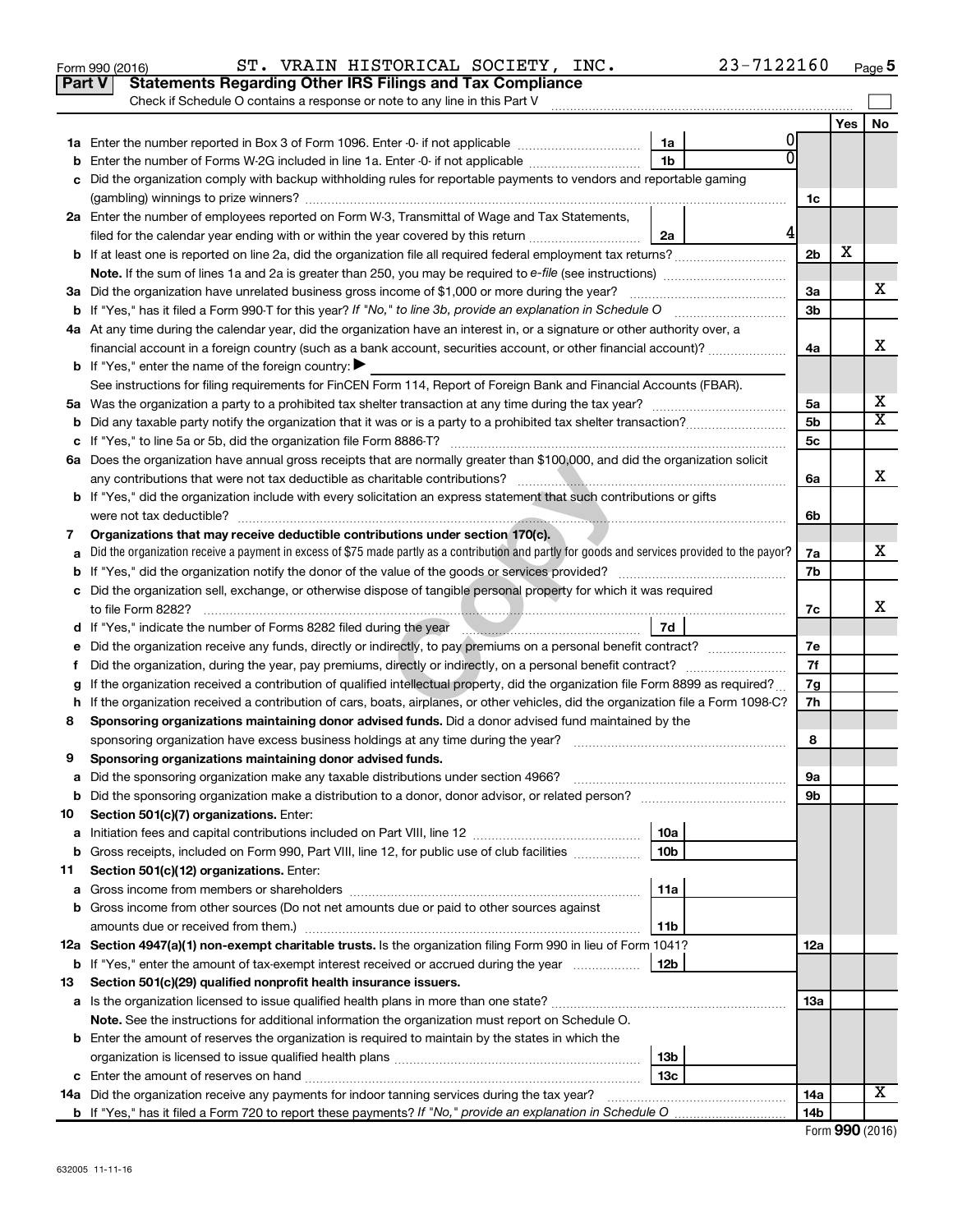|     | Part VI   Governance, Management, and Disclosure For each "Yes" response to lines 2 through 7b below, and for a "No" response                                     |                 |                         |                         |
|-----|-------------------------------------------------------------------------------------------------------------------------------------------------------------------|-----------------|-------------------------|-------------------------|
|     | to line 8a, 8b, or 10b below, describe the circumstances, processes, or changes in Schedule O. See instructions.                                                  |                 |                         |                         |
|     |                                                                                                                                                                   |                 |                         | $\boxed{\text{X}}$      |
|     | <b>Section A. Governing Body and Management</b>                                                                                                                   |                 |                         |                         |
|     |                                                                                                                                                                   |                 | Yes                     | No                      |
|     | 1a Enter the number of voting members of the governing body at the end of the tax year<br>1a                                                                      | 8               |                         |                         |
|     | If there are material differences in voting rights among members of the governing body, or if the governing                                                       |                 |                         |                         |
|     | body delegated broad authority to an executive committee or similar committee, explain in Schedule O.                                                             |                 |                         |                         |
| b   | Enter the number of voting members included in line 1a, above, who are independent<br>1b                                                                          | 81              |                         |                         |
| 2   | Did any officer, director, trustee, or key employee have a family relationship or a business relationship with any other                                          |                 |                         |                         |
|     | officer, director, trustee, or key employee?                                                                                                                      | $\mathbf{2}$    |                         | х                       |
| 3   | Did the organization delegate control over management duties customarily performed by or under the direct supervision                                             |                 |                         |                         |
|     |                                                                                                                                                                   | 3               |                         | X                       |
| 4   | Did the organization make any significant changes to its governing documents since the prior Form 990 was filed?                                                  | 4               |                         | $\overline{\mathbf{x}}$ |
| 5   |                                                                                                                                                                   | 5               |                         | $\overline{\textbf{x}}$ |
| 6   |                                                                                                                                                                   | 6               | х                       |                         |
| 7a  | Did the organization have members, stockholders, or other persons who had the power to elect or appoint one or                                                    |                 |                         |                         |
|     |                                                                                                                                                                   | 7a              | х                       |                         |
|     | <b>b</b> Are any governance decisions of the organization reserved to (or subject to approval by) members, stockholders, or                                       |                 |                         |                         |
|     | persons other than the governing body?                                                                                                                            | 7b              |                         | х                       |
| 8   | Did the organization contemporaneously document the meetings held or written actions undertaken during the year by the following:                                 |                 |                         |                         |
| а   |                                                                                                                                                                   | 8a              | х                       |                         |
| b   |                                                                                                                                                                   | 8b              | $\overline{\textbf{x}}$ |                         |
| 9   | Is there any officer, director, trustee, or key employee listed in Part VII, Section A, who cannot be reached at the                                              |                 |                         |                         |
|     | organization's mailing address? If "Yes," provide the names and addresses in Schedule O                                                                           | 9               |                         | х                       |
|     | <b>Section B. Policies</b> (This Section B requests information about policies not required by the Internal Revenue Code.)                                        |                 |                         |                         |
|     |                                                                                                                                                                   |                 | Yes                     | No<br>х                 |
|     |                                                                                                                                                                   | 10a             |                         |                         |
|     | <b>b</b> If "Yes," did the organization have written policies and procedures governing the activities of such chapters, affiliates,                               |                 |                         |                         |
|     |                                                                                                                                                                   | 10b             | х                       |                         |
|     | 11a Has the organization provided a complete copy of this Form 990 to all members of its governing body before filing the form?                                   | 11a             |                         |                         |
|     | <b>b</b> Describe in Schedule O the process, if any, used by the organization to review this Form 990.                                                            |                 |                         | х                       |
| 12a | Did the organization have a written conflict of interest policy? If "No," go to line 13                                                                           | 12a             |                         |                         |
| b   | Were officers, directors, or trustees, and key employees required to disclose annually interests that could give rise to conflicts?                               | 12 <sub>b</sub> |                         |                         |
|     | c Did the organization regularly and consistently monitor and enforce compliance with the policy? If "Yes," describe                                              |                 |                         |                         |
|     |                                                                                                                                                                   | 12c             |                         | X                       |
| 13  |                                                                                                                                                                   | 13              |                         | $\overline{\mathtt{x}}$ |
| 14  | Did the organization have a written document retention and destruction policy? [111] manufaction policy?                                                          | 14              |                         |                         |
| 15  | Did the process for determining compensation of the following persons include a review and approval by independent                                                |                 |                         |                         |
|     | persons, comparability data, and contemporaneous substantiation of the deliberation and decision?                                                                 |                 |                         | х                       |
| а   |                                                                                                                                                                   | 15a             | X                       |                         |
|     |                                                                                                                                                                   | 15b             |                         |                         |
|     | If "Yes" to line 15a or 15b, describe the process in Schedule O (see instructions).                                                                               |                 |                         |                         |
|     | 16a Did the organization invest in, contribute assets to, or participate in a joint venture or similar arrangement with a                                         |                 |                         | х                       |
|     | taxable entity during the year?<br>b If "Yes," did the organization follow a written policy or procedure requiring the organization to evaluate its participation | 16a             |                         |                         |
|     | in joint venture arrangements under applicable federal tax law, and take steps to safeguard the organization's                                                    |                 |                         |                         |
|     |                                                                                                                                                                   | 16b             |                         |                         |
|     | exempt status with respect to such arrangements?<br><b>Section C. Disclosure</b>                                                                                  |                 |                         |                         |
| 17  | <b>NONE</b><br>List the states with which a copy of this Form 990 is required to be filed >                                                                       |                 |                         |                         |
| 18  | Section 6104 requires an organization to make its Forms 1023 (or 1024 if applicable), 990, and 990-T (Section 501(c)(3)s only) available                          |                 |                         |                         |
|     | for public inspection. Indicate how you made these available. Check all that apply.                                                                               |                 |                         |                         |
|     | $\lfloor x \rfloor$ Upon request<br>Another's website<br>Other (explain in Schedule O)<br>Own website                                                             |                 |                         |                         |
| 19  | Describe in Schedule O whether (and if so, how) the organization made its governing documents, conflict of interest policy, and financial                         |                 |                         |                         |
|     | statements available to the public during the tax year.                                                                                                           |                 |                         |                         |
| 20  | State the name, address, and telephone number of the person who possesses the organization's books and records:                                                   |                 |                         |                         |
|     | THE ORGANIZATION - 303-776-1870                                                                                                                                   |                 |                         |                         |
|     | 1309 HOVER STREET, LONGMONT, CO<br>80502                                                                                                                          |                 |                         |                         |

Form 990 (2016) Page ST. VRAIN HISTORICAL SOCIETY, INC. 23-7122160

**6**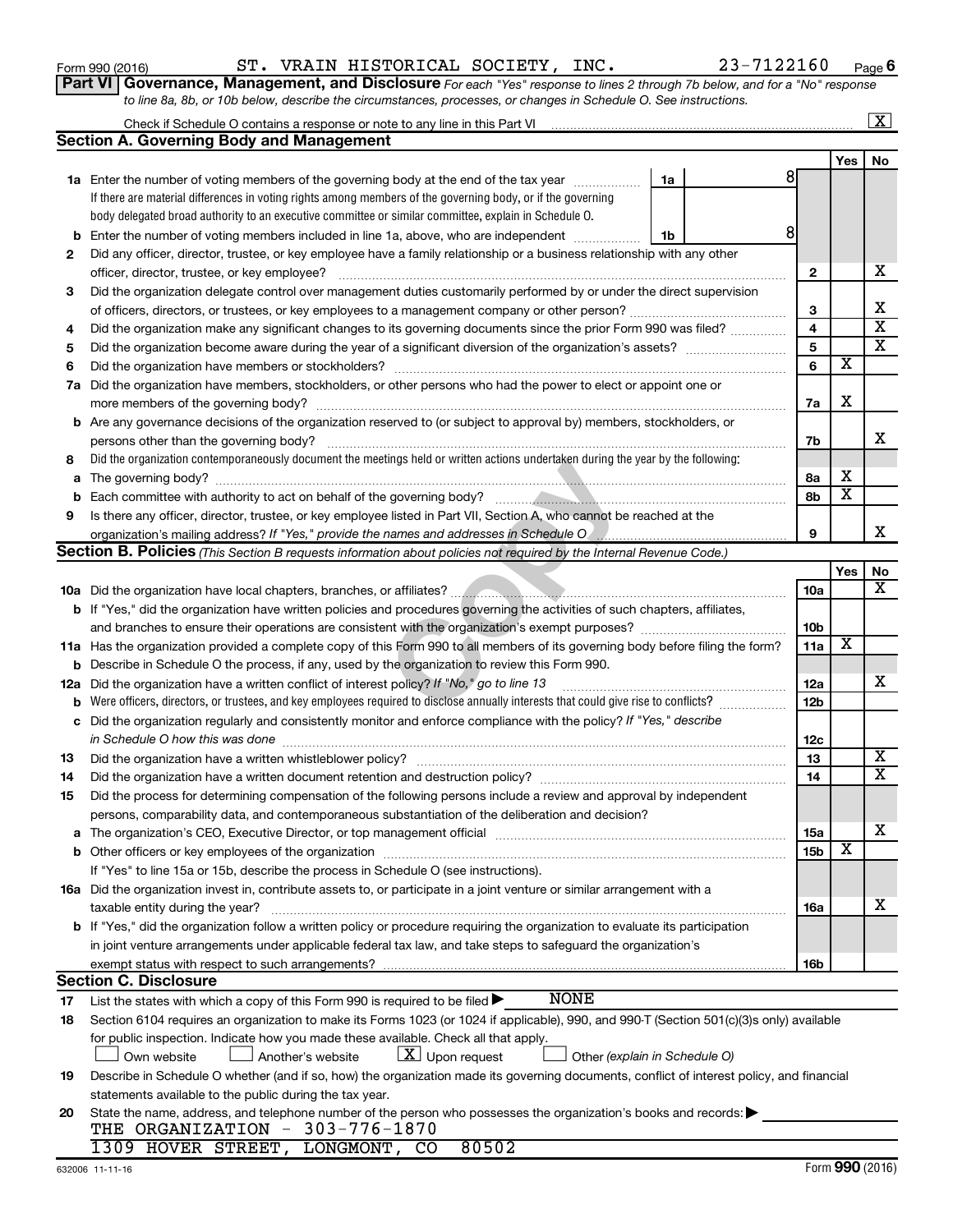$\Box$ 

| Part VII Compensation of Officers, Directors, Trustees, Key Employees, Highest Compensated |  |  |
|--------------------------------------------------------------------------------------------|--|--|
| <b>Employees, and Independent Contractors</b>                                              |  |  |

Check if Schedule O contains a response or note to any line in this Part VII

**Section A. Officers, Directors, Trustees, Key Employees, and Highest Compensated Employees**

**1a**  Complete this table for all persons required to be listed. Report compensation for the calendar year ending with or within the organization's tax year.

 $\bullet$  List all of the organization's current officers, directors, trustees (whether individuals or organizations), regardless of amount of compensation. Enter  $-0$ - in columns  $(D)$ ,  $(E)$ , and  $(F)$  if no compensation was paid.

**•** List all of the organization's **current** key employees, if any. See instructions for definition of "key employee."

**•** List the organization's five current highest compensated employees (other than an officer, director, trustee, or key employee) who received reportable compensation (Box 5 of Form W-2 and/or Box 7 of Form 1099-MISC) of more than \$100,000 from the organization and any related organizations.

**•** List all of the organization's former officers, key employees, and highest compensated employees who received more than \$100,000 of reportable compensation from the organization and any related organizations.

**•** List all of the organization's former directors or trustees that received, in the capacity as a former director or trustee of the organization, more than \$10,000 of reportable compensation from the organization and any related organizations.

List persons in the following order: individual trustees or directors; institutional trustees; officers; key employees; highest compensated employees; and former such persons.

 $\boxed{\textbf{X}}$  Check this box if neither the organization nor any related organization compensated any current officer, director, or trustee.

| (A)                | (B)            | (C)                                     |                       |                         |              |                                                                  |        | (D)             | (E)             | (F)           |
|--------------------|----------------|-----------------------------------------|-----------------------|-------------------------|--------------|------------------------------------------------------------------|--------|-----------------|-----------------|---------------|
| Name and Title     | Average        | Position<br>(do not check more than one |                       |                         |              |                                                                  |        | Reportable      | Reportable      | Estimated     |
|                    | hours per      |                                         |                       |                         |              | box, unless person is both an<br>officer and a director/trustee) |        | compensation    | compensation    | amount of     |
|                    | week           |                                         |                       |                         |              |                                                                  |        | from            | from related    | other         |
|                    | (list any      |                                         |                       |                         |              |                                                                  |        | the             | organizations   | compensation  |
|                    | hours for      |                                         |                       |                         |              |                                                                  |        | organization    | (W-2/1099-MISC) | from the      |
|                    | related        |                                         |                       |                         |              |                                                                  |        | (W-2/1099-MISC) |                 | organization  |
|                    | organizations  |                                         |                       |                         |              |                                                                  |        |                 |                 | and related   |
|                    | below<br>line) | Individual trustee or director          | Institutional trustee | Officer                 | Key employee | Highest compensated<br>employee                                  | Former |                 |                 | organizations |
| (1) SHARON WHERRY  | 5.00           |                                         |                       |                         |              |                                                                  |        |                 |                 |               |
| VICE PRESIDENT     |                | X                                       |                       | $\mathbf X$             |              |                                                                  |        | 0.              | 0.              | $\mathbf 0$ . |
| (2) GEOFF HOWE     | 2.00           |                                         |                       |                         |              |                                                                  |        |                 |                 |               |
| <b>DIRECTOR</b>    |                | $\rm X$                                 |                       |                         |              |                                                                  |        | 0.              | 0.              | $0$ .         |
| (3) TERESA LITMAN  | 10.00          |                                         |                       |                         |              |                                                                  |        |                 |                 |               |
| <b>DIRECTOR</b>    |                | X                                       |                       |                         |              |                                                                  |        | 0.              | $\mathbf 0$ .   | $\mathbf 0$ . |
| (4) JEROME CROSS   | 2.00           |                                         |                       |                         |              |                                                                  |        |                 |                 |               |
| <b>SECRETARY</b>   |                | X                                       |                       | $\bar{\textbf{x}}$      |              |                                                                  |        | 0.              | 0.              | $\mathbf 0$ . |
| (5) GALEN MILLER   | 10.00          |                                         |                       |                         |              |                                                                  |        |                 |                 |               |
| <b>TREASURER</b>   |                | $\overline{\mathbf{X}}$                 |                       | $\overline{\mathbf{X}}$ |              |                                                                  |        | 0.              | 0.              | $\mathbf 0$ . |
| (6) LOIS DYER      | 5.00           |                                         |                       |                         |              |                                                                  |        |                 |                 |               |
| PRESIDENT          |                | X                                       |                       | X                       |              |                                                                  |        | $\mathbf 0$ .   | 0.              | $0$ .         |
| (7) ANGIE ANDERSON | 5.00           |                                         |                       |                         |              |                                                                  |        |                 |                 |               |
| <b>DIRECTOR</b>    |                | $\mathbf X$                             |                       |                         |              |                                                                  |        | $\mathbf 0$ .   | 0.              | $\mathbf 0$ . |
| (8) SAM MULLIS     | 2.00           |                                         |                       |                         |              |                                                                  |        |                 |                 |               |
| <b>DIRECTOR</b>    |                | X                                       |                       |                         |              |                                                                  |        | $\mathbf 0$ .   | 0.              | 0.            |
|                    |                |                                         |                       |                         |              |                                                                  |        |                 |                 |               |
|                    |                |                                         |                       |                         |              |                                                                  |        |                 |                 |               |
|                    |                |                                         |                       |                         |              |                                                                  |        |                 |                 |               |
|                    |                |                                         |                       |                         |              |                                                                  |        |                 |                 |               |
|                    |                |                                         |                       |                         |              |                                                                  |        |                 |                 |               |
|                    |                |                                         |                       |                         |              |                                                                  |        |                 |                 |               |
|                    |                |                                         |                       |                         |              |                                                                  |        |                 |                 |               |
|                    |                |                                         |                       |                         |              |                                                                  |        |                 |                 |               |
|                    |                |                                         |                       |                         |              |                                                                  |        |                 |                 |               |
|                    |                |                                         |                       |                         |              |                                                                  |        |                 |                 |               |
|                    |                |                                         |                       |                         |              |                                                                  |        |                 |                 |               |
|                    |                |                                         |                       |                         |              |                                                                  |        |                 |                 |               |
|                    |                |                                         |                       |                         |              |                                                                  |        |                 |                 |               |
|                    |                |                                         |                       |                         |              |                                                                  |        |                 |                 |               |
|                    |                |                                         |                       |                         |              |                                                                  |        |                 |                 |               |
|                    |                |                                         |                       |                         |              |                                                                  |        |                 |                 |               |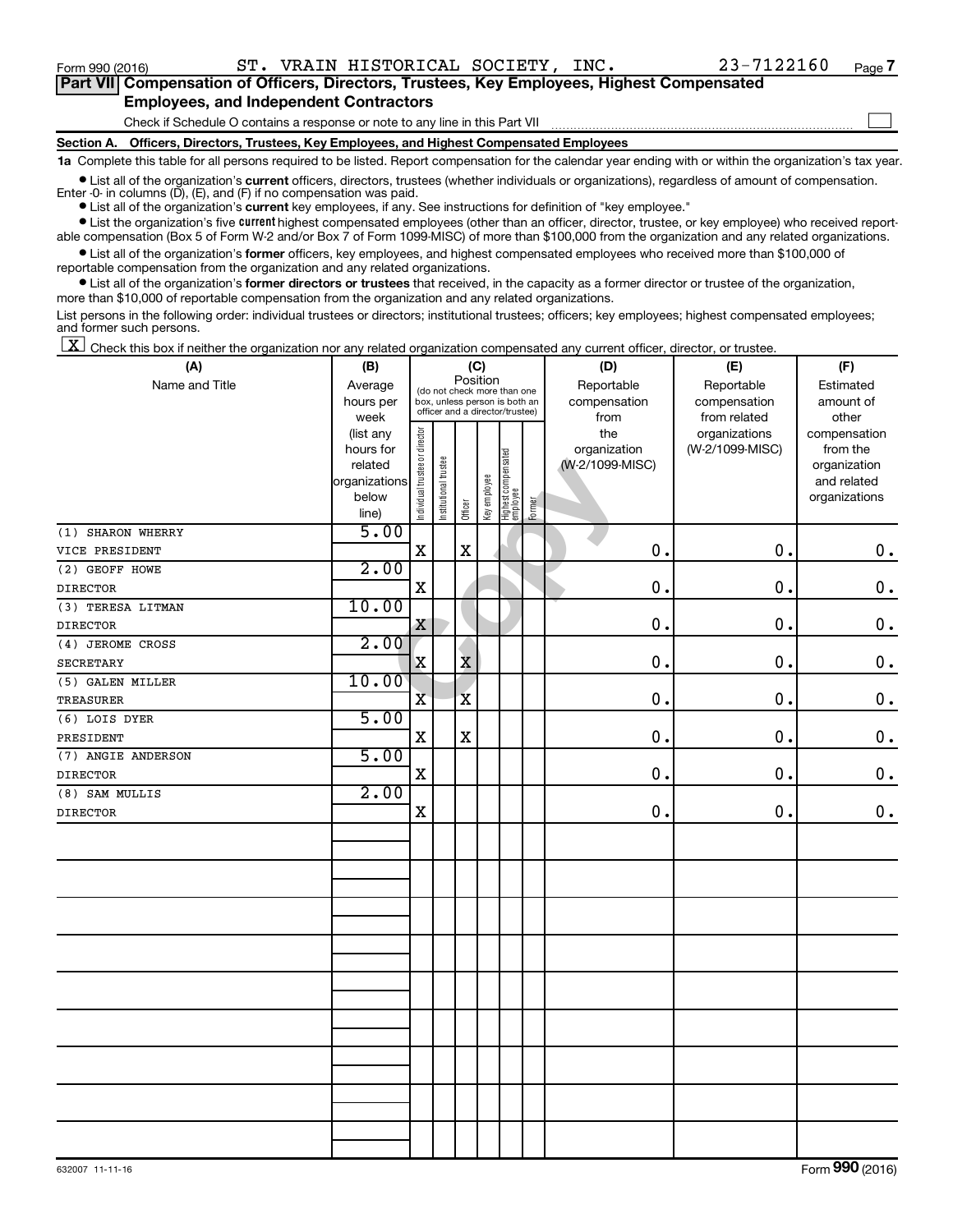|    | Form 990 (2016)                                                                                     |                                                                                            |     | ST. VRAIN HISTORICAL SOCIETY, INC. |                       |                                                                                                 |         |              |                                  |        |                                                                                                                                      | 23-7122160                                                                            |          |                                                                           | Page 8                               |
|----|-----------------------------------------------------------------------------------------------------|--------------------------------------------------------------------------------------------|-----|------------------------------------|-----------------------|-------------------------------------------------------------------------------------------------|---------|--------------|----------------------------------|--------|--------------------------------------------------------------------------------------------------------------------------------------|---------------------------------------------------------------------------------------|----------|---------------------------------------------------------------------------|--------------------------------------|
|    | <b>Part VII</b>                                                                                     |                                                                                            |     |                                    |                       |                                                                                                 |         |              |                                  |        | Section A. Officers, Directors, Trustees, Key Employees, and Highest Compensated Employees (continued)                               |                                                                                       |          |                                                                           |                                      |
|    | (A)                                                                                                 | (B)<br>Average<br>Name and title<br>hours per<br>week<br>(list any<br>hours for<br>related |     |                                    | director              | (do not check more than one<br>box, unless person is both an<br>officer and a director/trustee) | (C)     | Position     |                                  |        | (D)<br>Reportable<br>compensation<br>from<br>the<br>organization<br>(W-2/1099-MISC)                                                  | (E)<br>Reportable<br>compensation<br>from related<br>organizations<br>(W-2/1099-MISC) |          | (F)<br>Estimated<br>amount of<br>compensation<br>from the<br>organization | other                                |
|    |                                                                                                     |                                                                                            |     | organizations<br>below<br>line)    | Individual trustee or | Institutional trustee                                                                           | Officer | Key employee | Highest compensated<br> employee | Former |                                                                                                                                      |                                                                                       |          | organizations                                                             | and related                          |
|    |                                                                                                     |                                                                                            |     |                                    |                       |                                                                                                 |         |              |                                  |        |                                                                                                                                      |                                                                                       |          |                                                                           |                                      |
|    |                                                                                                     |                                                                                            |     |                                    |                       |                                                                                                 |         |              |                                  |        |                                                                                                                                      |                                                                                       |          |                                                                           |                                      |
|    |                                                                                                     |                                                                                            |     |                                    |                       |                                                                                                 |         |              |                                  |        |                                                                                                                                      |                                                                                       |          |                                                                           |                                      |
|    |                                                                                                     |                                                                                            |     |                                    |                       |                                                                                                 |         |              |                                  |        |                                                                                                                                      |                                                                                       |          |                                                                           |                                      |
|    | 1b Sub-total                                                                                        |                                                                                            |     |                                    |                       |                                                                                                 |         |              |                                  |        | σ.                                                                                                                                   |                                                                                       | Ο.       |                                                                           | $\overline{0}$ .                     |
|    | c Total from continuation sheets to Part VII, Section A                                             |                                                                                            |     |                                    |                       |                                                                                                 |         |              |                                  |        | σ.<br>О.                                                                                                                             |                                                                                       | σ.<br>σ. |                                                                           | $\overline{0}$ .<br>$\overline{0}$ . |
| 2  | compensation from the organization $\blacktriangleright$                                            |                                                                                            |     |                                    |                       |                                                                                                 |         |              |                                  |        | Total number of individuals (including but not limited to those listed above) who received more than \$100,000 of reportable         |                                                                                       |          |                                                                           | 0                                    |
| 3  |                                                                                                     |                                                                                            |     |                                    |                       |                                                                                                 |         |              |                                  |        | Did the organization list any former officer, director, or trustee, key employee, or highest compensated employee on                 |                                                                                       |          | Yes<br>3                                                                  | No<br>X                              |
|    | and related organizations greater than \$150,000? If "Yes," complete Schedule J for such individual |                                                                                            |     |                                    |                       |                                                                                                 |         |              |                                  |        | For any individual listed on line 1a, is the sum of reportable compensation and other compensation from the organization             |                                                                                       |          | 4                                                                         | X                                    |
| 5  |                                                                                                     |                                                                                            |     |                                    |                       |                                                                                                 |         |              |                                  |        | Did any person listed on line 1a receive or accrue compensation from any unrelated organization or individual for services           |                                                                                       |          | 5                                                                         | x                                    |
| 1. | <b>Section B. Independent Contractors</b>                                                           |                                                                                            |     |                                    |                       |                                                                                                 |         |              |                                  |        | Complete this table for your five highest compensated independent contractors that received more than \$100,000 of compensation from |                                                                                       |          |                                                                           |                                      |
|    |                                                                                                     |                                                                                            | (A) |                                    |                       |                                                                                                 |         |              |                                  |        | the organization. Report compensation for the calendar year ending with or within the organization's tax year.<br>(B)                |                                                                                       |          | (C)                                                                       |                                      |
|    |                                                                                                     | Name and business address                                                                  |     |                                    |                       | <b>NONE</b>                                                                                     |         |              |                                  |        | Description of services                                                                                                              |                                                                                       |          | Compensation                                                              |                                      |
|    |                                                                                                     |                                                                                            |     |                                    |                       |                                                                                                 |         |              |                                  |        |                                                                                                                                      |                                                                                       |          |                                                                           |                                      |
|    |                                                                                                     |                                                                                            |     |                                    |                       |                                                                                                 |         |              |                                  |        |                                                                                                                                      |                                                                                       |          |                                                                           |                                      |
|    |                                                                                                     |                                                                                            |     |                                    |                       |                                                                                                 |         |              |                                  |        |                                                                                                                                      |                                                                                       |          |                                                                           |                                      |
| 2  | \$100,000 of compensation from the organization                                                     |                                                                                            |     |                                    |                       |                                                                                                 |         |              | 0                                |        | Total number of independent contractors (including but not limited to those listed above) who received more than                     |                                                                                       |          |                                                                           |                                      |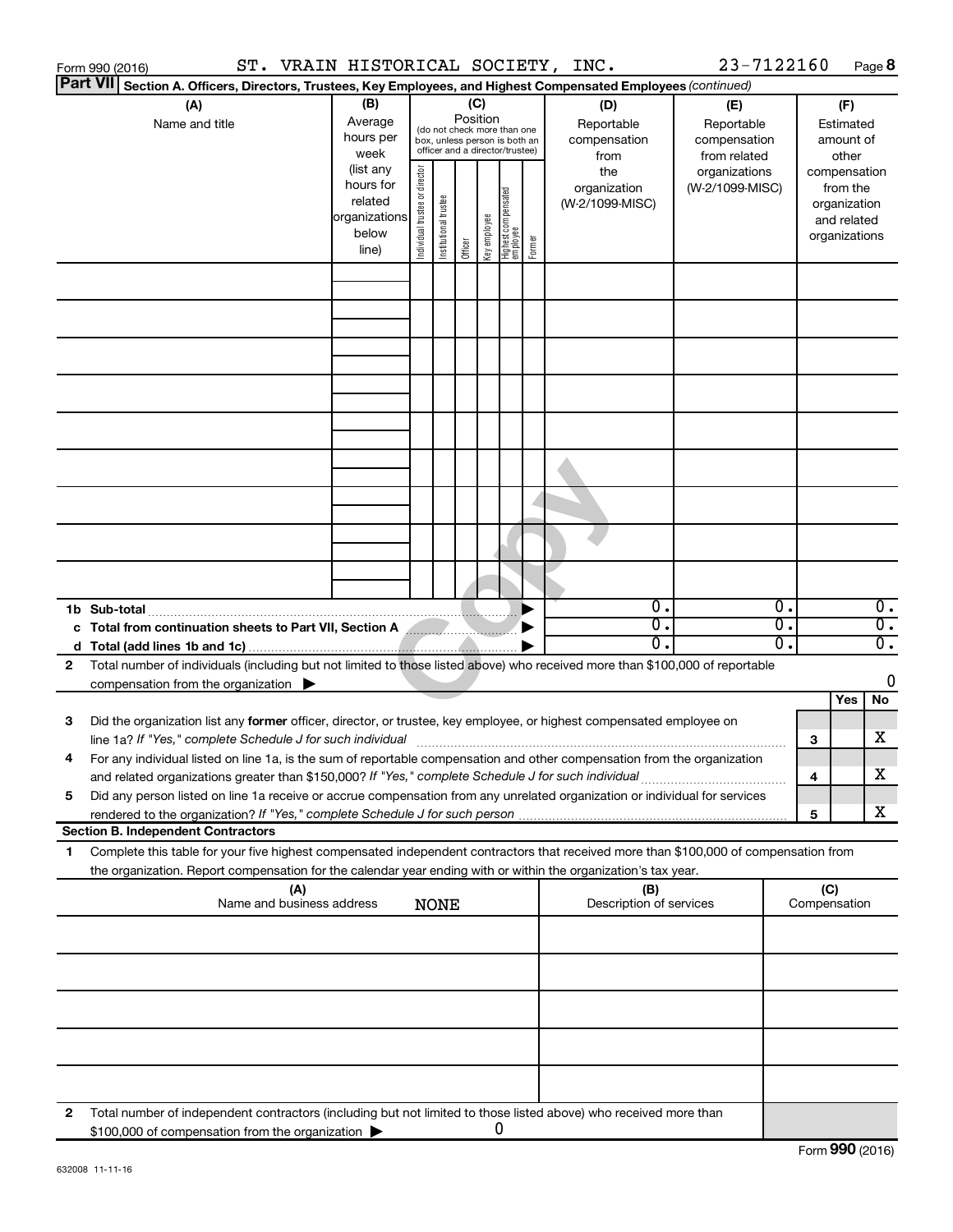|                                                           |     | Check if Schedule O contains a response or note to any line in this Part VIII       |                       |                      |               |                                                 |                                         |                                                                    |
|-----------------------------------------------------------|-----|-------------------------------------------------------------------------------------|-----------------------|----------------------|---------------|-------------------------------------------------|-----------------------------------------|--------------------------------------------------------------------|
|                                                           |     |                                                                                     |                       |                      | Total revenue | (B)<br>Related or<br>exempt function<br>revenue | (C)<br>Unrelated<br>business<br>revenue | (D)<br>Revenue excluded<br>from tax under<br>sections<br>512 - 514 |
|                                                           |     | <b>1 a</b> Federated campaigns                                                      | 1a                    |                      |               |                                                 |                                         |                                                                    |
|                                                           |     | <b>b</b> Membership dues                                                            | 1 <sub>b</sub>        | 6,818.               |               |                                                 |                                         |                                                                    |
|                                                           |     | c Fundraising events                                                                | 1 <sub>c</sub>        | 19,862.              |               |                                                 |                                         |                                                                    |
|                                                           |     | d Related organizations                                                             | 1 <sub>d</sub>        |                      |               |                                                 |                                         |                                                                    |
|                                                           |     | e Government grants (contributions)                                                 | 1e                    | 20,956.              |               |                                                 |                                         |                                                                    |
|                                                           |     | f All other contributions, gifts, grants, and                                       |                       |                      |               |                                                 |                                         |                                                                    |
|                                                           |     | similar amounts not included above                                                  | 1f                    | 19,271.              |               |                                                 |                                         |                                                                    |
|                                                           |     | g Noncash contributions included in lines 1a-1f: \$                                 |                       |                      |               |                                                 |                                         |                                                                    |
| Contributions, Gifts, Grants<br>and Other Similar Amounts |     |                                                                                     |                       |                      | 66,907.       |                                                 |                                         |                                                                    |
|                                                           |     |                                                                                     |                       | <b>Business Code</b> |               |                                                 |                                         |                                                                    |
|                                                           | 2 a | EVENT FEES                                                                          |                       | 900099               | 5,200.        | $\frac{5,200}{3,780}$                           |                                         |                                                                    |
|                                                           | b   | PRIVATE USE INCOME                                                                  |                       | 900099               | 3,780.        |                                                 |                                         |                                                                    |
|                                                           | Ċ   | TOUR INCOME                                                                         |                       | 900099               | 2,511.        | 2,511.                                          |                                         |                                                                    |
|                                                           | d   |                                                                                     |                       |                      |               |                                                 |                                         |                                                                    |
| Program Service<br>Revenue                                |     |                                                                                     |                       |                      |               |                                                 |                                         |                                                                    |
|                                                           |     | f All other program service revenue                                                 |                       |                      |               |                                                 |                                         |                                                                    |
|                                                           |     |                                                                                     |                       |                      | 11,491.       |                                                 |                                         |                                                                    |
|                                                           | 3   | Investment income (including dividends, interest, and                               |                       |                      |               |                                                 |                                         |                                                                    |
|                                                           |     |                                                                                     |                       |                      | 1,010.        |                                                 |                                         | 1,010.                                                             |
|                                                           | 4   | Income from investment of tax-exempt bond proceeds                                  |                       |                      |               |                                                 |                                         |                                                                    |
|                                                           | 5   |                                                                                     |                       |                      |               |                                                 |                                         |                                                                    |
|                                                           |     |                                                                                     | (i) Real              | (ii) Personal        |               |                                                 |                                         |                                                                    |
|                                                           |     | 6 a Gross rents                                                                     | $\overline{21,100}$ . |                      |               |                                                 |                                         |                                                                    |
|                                                           |     | <b>b</b> Less: rental expenses <i></i>                                              | 16,764.               |                      |               |                                                 |                                         |                                                                    |
|                                                           |     | c Rental income or (loss)                                                           | 4,336.                |                      |               |                                                 |                                         |                                                                    |
|                                                           |     | <b>d</b> Net rental income or (loss)                                                |                       |                      | 4,336.        |                                                 |                                         | 4,336.                                                             |
|                                                           |     | 7 a Gross amount from sales of                                                      | (i) Securities        | (ii) Other           |               |                                                 |                                         |                                                                    |
|                                                           |     | assets other than inventory<br><b>b</b> Less: cost or other basis                   |                       |                      |               |                                                 |                                         |                                                                    |
|                                                           |     |                                                                                     |                       |                      |               |                                                 |                                         |                                                                    |
|                                                           |     | and sales expenses                                                                  | 5,433.                |                      |               |                                                 |                                         |                                                                    |
|                                                           |     |                                                                                     | $-5,433.$             |                      |               |                                                 |                                         |                                                                    |
|                                                           |     |                                                                                     |                       |                      | $-5,433.$     |                                                 |                                         | $-5,433.$                                                          |
| g                                                         |     | 8 a Gross income from fundraising events (not<br>including $\frac{2}{3}$ 19,862. of |                       |                      |               |                                                 |                                         |                                                                    |
| Other Rever                                               |     | contributions reported on line 1c). See                                             |                       |                      |               |                                                 |                                         |                                                                    |
|                                                           |     |                                                                                     | a                     | 42,045.              |               |                                                 |                                         |                                                                    |
|                                                           |     |                                                                                     |                       | 19,477.              |               |                                                 |                                         |                                                                    |
|                                                           |     | c Net income or (loss) from fundraising events                                      |                       |                      | 22,568.       |                                                 |                                         | 22,568.                                                            |
|                                                           |     | 9 a Gross income from gaming activities. See                                        |                       |                      |               |                                                 |                                         |                                                                    |
|                                                           |     |                                                                                     |                       |                      |               |                                                 |                                         |                                                                    |
|                                                           |     | <b>b</b> Less: direct expenses                                                      |                       |                      |               |                                                 |                                         |                                                                    |
|                                                           |     | c Net income or (loss) from gaming activities                                       |                       |                      |               |                                                 |                                         |                                                                    |
|                                                           |     | 10 a Gross sales of inventory, less returns                                         |                       |                      |               |                                                 |                                         |                                                                    |
|                                                           |     |                                                                                     |                       | 1,629.               |               |                                                 |                                         |                                                                    |
|                                                           |     | <b>b</b> Less: cost of goods sold                                                   |                       | 620.                 |               |                                                 |                                         |                                                                    |
|                                                           |     | c Net income or (loss) from sales of inventory                                      |                       |                      | 1,009.        |                                                 |                                         | 1,009.                                                             |
|                                                           |     | Miscellaneous Revenue                                                               |                       | <b>Business Code</b> |               |                                                 |                                         |                                                                    |
|                                                           |     | 11 a MISCELLANEOUS INCOME                                                           |                       | 900099               | 2,153.        |                                                 |                                         | 2,153.                                                             |
|                                                           | b   | the control of the control of the control of                                        |                       |                      |               |                                                 |                                         |                                                                    |
|                                                           | c   |                                                                                     |                       |                      |               |                                                 |                                         |                                                                    |
|                                                           |     |                                                                                     |                       |                      |               |                                                 |                                         |                                                                    |
|                                                           |     |                                                                                     |                       |                      | 2,153.        |                                                 |                                         |                                                                    |
|                                                           | 12  |                                                                                     |                       |                      | 104,041.      | 11,491.                                         | $\overline{0}$ .                        | 25,643.                                                            |

**Porm 990 (2016)**<br>**Part VIII** Statement of Revenue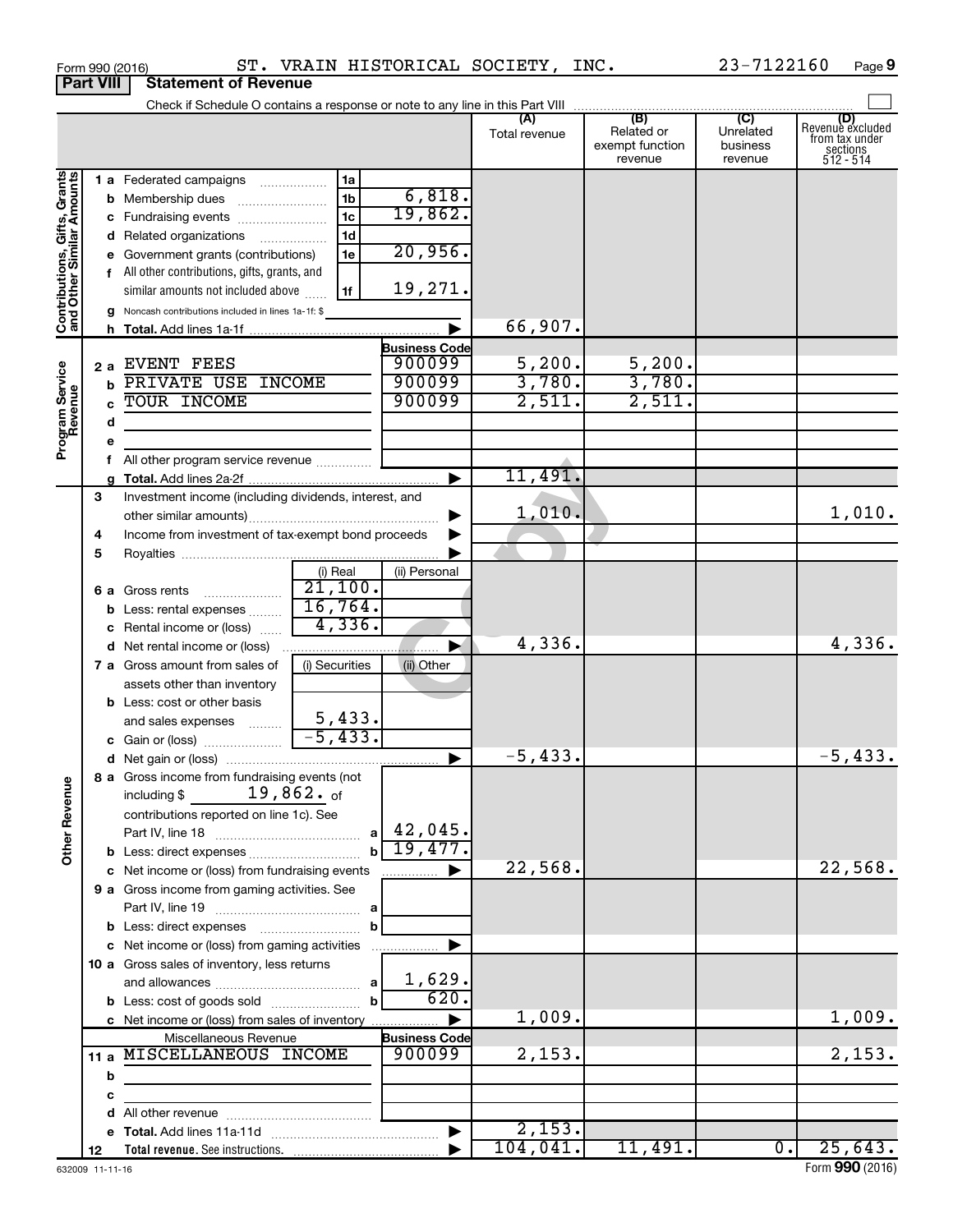Form 990 (2016) Page ST. VRAIN HISTORICAL SOCIETY, INC. 23-7122160

|              | Section 501(c)(3) and 501(c)(4) organizations must complete all columns. All other organizations must complete column (A). |                       |                                    |                                           |                                |
|--------------|----------------------------------------------------------------------------------------------------------------------------|-----------------------|------------------------------------|-------------------------------------------|--------------------------------|
|              |                                                                                                                            |                       |                                    |                                           |                                |
|              | Do not include amounts reported on lines 6b,<br>7b, 8b, 9b, and 10b of Part VIII.                                          | (A)<br>Total expenses | (B)<br>Program service<br>expenses | (C)<br>Management and<br>general expenses | (D)<br>Fundraising<br>expenses |
| 1.           | Grants and other assistance to domestic organizations                                                                      |                       |                                    |                                           |                                |
|              | and domestic governments. See Part IV, line 21<br>$\mathbf{r}$                                                             |                       |                                    |                                           |                                |
| $\mathbf{2}$ | Grants and other assistance to domestic                                                                                    |                       |                                    |                                           |                                |
|              | individuals. See Part IV, line 22                                                                                          |                       |                                    |                                           |                                |
| 3            | Grants and other assistance to foreign                                                                                     |                       |                                    |                                           |                                |
|              | organizations, foreign governments, and foreign                                                                            |                       |                                    |                                           |                                |
|              | individuals. See Part IV, lines 15 and 16                                                                                  |                       |                                    |                                           |                                |
| 4            | Benefits paid to or for members                                                                                            |                       |                                    |                                           |                                |
| 5            | Compensation of current officers, directors,                                                                               |                       |                                    |                                           |                                |
|              | trustees, and key employees                                                                                                | 54,685.               | 19,685.                            | 35,000.                                   |                                |
| 6            | Compensation not included above, to disqualified                                                                           |                       |                                    |                                           |                                |
|              | persons (as defined under section 4958(f)(1)) and                                                                          |                       |                                    |                                           |                                |
|              | persons described in section 4958(c)(3)(B)<br><b>Caracteri</b>                                                             |                       |                                    |                                           |                                |
| 7            | Pension plan accruals and contributions (include                                                                           |                       |                                    |                                           |                                |
| 8            |                                                                                                                            |                       |                                    |                                           |                                |
| 9            | section 401(k) and 403(b) employer contributions)                                                                          |                       |                                    |                                           |                                |
| 10           |                                                                                                                            | 4,454.                | 1,670.                             | 2,784.                                    |                                |
| 11           | Fees for services (non-employees):                                                                                         |                       |                                    |                                           |                                |
|              |                                                                                                                            |                       |                                    |                                           |                                |
| b            |                                                                                                                            |                       |                                    |                                           |                                |
| c            |                                                                                                                            |                       |                                    |                                           |                                |
| d            |                                                                                                                            |                       |                                    |                                           |                                |
| е            | Professional fundraising services. See Part IV, line 17                                                                    |                       |                                    |                                           |                                |
| f            | Investment management fees                                                                                                 |                       |                                    |                                           |                                |
| g            | Other. (If line 11g amount exceeds 10% of line 25,                                                                         |                       |                                    |                                           |                                |
|              | column (A) amount, list line 11g expenses on Sch 0.)                                                                       |                       |                                    |                                           |                                |
| 12           |                                                                                                                            | 5,091.                | 150.                               |                                           | 4,941.                         |
| 13           |                                                                                                                            | 13,251.               | 4,567.                             | 7,401.                                    | 1,283.                         |
| 14           |                                                                                                                            | 240.                  |                                    | 240.                                      |                                |
| 15           |                                                                                                                            |                       |                                    |                                           |                                |
| 16           |                                                                                                                            | 20,188.               | 17,950.                            | 2,238.                                    |                                |
| 17           |                                                                                                                            |                       |                                    |                                           |                                |
| 18           | Payments of travel or entertainment expenses                                                                               |                       |                                    |                                           |                                |
|              | for any federal, state, or local public officials                                                                          |                       |                                    |                                           |                                |
| 19           | Conferences, conventions, and meetings                                                                                     |                       |                                    |                                           |                                |
| 20           | Interest                                                                                                                   |                       |                                    |                                           |                                |
| 21<br>22     | Depreciation, depletion, and amortization                                                                                  | 36,922.               | 36,472.                            |                                           | 450.                           |
| 23           | Insurance                                                                                                                  | 10,607.               | 7,600.                             | 3,007.                                    |                                |
| 24           | Other expenses. Itemize expenses not covered                                                                               |                       |                                    |                                           |                                |
|              | above. (List miscellaneous expenses in line 24e. If line<br>24e amount exceeds 10% of line 25, column (A)                  |                       |                                    |                                           |                                |
|              | amount, list line 24e expenses on Schedule O.)<br>LANDSCAPING & GROUNDS M                                                  | 11,762.               | 11,762.                            |                                           |                                |
|              | REPAIRS & MAINTENANCE                                                                                                      | 10, 254.              | 5,922.                             | 4,332.                                    |                                |
| b            | RESTORATION/PRESERVATIO                                                                                                    | 6,921.                | 6,921.                             |                                           |                                |
| d            | <b>INVESTMENT EXPENSE</b>                                                                                                  | 2,589.                |                                    | 2,589.                                    |                                |
|              | e All other expenses                                                                                                       | 3,163.                | 1,874.                             | 1,212.                                    | 77.                            |
| 25           | Total functional expenses. Add lines 1 through 24e                                                                         | 180, 127.             | 114,573.                           | 58,803.                                   | 6,751.                         |
| 26           | Joint costs. Complete this line only if the organization                                                                   |                       |                                    |                                           |                                |
|              | reported in column (B) joint costs from a combined                                                                         |                       |                                    |                                           |                                |
|              | educational campaign and fundraising solicitation.                                                                         |                       |                                    |                                           |                                |
|              | Check here $\blacktriangleright$<br>if following SOP 98-2 (ASC 958-720)                                                    |                       |                                    |                                           |                                |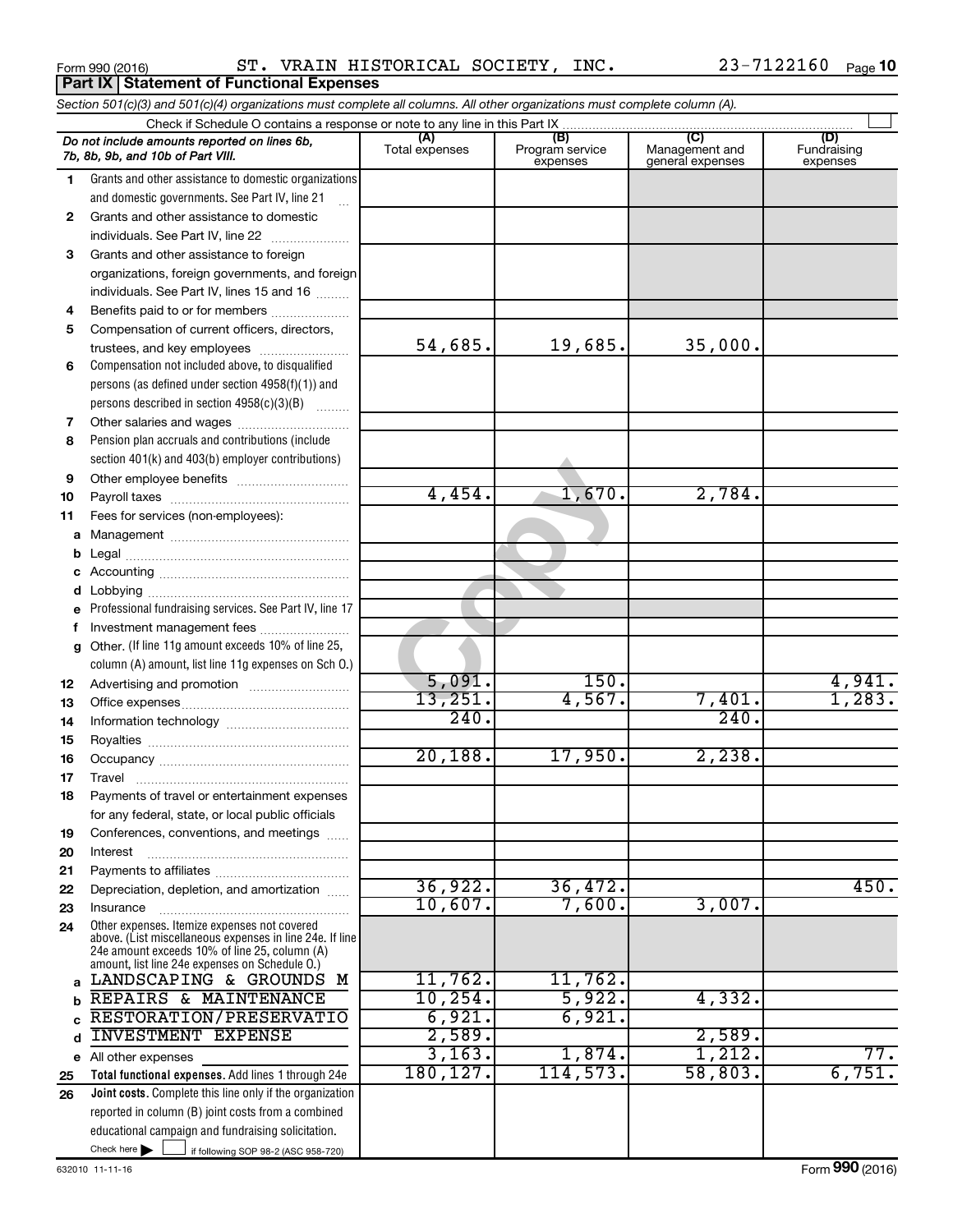| Form 990 (2016) | C <sub>Th</sub> | <b>AIN</b><br>VRA | HISTORICAL | SOCIETY | INC. | . .<br>οu<br>$\lambda$ . | Page |
|-----------------|-----------------|-------------------|------------|---------|------|--------------------------|------|
|                 |                 |                   |            |         |      |                          |      |

|                             |          |                                                                                                 |                 |                               | (A)<br>Beginning of year |                         | (B)<br>End of year |
|-----------------------------|----------|-------------------------------------------------------------------------------------------------|-----------------|-------------------------------|--------------------------|-------------------------|--------------------|
|                             | 1        |                                                                                                 |                 |                               | 48, 202.                 | $\mathbf{1}$            | 48,624.            |
|                             | 2        |                                                                                                 |                 |                               | 115, 112.                | $\overline{\mathbf{2}}$ | 65,858.            |
|                             | з        |                                                                                                 |                 |                               |                          | 3                       |                    |
|                             | 4        |                                                                                                 |                 |                               |                          | $\overline{\mathbf{4}}$ |                    |
|                             | 5        | Loans and other receivables from current and former officers, directors,                        |                 |                               |                          |                         |                    |
|                             |          | trustees, key employees, and highest compensated employees. Complete                            |                 |                               |                          |                         |                    |
|                             |          | Part II of Schedule L                                                                           |                 |                               |                          | 5                       |                    |
|                             | 6        | Loans and other receivables from other disqualified persons (as defined under                   |                 |                               |                          |                         |                    |
|                             |          | section 4958(f)(1)), persons described in section 4958(c)(3)(B), and contributing               |                 |                               |                          |                         |                    |
|                             |          | employers and sponsoring organizations of section 501(c)(9) voluntary                           |                 |                               |                          |                         |                    |
|                             |          | employees' beneficiary organizations (see instr). Complete Part II of Sch L                     |                 |                               |                          | 6                       |                    |
| Assets                      | 7        |                                                                                                 |                 |                               |                          | $\overline{7}$          |                    |
|                             | 8        |                                                                                                 |                 |                               | 6,062.                   | 8                       | 5,290.             |
|                             | 9        | Prepaid expenses and deferred charges                                                           |                 |                               |                          | 9                       |                    |
|                             |          | <b>10a</b> Land, buildings, and equipment: cost or other                                        |                 |                               |                          |                         |                    |
|                             |          | basis. Complete Part VI of Schedule D  10a                                                      |                 | $\frac{2,080,487.}{888,551.}$ |                          |                         |                    |
|                             |          | b Less: accumulated depreciation [11,11,11,11,11,11]                                            | 10 <sub>b</sub> |                               | 1, 212, 237.             | 10 <sub>c</sub>         | 1,191,936.         |
|                             | 11       |                                                                                                 |                 | 9,926.                        | 11                       | 9,926.                  |                    |
|                             | 12       |                                                                                                 | 98,900.         | 12                            | 93,032.                  |                         |                    |
|                             | 13       |                                                                                                 |                 | 13                            |                          |                         |                    |
|                             | 14       |                                                                                                 |                 |                               |                          | 14                      |                    |
|                             | 15       |                                                                                                 |                 |                               |                          | 15                      |                    |
|                             | 16       |                                                                                                 |                 |                               | 1,490,439.               | 16                      | 1,414,666.         |
|                             | 17       |                                                                                                 |                 |                               |                          | 17                      |                    |
|                             | 18       |                                                                                                 |                 |                               |                          | 18                      |                    |
|                             | 19       |                                                                                                 |                 | 19                            |                          |                         |                    |
|                             | 20       |                                                                                                 |                 | 20                            |                          |                         |                    |
|                             | 21       | Escrow or custodial account liability. Complete Part IV of Schedule D                           |                 |                               | 21                       |                         |                    |
| Liabilities                 | 22       | Loans and other payables to current and former officers, directors, trustees,                   |                 |                               |                          |                         |                    |
|                             |          | key employees, highest compensated employees, and disqualified persons.                         |                 |                               |                          |                         |                    |
|                             |          | Secured mortgages and notes payable to unrelated third parties <i>manumum</i>                   |                 |                               |                          | 22<br>23                |                    |
|                             | 23<br>24 | Unsecured notes and loans payable to unrelated third parties                                    |                 |                               |                          | 24                      |                    |
|                             | 25       | Other liabilities (including federal income tax, payables to related third                      |                 |                               |                          |                         |                    |
|                             |          | parties, and other liabilities not included on lines 17-24). Complete Part X of                 |                 |                               |                          |                         |                    |
|                             |          | Schedule D                                                                                      |                 |                               | 1,884.                   | 25                      | 2,197.             |
|                             | 26       |                                                                                                 |                 |                               | 1,884.                   | 26                      | 2,197.             |
|                             |          | Organizations that follow SFAS 117 (ASC 958), check here                                        |                 | and                           |                          |                         |                    |
|                             |          | complete lines 27 through 29, and lines 33 and 34.                                              |                 |                               |                          |                         |                    |
|                             | 27       |                                                                                                 |                 |                               |                          | 27                      |                    |
|                             | 28       |                                                                                                 |                 |                               |                          | 28                      |                    |
|                             | 29       | Permanently restricted net assets                                                               |                 |                               |                          | 29                      |                    |
|                             |          | Organizations that do not follow SFAS 117 (ASC 958), check here $\blacktriangleright \boxed{X}$ |                 |                               |                          |                         |                    |
|                             |          | and complete lines 30 through 34.                                                               |                 |                               |                          |                         |                    |
|                             | 30       |                                                                                                 |                 |                               | $1,415,980$ .            | 30                      | 1,339,894.         |
|                             | 31       | Paid-in or capital surplus, or land, building, or equipment fund                                |                 |                               | Ο.                       | 31                      |                    |
| Net Assets or Fund Balances | 32       | Retained earnings, endowment, accumulated income, or other funds                                |                 |                               | 72,575.                  | 32                      | 72,575.            |
|                             | 33       |                                                                                                 |                 |                               | 1,488,555.               | 33                      | 1,412,469.         |
|                             | 34       |                                                                                                 |                 |                               | 1,490,439.               | 34                      | 1,414,666.         |
|                             |          |                                                                                                 |                 |                               |                          |                         | Form 990 (2016)    |

### **Part X Balance Sheet**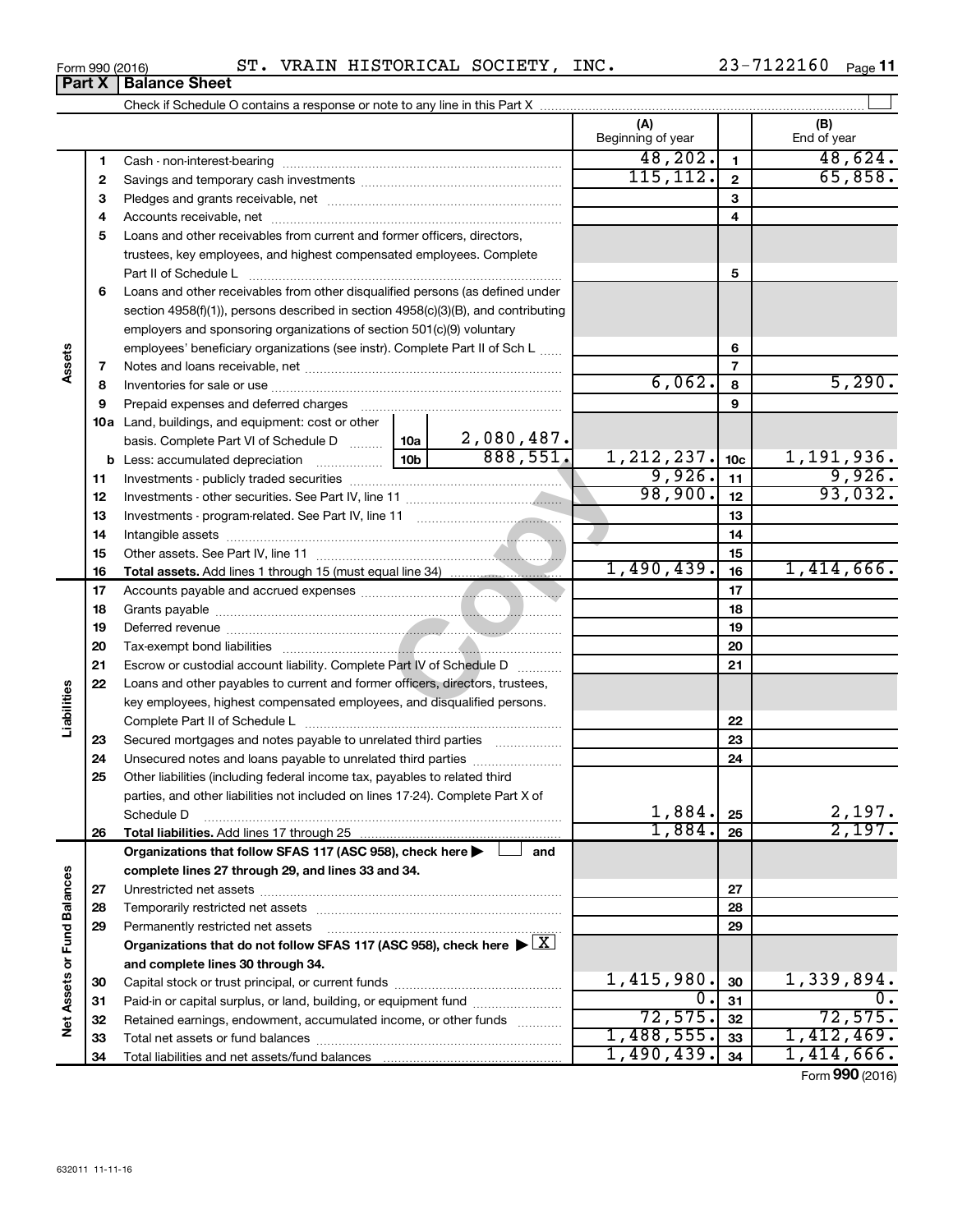|    | ST. VRAIN HISTORICAL SOCIETY, INC.<br>Form 990 (2016)                                                                                                                                                                         |                  | 23-7122160       |           | Page 12          |
|----|-------------------------------------------------------------------------------------------------------------------------------------------------------------------------------------------------------------------------------|------------------|------------------|-----------|------------------|
|    | <b>Part XI Reconciliation of Net Assets</b>                                                                                                                                                                                   |                  |                  |           |                  |
|    | Check if Schedule O contains a response or note to any line in this Part XI [11] [12] Check if Schedule O contains a response or note to any line in this Part XI                                                             |                  |                  |           |                  |
|    |                                                                                                                                                                                                                               |                  |                  |           |                  |
| 1  |                                                                                                                                                                                                                               | $\mathbf{1}$     |                  |           | 104,041.         |
| 2  |                                                                                                                                                                                                                               | $\overline{2}$   |                  | 180, 127. |                  |
| 3  | Revenue less expenses. Subtract line 2 from line 1                                                                                                                                                                            | 3                |                  |           | $-76,086.$       |
| 4  |                                                                                                                                                                                                                               | 4                | 1,488,555.       |           |                  |
| 5  | Net unrealized gains (losses) on investments [11] matter in the content of the state of the state of the state of the state of the state of the state of the state of the state of the state of the state of the state of the | 5                |                  |           |                  |
| 6  | Donated services and use of facilities                                                                                                                                                                                        | 6                |                  |           |                  |
| 7  | Investment expenses                                                                                                                                                                                                           | $\overline{7}$   |                  |           |                  |
| 8  | Prior period adjustments                                                                                                                                                                                                      | 8                |                  |           |                  |
| 9  |                                                                                                                                                                                                                               | 9                |                  |           | $\overline{0}$ . |
| 10 | Net assets or fund balances at end of year. Combine lines 3 through 9 (must equal Part X, line 33,                                                                                                                            |                  |                  |           |                  |
|    | column (B))                                                                                                                                                                                                                   | 10 <sup>10</sup> | 1,412,469.       |           |                  |
|    | <b>Part XII Financial Statements and Reporting</b>                                                                                                                                                                            |                  |                  |           |                  |
|    |                                                                                                                                                                                                                               |                  |                  |           |                  |
|    |                                                                                                                                                                                                                               |                  |                  | Yes       | No               |
| 1. | Accounting method used to prepare the Form 990: $X \subset X$ Cash<br>$\Box$ Accrual<br>  Other                                                                                                                               |                  |                  |           |                  |
|    | If the organization changed its method of accounting from a prior year or checked "Other," explain in Schedule O.                                                                                                             |                  |                  |           |                  |
|    |                                                                                                                                                                                                                               |                  | 2a               |           | X                |
|    | If "Yes," check a box below to indicate whether the financial statements for the year were compiled or reviewed on a                                                                                                          |                  |                  |           |                  |
|    | separate basis, consolidated basis, or both:                                                                                                                                                                                  |                  |                  |           |                  |
|    | Separate basis<br>Consolidated basis<br>Both consolidated and separate basis                                                                                                                                                  |                  |                  |           |                  |
|    |                                                                                                                                                                                                                               |                  | 2 <sub>b</sub>   |           | x                |
|    | If "Yes," check a box below to indicate whether the financial statements for the year were audited on a separate basis,                                                                                                       |                  |                  |           |                  |
|    | consolidated basis, or both:                                                                                                                                                                                                  |                  |                  |           |                  |
|    | Separate basis<br>Consolidated basis<br>Both consolidated and separate basis                                                                                                                                                  |                  |                  |           |                  |
|    | c If "Yes" to line 2a or 2b, does the organization have a committee that assumes responsibility for oversight of the audit,                                                                                                   |                  |                  |           |                  |
|    |                                                                                                                                                                                                                               |                  | 2c               |           |                  |
|    | If the organization changed either its oversight process or selection process during the tax year, explain in Schedule O.                                                                                                     |                  |                  |           |                  |
|    | 3a As a result of a federal award, was the organization required to undergo an audit or audits as set forth in the Single Audit                                                                                               |                  |                  |           |                  |
|    |                                                                                                                                                                                                                               |                  | 3a               |           | x                |
|    | <b>b</b> If "Yes," did the organization undergo the required audit or audits? If the organization did not undergo the required audit                                                                                          |                  |                  |           |                  |
|    |                                                                                                                                                                                                                               |                  | 3b               |           |                  |
|    |                                                                                                                                                                                                                               |                  | $T_{\text{num}}$ |           | QQQ              |

Form (2016) **990**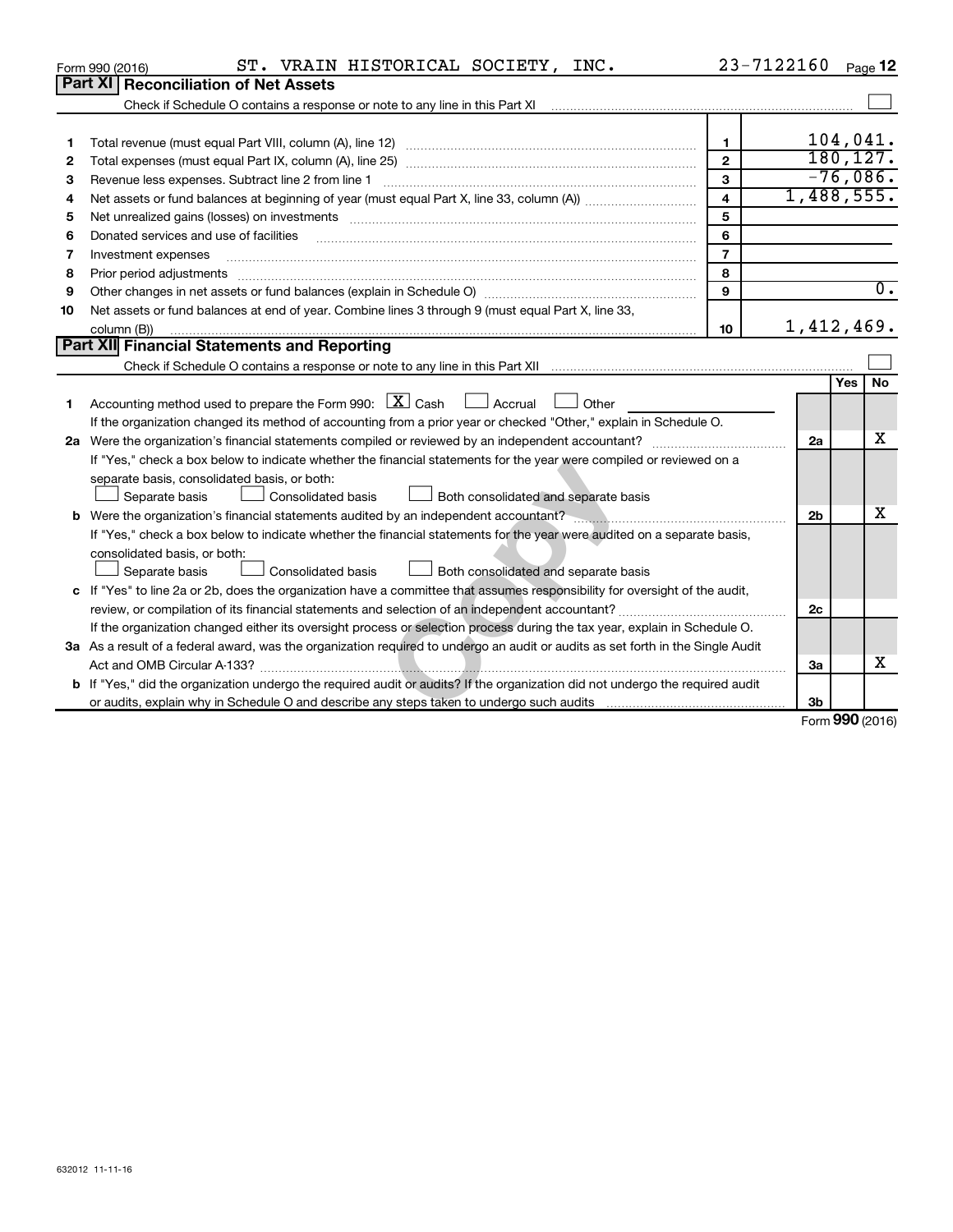Department of the Treasury Internal Revenue Service

| (Form 990 or 990-EZ |  |  |  |
|---------------------|--|--|--|
|---------------------|--|--|--|

# Form 990 or 990-EZ)<br>
Complete if the organization is a section 501(c)(3) organization or a section<br> **2016**

**4947(a)(1) nonexempt charitable trust. | Attach to Form 990 or Form 990-EZ.** 

| 20 .<br>It            |  |
|-----------------------|--|
| <b>Open to Public</b> |  |

OMB No. 1545-0047

|  | Namo of the ergenizatio |
|--|-------------------------|

Information about Schedule A (Form 990 or 990-EZ) and its instructions is at WWW.irs.gov/form990. **Inspection Name of the organization Name of the organization Name of the organization number Employer identification number** 

|                |                     |                                                                                                                                                                                                                                                      |          | ST. VRAIN HISTORICAL SOCIETY, INC.                     |                                 |    |                                                      | 23-7122160                                         |
|----------------|---------------------|------------------------------------------------------------------------------------------------------------------------------------------------------------------------------------------------------------------------------------------------------|----------|--------------------------------------------------------|---------------------------------|----|------------------------------------------------------|----------------------------------------------------|
| Part I         |                     | Reason for Public Charity Status (All organizations must complete this part.) See instructions.                                                                                                                                                      |          |                                                        |                                 |    |                                                      |                                                    |
|                |                     | The organization is not a private foundation because it is: (For lines 1 through 12, check only one box.)                                                                                                                                            |          |                                                        |                                 |    |                                                      |                                                    |
| 1              |                     | A church, convention of churches, or association of churches described in section 170(b)(1)(A)(i).                                                                                                                                                   |          |                                                        |                                 |    |                                                      |                                                    |
| 2              |                     | A school described in section 170(b)(1)(A)(ii). (Attach Schedule E (Form 990 or 990-EZ).)                                                                                                                                                            |          |                                                        |                                 |    |                                                      |                                                    |
| 3              |                     | A hospital or a cooperative hospital service organization described in section 170(b)(1)(A)(iii).                                                                                                                                                    |          |                                                        |                                 |    |                                                      |                                                    |
| 4              |                     | A medical research organization operated in conjunction with a hospital described in section 170(b)(1)(A)(iii). Enter the hospital's name,                                                                                                           |          |                                                        |                                 |    |                                                      |                                                    |
|                |                     | city, and state:                                                                                                                                                                                                                                     |          |                                                        |                                 |    |                                                      |                                                    |
| 5              |                     | An organization operated for the benefit of a college or university owned or operated by a governmental unit described in                                                                                                                            |          |                                                        |                                 |    |                                                      |                                                    |
|                |                     | section 170(b)(1)(A)(iv). (Complete Part II.)                                                                                                                                                                                                        |          |                                                        |                                 |    |                                                      |                                                    |
| 6              |                     | A federal, state, or local government or governmental unit described in section 170(b)(1)(A)(v).                                                                                                                                                     |          |                                                        |                                 |    |                                                      |                                                    |
| $\overline{7}$ | $\lfloor x \rfloor$ | An organization that normally receives a substantial part of its support from a governmental unit or from the general public described in                                                                                                            |          |                                                        |                                 |    |                                                      |                                                    |
|                |                     | section 170(b)(1)(A)(vi). (Complete Part II.)                                                                                                                                                                                                        |          |                                                        |                                 |    |                                                      |                                                    |
| 8              |                     | A community trust described in section 170(b)(1)(A)(vi). (Complete Part II.)                                                                                                                                                                         |          |                                                        |                                 |    |                                                      |                                                    |
| 9              |                     | An agricultural research organization described in section 170(b)(1)(A)(ix) operated in conjunction with a land-grant college                                                                                                                        |          |                                                        |                                 |    |                                                      |                                                    |
|                |                     | or university or a non-land-grant college of agriculture (see instructions). Enter the name, city, and state of the college or                                                                                                                       |          |                                                        |                                 |    |                                                      |                                                    |
|                |                     | university:                                                                                                                                                                                                                                          |          |                                                        |                                 |    |                                                      |                                                    |
| 10             |                     | An organization that normally receives: (1) more than 33 1/3% of its support from contributions, membership fees, and gross receipts from                                                                                                            |          |                                                        |                                 |    |                                                      |                                                    |
|                |                     | activities related to its exempt functions - subject to certain exceptions, and (2) no more than 33 1/3% of its support from gross investment                                                                                                        |          |                                                        |                                 |    |                                                      |                                                    |
|                |                     | income and unrelated business taxable income (less section 511 tax) from businesses acquired by the organization after June 30, 1975.                                                                                                                |          |                                                        |                                 |    |                                                      |                                                    |
|                |                     | See section 509(a)(2). (Complete Part III.)                                                                                                                                                                                                          |          |                                                        |                                 |    |                                                      |                                                    |
| 11             |                     | An organization organized and operated exclusively to test for public safety. See section 509(a)(4).                                                                                                                                                 |          |                                                        |                                 |    |                                                      |                                                    |
| 12             |                     | An organization organized and operated exclusively for the benefit of, to perform the functions of, or to carry out the purposes of one or                                                                                                           |          |                                                        |                                 |    |                                                      |                                                    |
|                |                     | more publicly supported organizations described in section 509(a)(1) or section 509(a)(2). See section 509(a)(3). Check the box in<br>lines 12a through 12d that describes the type of supporting organization and complete lines 12e, 12f, and 12g. |          |                                                        |                                 |    |                                                      |                                                    |
| а              |                     | Type I. A supporting organization operated, supervised, or controlled by its supported organization(s), typically by giving                                                                                                                          |          |                                                        |                                 |    |                                                      |                                                    |
|                |                     | the supported organization(s) the power to regularly appoint or elect a majority of the directors or trustees of the supporting                                                                                                                      |          |                                                        |                                 |    |                                                      |                                                    |
|                |                     | organization. You must complete Part IV, Sections A and B.                                                                                                                                                                                           |          |                                                        |                                 |    |                                                      |                                                    |
| b              |                     | Type II. A supporting organization supervised or controlled in connection with its supported organization(s), by having                                                                                                                              |          |                                                        |                                 |    |                                                      |                                                    |
|                |                     | control or management of the supporting organization vested in the same persons that control or manage the supported                                                                                                                                 |          |                                                        |                                 |    |                                                      |                                                    |
|                |                     | organization(s). You must complete Part IV, Sections A and C.                                                                                                                                                                                        |          |                                                        |                                 |    |                                                      |                                                    |
| с              |                     | Type III functionally integrated. A supporting organization operated in connection with, and functionally integrated with,                                                                                                                           |          |                                                        |                                 |    |                                                      |                                                    |
|                |                     | its supported organization(s) (see instructions). You must complete Part IV, Sections A, D, and E.                                                                                                                                                   |          |                                                        |                                 |    |                                                      |                                                    |
| d              |                     | Type III non-functionally integrated. A supporting organization operated in connection with its supported organization(s)                                                                                                                            |          |                                                        |                                 |    |                                                      |                                                    |
|                |                     | that is not functionally integrated. The organization generally must satisfy a distribution requirement and an attentiveness                                                                                                                         |          |                                                        |                                 |    |                                                      |                                                    |
|                |                     | requirement (see instructions). You must complete Part IV, Sections A and D, and Part V.                                                                                                                                                             |          |                                                        |                                 |    |                                                      |                                                    |
| е              |                     | Check this box if the organization received a written determination from the IRS that it is a Type I, Type II, Type III                                                                                                                              |          |                                                        |                                 |    |                                                      |                                                    |
|                |                     | functionally integrated, or Type III non-functionally integrated supporting organization.                                                                                                                                                            |          |                                                        |                                 |    |                                                      |                                                    |
| f              |                     | Enter the number of supported organizations                                                                                                                                                                                                          |          |                                                        |                                 |    |                                                      |                                                    |
| g              |                     | Provide the following information about the supported organization(s).                                                                                                                                                                               |          |                                                        | (iv) Is the organization listed |    |                                                      |                                                    |
|                |                     | (i) Name of supported<br>organization                                                                                                                                                                                                                | (ii) EIN | (iii) Type of organization<br>(described on lines 1-10 | in your governing document?     |    | (v) Amount of monetary<br>support (see instructions) | (vi) Amount of other<br>support (see instructions) |
|                |                     |                                                                                                                                                                                                                                                      |          | above (see instructions))                              | Yes                             | No |                                                      |                                                    |
|                |                     |                                                                                                                                                                                                                                                      |          |                                                        |                                 |    |                                                      |                                                    |
|                |                     |                                                                                                                                                                                                                                                      |          |                                                        |                                 |    |                                                      |                                                    |
|                |                     |                                                                                                                                                                                                                                                      |          |                                                        |                                 |    |                                                      |                                                    |
|                |                     |                                                                                                                                                                                                                                                      |          |                                                        |                                 |    |                                                      |                                                    |
|                |                     |                                                                                                                                                                                                                                                      |          |                                                        |                                 |    |                                                      |                                                    |
|                |                     |                                                                                                                                                                                                                                                      |          |                                                        |                                 |    |                                                      |                                                    |
|                |                     |                                                                                                                                                                                                                                                      |          |                                                        |                                 |    |                                                      |                                                    |
| Total          |                     |                                                                                                                                                                                                                                                      |          |                                                        |                                 |    |                                                      |                                                    |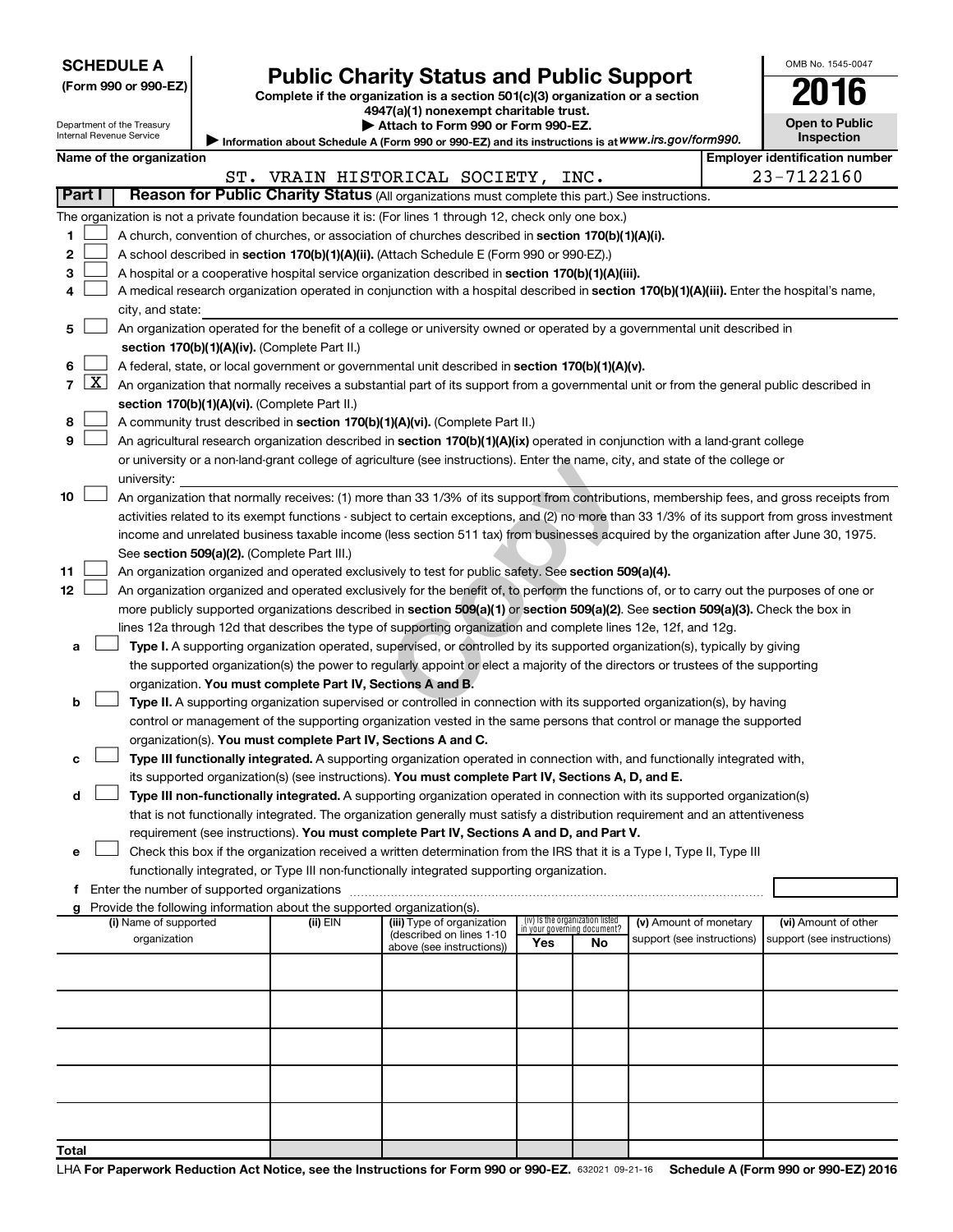### Schedule A (Form 990 or 990-EZ) 2016 Page ST. VRAIN HISTORICAL SOCIETY, INC. 23-7122160

**Part II Support Schedule for Organizations Described in Sections 170(b)(1)(A)(iv) and 170(b)(1)(A)(vi)**

(Complete only if you checked the box on line 5, 7, or 8 of Part I or if the organization failed to qualify under Part III. If the organization fails to qualify under the tests listed below, please complete Part III.)

| <b>Section A. Public Support</b>                                                                                                               |          |                       |            |            |          |                                    |
|------------------------------------------------------------------------------------------------------------------------------------------------|----------|-----------------------|------------|------------|----------|------------------------------------|
| Calendar year (or fiscal year beginning in)                                                                                                    | (a) 2012 | (b) 2013              | $(c)$ 2014 | $(d)$ 2015 | (e) 2016 | (f) Total                          |
| 1 Gifts, grants, contributions, and                                                                                                            |          |                       |            |            |          |                                    |
| membership fees received. (Do not                                                                                                              |          |                       |            |            |          |                                    |
| include any "unusual grants.")                                                                                                                 | 49,681.  | 49,060.               | 66,707.    | 73,328.    | 66,907.  | 305,683.                           |
| 2 Tax revenues levied for the organ-                                                                                                           |          |                       |            |            |          |                                    |
| ization's benefit and either paid to                                                                                                           |          |                       |            |            |          |                                    |
| or expended on its behalf                                                                                                                      |          |                       |            |            |          |                                    |
| 3 The value of services or facilities                                                                                                          |          |                       |            |            |          |                                    |
| furnished by a governmental unit to                                                                                                            |          |                       |            |            |          |                                    |
|                                                                                                                                                |          |                       |            |            |          |                                    |
| the organization without charge                                                                                                                | 49,681.  | 49,060.               | 66,707.    | 73,328.    | 66,907.  | 305,683.                           |
| 4 Total. Add lines 1 through 3                                                                                                                 |          |                       |            |            |          |                                    |
| 5 The portion of total contributions                                                                                                           |          |                       |            |            |          |                                    |
| by each person (other than a                                                                                                                   |          |                       |            |            |          |                                    |
| governmental unit or publicly                                                                                                                  |          |                       |            |            |          |                                    |
| supported organization) included                                                                                                               |          |                       |            |            |          |                                    |
| on line 1 that exceeds 2% of the                                                                                                               |          |                       |            |            |          |                                    |
| amount shown on line 11,                                                                                                                       |          |                       |            |            |          |                                    |
| column (f)                                                                                                                                     |          |                       |            |            |          | 2,083.                             |
| 6 Public support. Subtract line 5 from line 4.                                                                                                 |          |                       |            |            |          | 303,600.                           |
| <b>Section B. Total Support</b>                                                                                                                |          |                       |            |            |          |                                    |
| Calendar year (or fiscal year beginning in)                                                                                                    | (a) 2012 | $\frac{1}{49}$ , 060. | $(c)$ 2014 | $(d)$ 2015 | (e) 2016 | (f) Total                          |
| <b>7</b> Amounts from line 4                                                                                                                   | 49,681.  |                       | 66,707.    | 73,328.    | 66,907.  | 305,683.                           |
| 8 Gross income from interest,                                                                                                                  |          |                       |            |            |          |                                    |
| dividends, payments received on                                                                                                                |          |                       |            |            |          |                                    |
| securities loans, rents, royalties                                                                                                             |          |                       |            |            |          |                                    |
| and income from similar sources                                                                                                                | 24,603.  | 24,194.               | 23,795.    | 24,459.    | 22, 110. | 119, 161.                          |
| <b>9</b> Net income from unrelated business                                                                                                    |          |                       |            |            |          |                                    |
| activities, whether or not the                                                                                                                 |          |                       |            |            |          |                                    |
| business is regularly carried on                                                                                                               |          |                       |            |            |          |                                    |
| 10 Other income. Do not include gain                                                                                                           |          |                       |            |            |          |                                    |
| or loss from the sale of capital                                                                                                               |          |                       |            |            |          |                                    |
| assets (Explain in Part VI.)                                                                                                                   | 1,731.   | 295.                  | 2,031.     | 2,281.     | 2,154.   |                                    |
| 11 Total support. Add lines 7 through 10                                                                                                       |          |                       |            |            |          | $\frac{8,492}{433,336}$            |
| <b>12</b> Gross receipts from related activities, etc. (see instructions)                                                                      |          |                       |            |            | 12       | 148, 314.                          |
| 13 First five years. If the Form 990 is for the organization's first, second, third, fourth, or fifth tax year as a section 501(c)(3)          |          |                       |            |            |          |                                    |
| organization, check this box and stop here                                                                                                     |          |                       |            |            |          |                                    |
| <b>Section C. Computation of Public Support Percentage</b>                                                                                     |          |                       |            |            |          |                                    |
|                                                                                                                                                |          |                       |            |            | 14       | 70.06<br>%                         |
|                                                                                                                                                |          |                       |            |            | 15       | 73.53<br>%                         |
| 16a 33 1/3% support test - 2016. If the organization did not check the box on line 13, and line 14 is 33 1/3% or more, check this box and      |          |                       |            |            |          |                                    |
| stop here. The organization qualifies as a publicly supported organization manufaction manufacture or the organization                         |          |                       |            |            |          | $\blacktriangleright$ $\mathbf{X}$ |
| b 33 1/3% support test - 2015. If the organization did not check a box on line 13 or 16a, and line 15 is 33 1/3% or more, check this box       |          |                       |            |            |          |                                    |
|                                                                                                                                                |          |                       |            |            |          |                                    |
| 17a 10% -facts-and-circumstances test - 2016. If the organization did not check a box on line 13, 16a, or 16b, and line 14 is 10% or more,     |          |                       |            |            |          |                                    |
|                                                                                                                                                |          |                       |            |            |          |                                    |
| and if the organization meets the "facts-and-circumstances" test, check this box and stop here. Explain in Part VI how the organization        |          |                       |            |            |          |                                    |
|                                                                                                                                                |          |                       |            |            |          |                                    |
| <b>b 10%</b> -facts-and-circumstances test - 2015. If the organization did not check a box on line 13, 16a, 16b, or 17a, and line 15 is 10% or |          |                       |            |            |          |                                    |
| more, and if the organization meets the "facts-and-circumstances" test, check this box and stop here. Explain in Part VI how the               |          |                       |            |            |          |                                    |
| organization meets the "facts-and-circumstances" test. The organization qualifies as a publicly supported organization                         |          |                       |            |            |          |                                    |
| 18 Private foundation. If the organization did not check a box on line 13, 16a, 16b, 17a, or 17b, check this box and see instructions          |          |                       |            |            |          |                                    |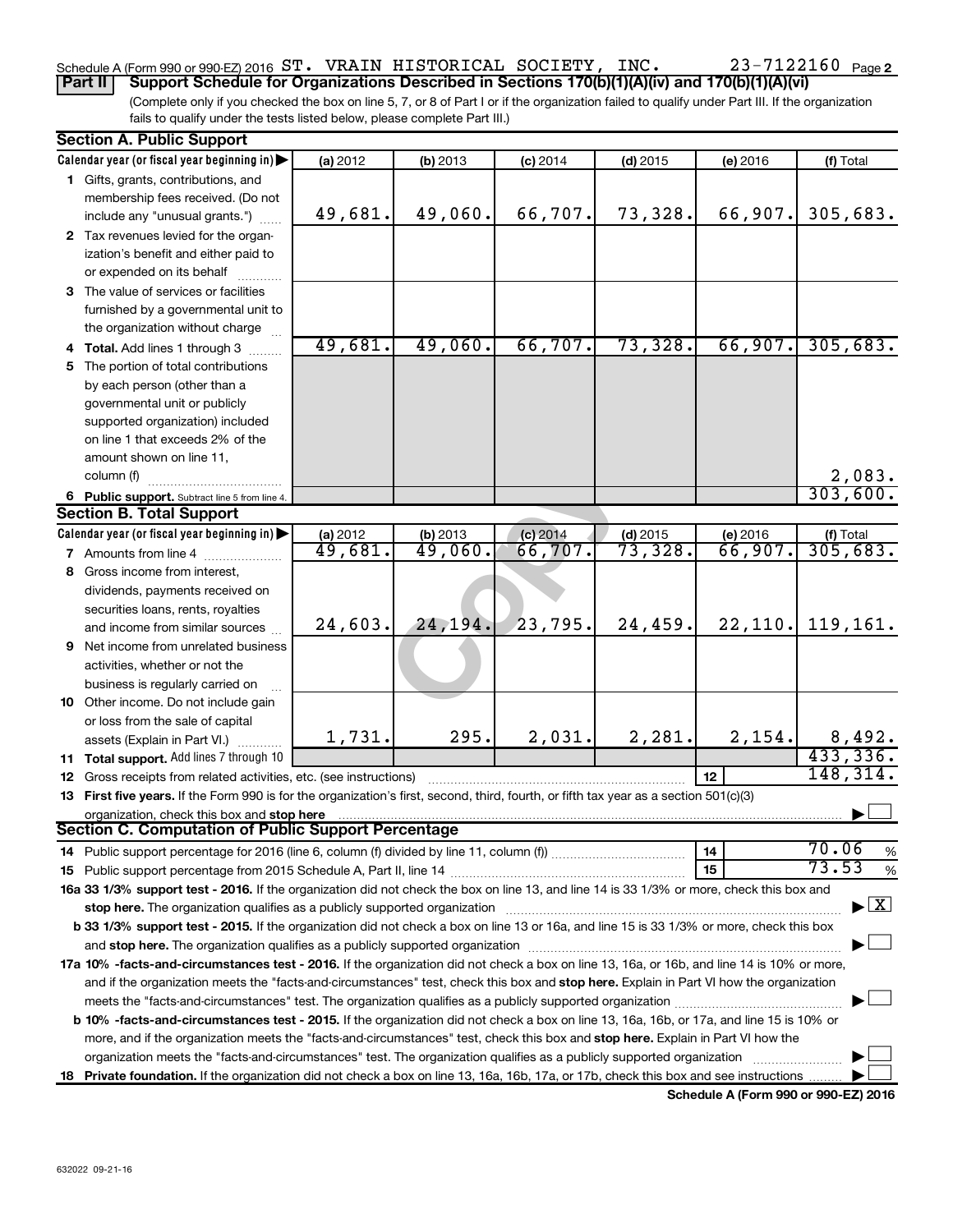#### Schedule A (Form 990 or 990-EZ) 2016 Page ST. VRAIN HISTORICAL SOCIETY, INC. 23-7122160**Part III | Support Schedule for Organizations Described in Section 509(a)(2)**

(Complete only if you checked the box on line 10 of Part I or if the organization failed to qualify under Part II. If the organization fails to qualify under the tests listed below, please complete Part II.)

| <b>Section A. Public Support</b>                                                                                                                                                                                                                             |          |          |                 |            |          |           |
|--------------------------------------------------------------------------------------------------------------------------------------------------------------------------------------------------------------------------------------------------------------|----------|----------|-----------------|------------|----------|-----------|
| Calendar year (or fiscal year beginning in)                                                                                                                                                                                                                  | (a) 2012 | (b) 2013 | <b>(c)</b> 2014 | $(d)$ 2015 | (e) 2016 | (f) Total |
| 1 Gifts, grants, contributions, and                                                                                                                                                                                                                          |          |          |                 |            |          |           |
| membership fees received. (Do not                                                                                                                                                                                                                            |          |          |                 |            |          |           |
| include any "unusual grants.")                                                                                                                                                                                                                               |          |          |                 |            |          |           |
| <b>2</b> Gross receipts from admissions,                                                                                                                                                                                                                     |          |          |                 |            |          |           |
| merchandise sold or services per-                                                                                                                                                                                                                            |          |          |                 |            |          |           |
| formed, or facilities furnished in                                                                                                                                                                                                                           |          |          |                 |            |          |           |
| any activity that is related to the<br>organization's tax-exempt purpose                                                                                                                                                                                     |          |          |                 |            |          |           |
| 3 Gross receipts from activities that                                                                                                                                                                                                                        |          |          |                 |            |          |           |
| are not an unrelated trade or bus-                                                                                                                                                                                                                           |          |          |                 |            |          |           |
|                                                                                                                                                                                                                                                              |          |          |                 |            |          |           |
| iness under section 513                                                                                                                                                                                                                                      |          |          |                 |            |          |           |
| 4 Tax revenues levied for the organ-                                                                                                                                                                                                                         |          |          |                 |            |          |           |
| ization's benefit and either paid to                                                                                                                                                                                                                         |          |          |                 |            |          |           |
| or expended on its behalf<br>.                                                                                                                                                                                                                               |          |          |                 |            |          |           |
| 5 The value of services or facilities                                                                                                                                                                                                                        |          |          |                 |            |          |           |
| furnished by a governmental unit to                                                                                                                                                                                                                          |          |          |                 |            |          |           |
| the organization without charge                                                                                                                                                                                                                              |          |          |                 |            |          |           |
| <b>6 Total.</b> Add lines 1 through 5                                                                                                                                                                                                                        |          |          |                 |            |          |           |
| 7a Amounts included on lines 1, 2, and                                                                                                                                                                                                                       |          |          |                 |            |          |           |
| 3 received from disqualified persons                                                                                                                                                                                                                         |          |          |                 |            |          |           |
| <b>b</b> Amounts included on lines 2 and 3 received                                                                                                                                                                                                          |          |          |                 |            |          |           |
| from other than disqualified persons that<br>exceed the greater of \$5,000 or 1% of the                                                                                                                                                                      |          |          |                 |            |          |           |
| amount on line 13 for the year                                                                                                                                                                                                                               |          |          |                 |            |          |           |
| c Add lines 7a and 7b                                                                                                                                                                                                                                        |          |          |                 |            |          |           |
| 8 Public support. (Subtract line 7c from line 6.)                                                                                                                                                                                                            |          |          |                 |            |          |           |
| <b>Section B. Total Support</b>                                                                                                                                                                                                                              |          |          |                 |            |          |           |
| Calendar year (or fiscal year beginning in)                                                                                                                                                                                                                  | (a) 2012 | (b) 2013 | $(c)$ 2014      | $(d)$ 2015 | (e) 2016 | (f) Total |
| <b>9</b> Amounts from line 6                                                                                                                                                                                                                                 |          |          |                 |            |          |           |
| <b>10a</b> Gross income from interest,                                                                                                                                                                                                                       |          |          |                 |            |          |           |
| dividends, payments received on                                                                                                                                                                                                                              |          |          |                 |            |          |           |
| securities loans, rents, royalties<br>and income from similar sources                                                                                                                                                                                        |          |          |                 |            |          |           |
| <b>b</b> Unrelated business taxable income                                                                                                                                                                                                                   |          |          |                 |            |          |           |
| (less section 511 taxes) from businesses                                                                                                                                                                                                                     |          |          |                 |            |          |           |
| acquired after June 30, 1975                                                                                                                                                                                                                                 |          |          |                 |            |          |           |
|                                                                                                                                                                                                                                                              |          |          |                 |            |          |           |
| c Add lines 10a and 10b                                                                                                                                                                                                                                      |          |          |                 |            |          |           |
| <b>11</b> Net income from unrelated business<br>activities not included in line 10b.                                                                                                                                                                         |          |          |                 |            |          |           |
| whether or not the business is                                                                                                                                                                                                                               |          |          |                 |            |          |           |
| regularly carried on                                                                                                                                                                                                                                         |          |          |                 |            |          |           |
| 12 Other income. Do not include gain<br>or loss from the sale of capital                                                                                                                                                                                     |          |          |                 |            |          |           |
| assets (Explain in Part VI.)                                                                                                                                                                                                                                 |          |          |                 |            |          |           |
| <b>13</b> Total support. (Add lines 9, 10c, 11, and 12.)                                                                                                                                                                                                     |          |          |                 |            |          |           |
| 14 First five years. If the Form 990 is for the organization's first, second, third, fourth, or fifth tax year as a section 501(c)(3) organization,                                                                                                          |          |          |                 |            |          |           |
| check this box and stop here <b>construction and construction</b> and stop here <b>constructed</b> and stop here <b>constructed</b> and <b>stop here construction</b> and <b>stop here construction</b> and <b>stop here constructed</b> and <b>stop her</b> |          |          |                 |            |          |           |
| <b>Section C. Computation of Public Support Percentage</b>                                                                                                                                                                                                   |          |          |                 |            |          |           |
|                                                                                                                                                                                                                                                              |          |          |                 |            | 15       | %         |
| 16 Public support percentage from 2015 Schedule A, Part III, line 15                                                                                                                                                                                         |          |          |                 |            | 16       | %         |
| Section D. Computation of Investment Income Percentage                                                                                                                                                                                                       |          |          |                 |            |          |           |
| 17 Investment income percentage for 2016 (line 10c, column (f) divided by line 13, column (f))                                                                                                                                                               |          |          |                 |            | 17       | %         |
| 18 Investment income percentage from 2015 Schedule A, Part III, line 17                                                                                                                                                                                      |          |          |                 |            | 18       | %         |
| 19a 33 1/3% support tests - 2016. If the organization did not check the box on line 14, and line 15 is more than 33 1/3%, and line 17 is not                                                                                                                 |          |          |                 |            |          |           |
| more than 33 1/3%, check this box and stop here. The organization qualifies as a publicly supported organization                                                                                                                                             |          |          |                 |            |          |           |
| b 33 1/3% support tests - 2015. If the organization did not check a box on line 14 or line 19a, and line 16 is more than 33 1/3%, and                                                                                                                        |          |          |                 |            |          |           |
| line 18 is not more than 33 1/3%, check this box and stop here. The organization qualifies as a publicly supported organization                                                                                                                              |          |          |                 |            |          |           |
|                                                                                                                                                                                                                                                              |          |          |                 |            |          |           |
|                                                                                                                                                                                                                                                              |          |          |                 |            |          |           |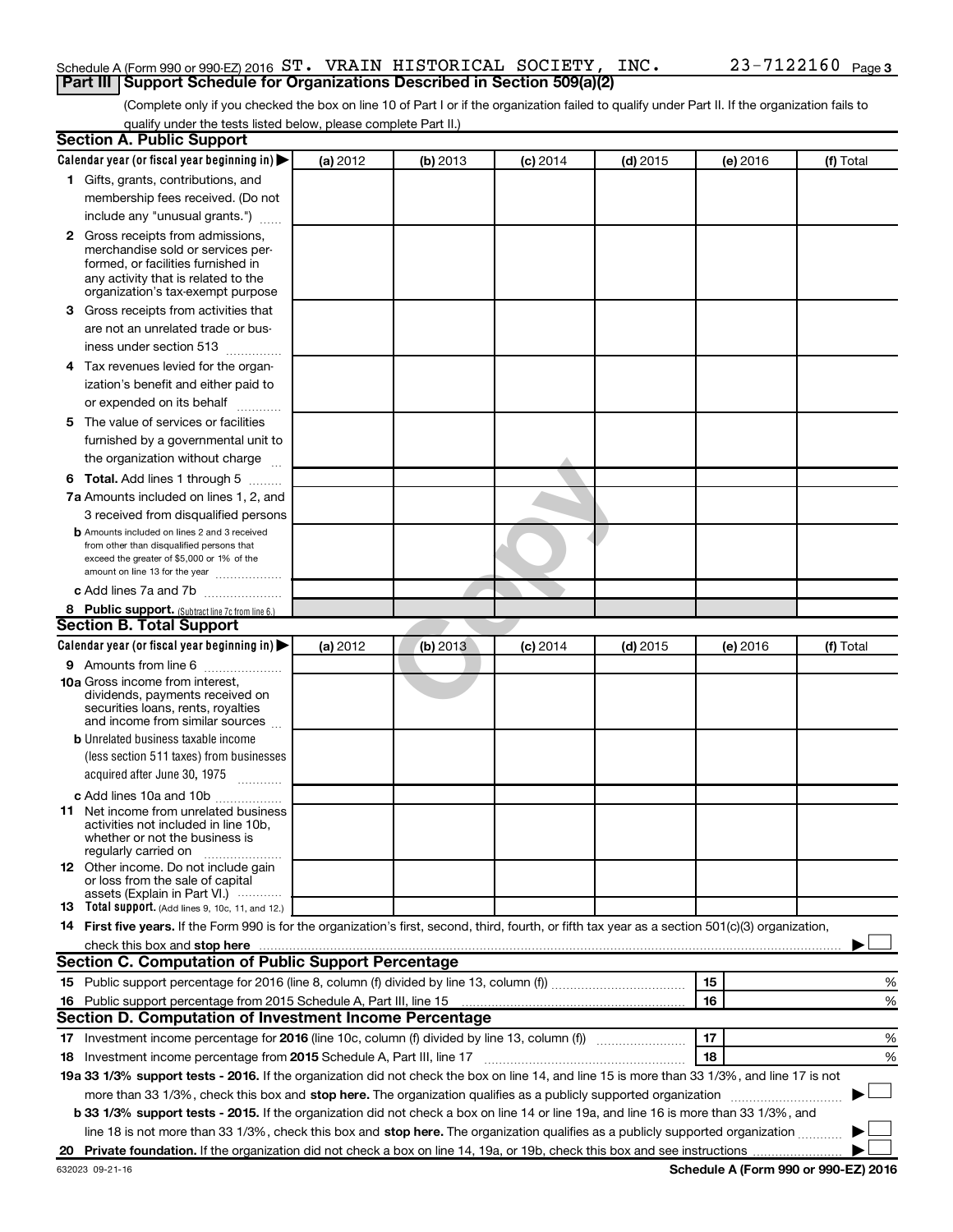**1**

**2**

**3a**

**Yes No**

#### **Part IV Supporting Organizations**

(Complete only if you checked a box in line 12 on Part I. If you checked 12a of Part I, complete Sections A and B. If you checked 12b of Part I, complete Sections A and C. If you checked 12c of Part I, complete Sections A, D, and E. If you checked 12d of Part I, complete Sections A and D, and complete Part V.)

#### **Section A. All Supporting Organizations**

- **1** Are all of the organization's supported organizations listed by name in the organization's governing documents? If "No," describe in Part VI how the supported organizations are designated. If designated by *class or purpose, describe the designation. If historic and continuing relationship, explain.*
- **2** Did the organization have any supported organization that does not have an IRS determination of status under section 509(a)(1) or (2)? If "Yes," explain in Part VI how the organization determined that the supported *organization was described in section 509(a)(1) or (2).*
- **3a** Did the organization have a supported organization described in section 501(c)(4), (5), or (6)? If "Yes," answer *(b) and (c) below.*
- **b** Did the organization confirm that each supported organization qualified under section 501(c)(4), (5), or (6) and satisfied the public support tests under section 509(a)(2)? If "Yes," describe in Part VI when and how the *organization made the determination.*
- **c** Did the organization ensure that all support to such organizations was used exclusively for section 170(c)(2)(B) purposes? If "Yes," explain in Part VI what controls the organization put in place to ensure such use.
- **4 a** *If* Was any supported organization not organized in the United States ("foreign supported organization")? *"Yes," and if you checked 12a or 12b in Part I, answer (b) and (c) below.*
- **b** Did the organization have ultimate control and discretion in deciding whether to make grants to the foreign supported organization? If "Yes," describe in Part VI how the organization had such control and discretion *despite being controlled or supervised by or in connection with its supported organizations.*
- **c** Did the organization support any foreign supported organization that does not have an IRS determination under sections 501(c)(3) and 509(a)(1) or (2)? If "Yes," explain in Part VI what controls the organization used *to ensure that all support to the foreign supported organization was used exclusively for section 170(c)(2)(B) purposes.*
- r (b) and (c) below.<br>
tion in deciding whether to make grants to the fo<br>
how the organization had such control and discre<br>
cetion with its supported organizations.<br>
Fragmization that does not have an IRS determine<br>
" expla **5a** Did the organization add, substitute, or remove any supported organizations during the tax year? If "Yes," answer (b) and (c) below (if applicable). Also, provide detail in Part VI, including (i) the names and EIN *numbers of the supported organizations added, substituted, or removed; (ii) the reasons for each such action; (iii) the authority under the organization's organizing document authorizing such action; and (iv) how the action was accomplished (such as by amendment to the organizing document).*
- **b Type I or Type II only.** Was any added or substituted supported organization part of a class already designated in the organization's organizing document?
- **c Substitutions only.**  Was the substitution the result of an event beyond the organization's control?
- **6** Did the organization provide support (whether in the form of grants or the provision of services or facilities) to support or benefit one or more of the filing organization's supported organizations? If "Yes," provide detail in anyone other than (i) its supported organizations, (ii) individuals that are part of the charitable class benefited by one or more of its supported organizations, or (iii) other supporting organizations that also *Part VI.*
- **7** Did the organization provide a grant, loan, compensation, or other similar payment to a substantial contributor regard to a substantial contributor? If "Yes," complete Part I of Schedule L (Form 990 or 990-EZ). (defined in section 4958(c)(3)(C)), a family member of a substantial contributor, or a 35% controlled entity with
- **8** Did the organization make a loan to a disqualified person (as defined in section 4958) not described in line 7? *If "Yes," complete Part I of Schedule L (Form 990 or 990-EZ).*
- **9 a** Was the organization controlled directly or indirectly at any time during the tax year by one or more in section 509(a)(1) or (2))? If "Yes," provide detail in Part VI. disqualified persons as defined in section 4946 (other than foundation managers and organizations described
- **b** Did one or more disqualified persons (as defined in line 9a) hold a controlling interest in any entity in which the supporting organization had an interest? If "Yes," provide detail in Part VI.
- **c** Did a disqualified person (as defined in line 9a) have an ownership interest in, or derive any personal benefit from, assets in which the supporting organization also had an interest? If "Yes," provide detail in Part VI.
- **10 a** Was the organization subject to the excess business holdings rules of section 4943 because of section supporting organizations)? If "Yes," answer 10b below. 4943(f) (regarding certain Type II supporting organizations, and all Type III non-functionally integrated
- **b** Did the organization have any excess business holdings in the tax year? (Use Schedule C, Form 4720, to *determine whether the organization had excess business holdings.)*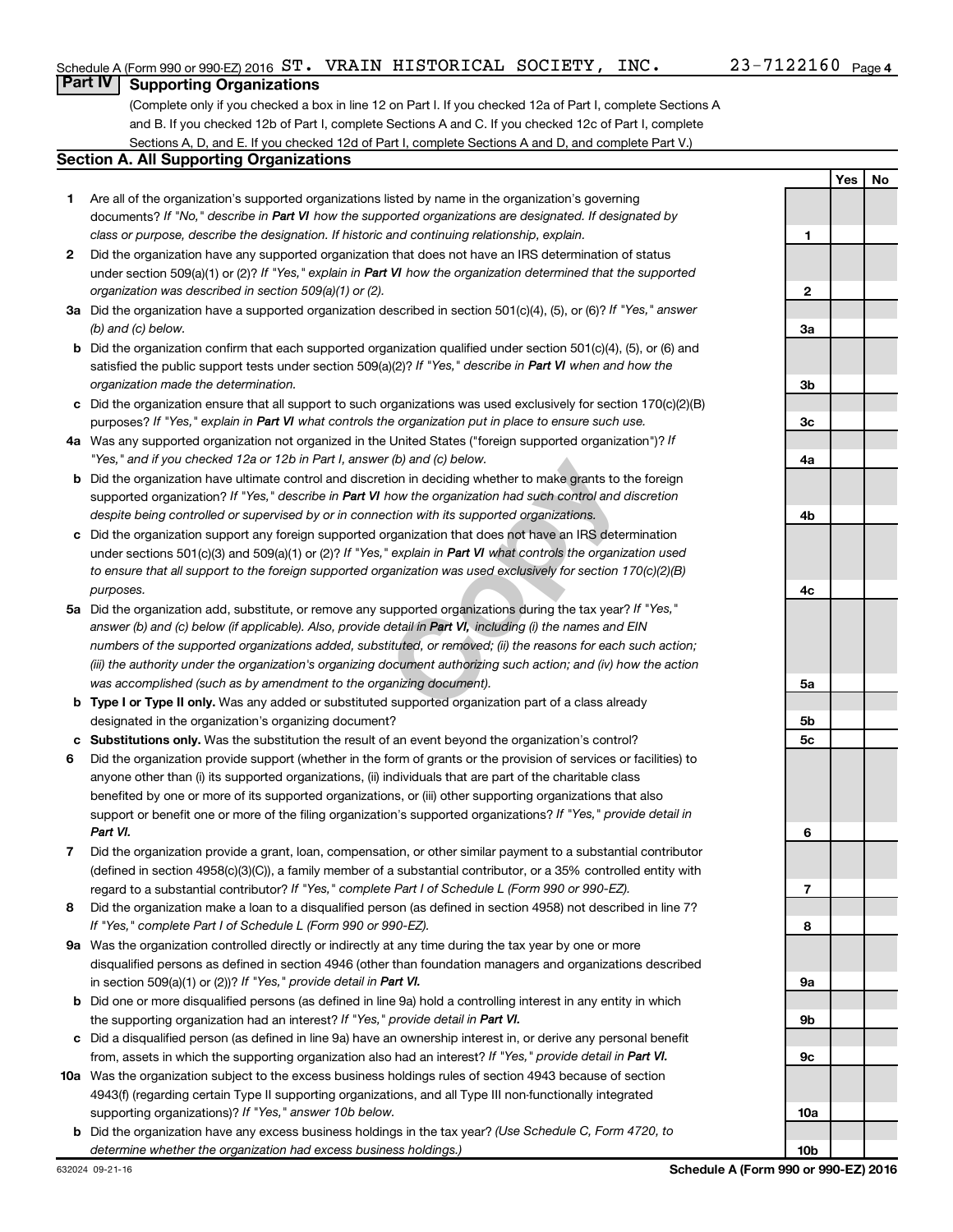#### Schedule A (Form 990 or 990-EZ) 2016 Page ST. VRAIN HISTORICAL SOCIETY, INC. 23-7122160**Part IV Supporting Organizations** *(continued)*

|    |                                                                                                                                 |              | Yes | No |
|----|---------------------------------------------------------------------------------------------------------------------------------|--------------|-----|----|
| 11 | Has the organization accepted a gift or contribution from any of the following persons?                                         |              |     |    |
|    | a A person who directly or indirectly controls, either alone or together with persons described in (b) and (c)                  |              |     |    |
|    | below, the governing body of a supported organization?                                                                          | 11a          |     |    |
|    | <b>b</b> A family member of a person described in (a) above?                                                                    | 11b          |     |    |
|    | c A 35% controlled entity of a person described in (a) or (b) above? If "Yes" to a, b, or c, provide detail in Part VI.         | 11c          |     |    |
|    | <b>Section B. Type I Supporting Organizations</b>                                                                               |              |     |    |
|    |                                                                                                                                 |              | Yes | No |
| 1  | Did the directors, trustees, or membership of one or more supported organizations have the power to                             |              |     |    |
|    | regularly appoint or elect at least a majority of the organization's directors or trustees at all times during the              |              |     |    |
|    | tax year? If "No," describe in Part VI how the supported organization(s) effectively operated, supervised, or                   |              |     |    |
|    | controlled the organization's activities. If the organization had more than one supported organization,                         |              |     |    |
|    | describe how the powers to appoint and/or remove directors or trustees were allocated among the supported                       |              |     |    |
|    |                                                                                                                                 | 1            |     |    |
|    | organizations and what conditions or restrictions, if any, applied to such powers during the tax year.                          |              |     |    |
| 2  | Did the organization operate for the benefit of any supported organization other than the supported                             |              |     |    |
|    | organization(s) that operated, supervised, or controlled the supporting organization? If "Yes," explain in                      |              |     |    |
|    | Part VI how providing such benefit carried out the purposes of the supported organization(s) that operated,                     |              |     |    |
|    | supervised, or controlled the supporting organization.                                                                          | $\mathbf{2}$ |     |    |
|    | <b>Section C. Type II Supporting Organizations</b>                                                                              |              |     |    |
|    |                                                                                                                                 |              | Yes | No |
| 1. | Were a majority of the organization's directors or trustees during the tax year also a majority of the directors                |              |     |    |
|    | or trustees of each of the organization's supported organization(s)? If "No," describe in Part VI how control                   |              |     |    |
|    | or management of the supporting organization was vested in the same persons that controlled or managed                          |              |     |    |
|    | the supported organization(s).                                                                                                  | 1            |     |    |
|    | <b>Section D. All Type III Supporting Organizations</b>                                                                         |              |     |    |
|    |                                                                                                                                 |              | Yes | No |
| 1  | Did the organization provide to each of its supported organizations, by the last day of the fifth month of the                  |              |     |    |
|    | organization's tax year, (i) a written notice describing the type and amount of support provided during the prior tax           |              |     |    |
|    | year, (ii) a copy of the Form 990 that was most recently filed as of the date of notification, and (iii) copies of the          |              |     |    |
|    | organization's governing documents in effect on the date of notification, to the extent not previously provided?                | 1            |     |    |
| 2  | Were any of the organization's officers, directors, or trustees either (i) appointed or elected by the supported                |              |     |    |
|    | organization(s) or (ii) serving on the governing body of a supported organization? If "No," explain in Part VI how              |              |     |    |
|    | the organization maintained a close and continuous working relationship with the supported organization(s).                     | $\mathbf 2$  |     |    |
| 3  | By reason of the relationship described in (2), did the organization's supported organizations have a                           |              |     |    |
|    | significant voice in the organization's investment policies and in directing the use of the organization's                      |              |     |    |
|    | income or assets at all times during the tax year? If "Yes," describe in Part VI the role the organization's                    |              |     |    |
|    | supported organizations played in this regard.                                                                                  | 3            |     |    |
|    | Section E. Type III Functionally Integrated Supporting Organizations                                                            |              |     |    |
| 1. | Check the box next to the method that the organization used to satisfy the Integral Part Test during the yealsee instructions). |              |     |    |
| a  | The organization satisfied the Activities Test. Complete line 2 below.                                                          |              |     |    |
| b  | The organization is the parent of each of its supported organizations. Complete line 3 below.                                   |              |     |    |
| c  | The organization supported a governmental entity. Describe in Part VI how you supported a government entity (see instructions). |              |     |    |
| 2  | Activities Test. Answer (a) and (b) below.                                                                                      |              | Yes | No |
| a  | Did substantially all of the organization's activities during the tax year directly further the exempt purposes of              |              |     |    |
|    | the supported organization(s) to which the organization was responsive? If "Yes," then in Part VI identify                      |              |     |    |
|    | those supported organizations and explain<br>how these activities directly furthered their exempt purposes,                     |              |     |    |
|    | how the organization was responsive to those supported organizations, and how the organization determined                       |              |     |    |
|    | that these activities constituted substantially all of its activities.                                                          | 2a           |     |    |
|    | <b>b</b> Did the activities described in (a) constitute activities that, but for the organization's involvement, one or more    |              |     |    |
|    | of the organization's supported organization(s) would have been engaged in? If "Yes," explain in Part VI the                    |              |     |    |
|    |                                                                                                                                 |              |     |    |
|    | reasons for the organization's position that its supported organization(s) would have engaged in these                          |              |     |    |
|    | activities but for the organization's involvement.                                                                              | 2b           |     |    |
| з  | Parent of Supported Organizations. Answer (a) and (b) below.                                                                    |              |     |    |
| a  | Did the organization have the power to regularly appoint or elect a majority of the officers, directors, or                     |              |     |    |
|    | trustees of each of the supported organizations? Provide details in Part VI.                                                    | За           |     |    |
|    | <b>b</b> Did the organization exercise a substantial degree of direction over the policies, programs, and activities of each    |              |     |    |
|    | of its supported organizations? If "Yes," describe in Part VI the role played by the organization in this regard.               | 3b           |     |    |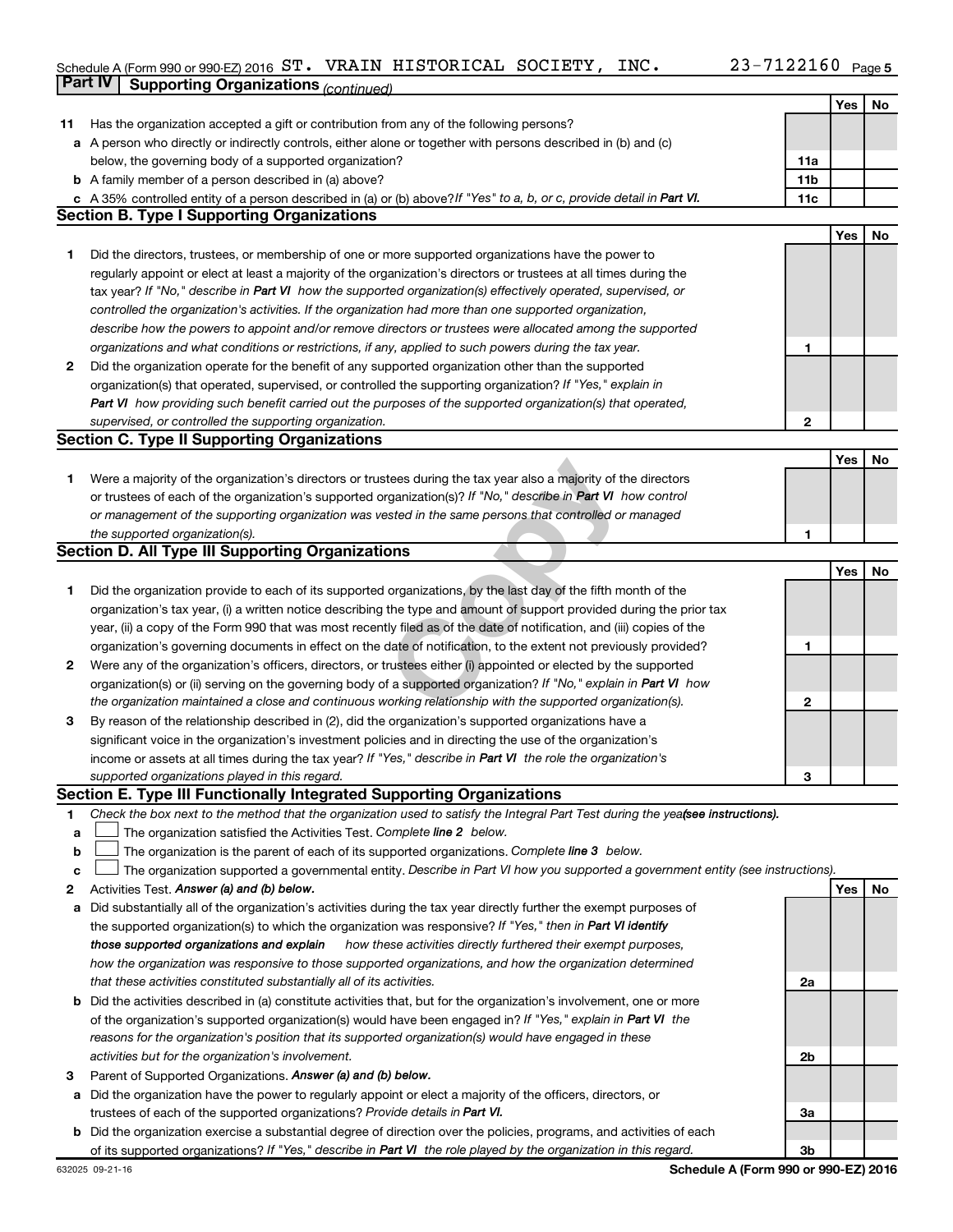|  | Schedule A (Form 990 or 990-EZ) 2016 $ST.$ VRAIN HISTORICAL SOCIETY, INC.               |  |  | 23-7122160 <sub>Page 6</sub> |  |
|--|-----------------------------------------------------------------------------------------|--|--|------------------------------|--|
|  | <b>Part V</b>   Type III Non-Functionally Integrated 509(a)(3) Supporting Organizations |  |  |                              |  |

1 **Letter See instructions.** All Check here if the organization satisfied the Integral Part Test as a qualifying trust on Nov. 20, 1970 (explain in Part VI.) See instructions. All other Type III non-functionally integrated supporting organizations must complete Sections A through E.

|              | Section A - Adjusted Net Income                                              |                | (A) Prior Year | (B) Current Year<br>(optional) |
|--------------|------------------------------------------------------------------------------|----------------|----------------|--------------------------------|
| 1            | Net short-term capital gain                                                  | 1              |                |                                |
| 2            | Recoveries of prior-year distributions                                       | $\mathbf{2}$   |                |                                |
| 3            | Other gross income (see instructions)                                        | 3              |                |                                |
| 4            | Add lines 1 through 3                                                        | 4              |                |                                |
| 5            | Depreciation and depletion                                                   | 5              |                |                                |
| 6            | Portion of operating expenses paid or incurred for production or             |                |                |                                |
|              | collection of gross income or for management, conservation, or               |                |                |                                |
|              | maintenance of property held for production of income (see instructions)     | 6              |                |                                |
| 7            | Other expenses (see instructions)                                            | $\overline{7}$ |                |                                |
| 8            | Adjusted Net Income (subtract lines 5, 6, and 7 from line 4)                 | 8              |                |                                |
|              | <b>Section B - Minimum Asset Amount</b>                                      |                | (A) Prior Year | (B) Current Year<br>(optional) |
| 1.           | Aggregate fair market value of all non-exempt-use assets (see                |                |                |                                |
|              | instructions for short tax year or assets held for part of year):            |                |                |                                |
|              | a Average monthly value of securities                                        | 1a             |                |                                |
|              | <b>b</b> Average monthly cash balances                                       | 1b             |                |                                |
|              | c Fair market value of other non-exempt-use assets                           | 1 <sub>c</sub> |                |                                |
|              | d Total (add lines 1a, 1b, and 1c)                                           | 1d             |                |                                |
|              | <b>e</b> Discount claimed for blockage or other                              |                |                |                                |
|              | factors (explain in detail in <b>Part VI</b> ):                              |                |                |                                |
| 2            | Acquisition indebtedness applicable to non-exempt-use assets                 | $\overline{2}$ |                |                                |
| З            | Subtract line 2 from line 1d                                                 | 3              |                |                                |
| 4            | Cash deemed held for exempt use. Enter 1-1/2% of line 3 (for greater amount, |                |                |                                |
|              | see instructions)                                                            | 4              |                |                                |
| 5            | Net value of non-exempt-use assets (subtract line 4 from line 3)             | 5              |                |                                |
| 6            | Multiply line 5 by .035                                                      | 6              |                |                                |
| 7            | Recoveries of prior-year distributions                                       | 7              |                |                                |
| 8            | Minimum Asset Amount (add line 7 to line 6)                                  | 8              |                |                                |
|              | <b>Section C - Distributable Amount</b>                                      |                |                | <b>Current Year</b>            |
| $\mathbf 1$  | Adjusted net income for prior year (from Section A, line 8, Column A)        | 1              |                |                                |
| $\mathbf{2}$ | Enter 85% of line 1                                                          | $\mathbf{2}$   |                |                                |
| 3            | Minimum asset amount for prior year (from Section B, line 8, Column A)       | 3              |                |                                |
| 4            | Enter greater of line 2 or line 3                                            | 4              |                |                                |
| 5            | Income tax imposed in prior year                                             | 5              |                |                                |
| 6            | <b>Distributable Amount.</b> Subtract line 5 from line 4, unless subject to  |                |                |                                |
|              | emergency temporary reduction (see instructions)                             | 6              |                |                                |
|              |                                                                              |                |                |                                |

**7** Check here if the current year is the organization's first as a non-functionally integrated Type III supporting organization (see † instructions).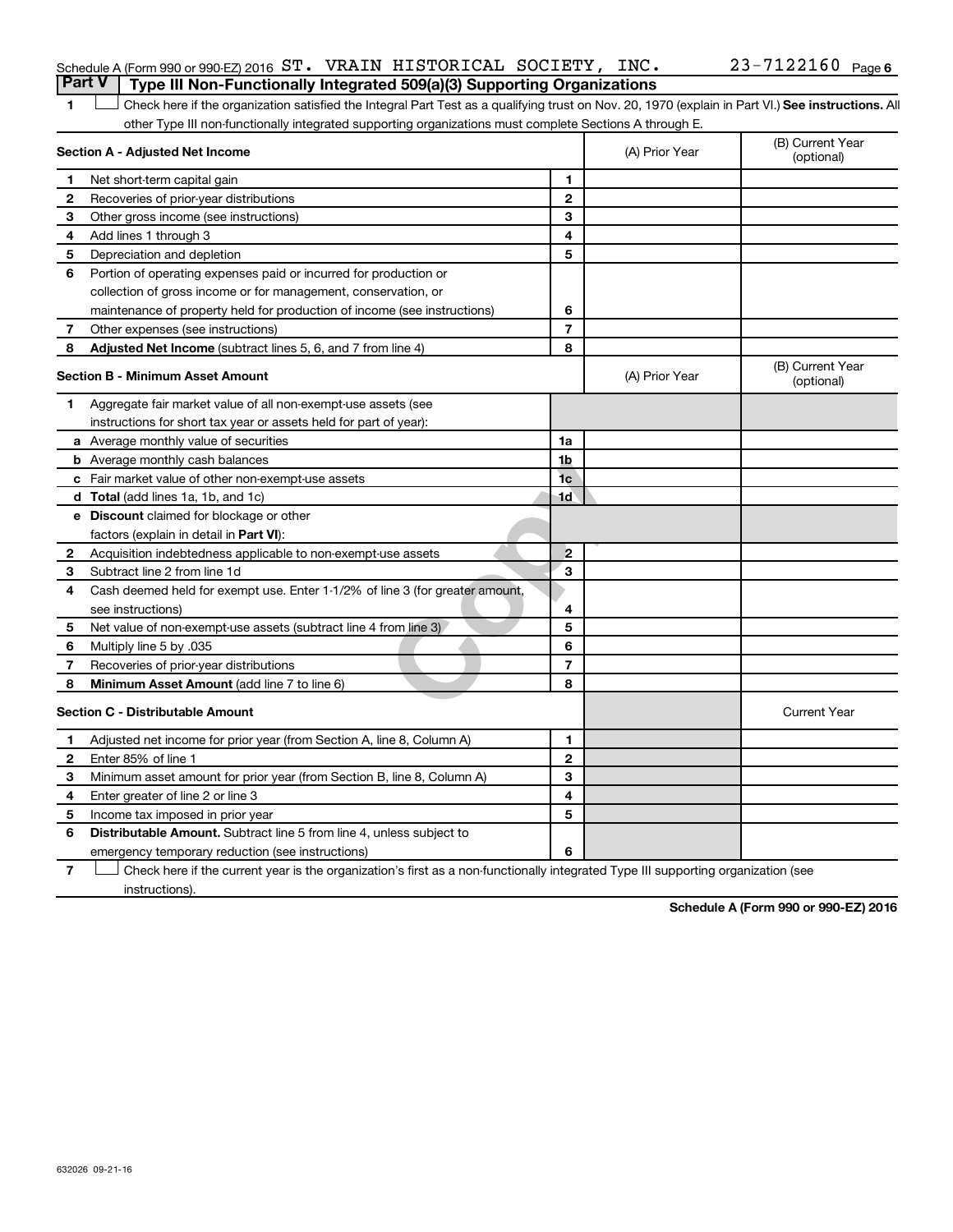#### Schedule A (Form 990 or 990-EZ) 2016 ST. VRAIN HISTORICAL SOCIETY, INC.  $Z3-1122160$  Page ST. VRAIN HISTORICAL SOCIETY, INC. 23-7122160

| <b>Part V</b>  | Type III Non-Functionally Integrated 509(a)(3) Supporting Organizations (continued)        |                             |                                       |                                         |  |  |  |  |  |
|----------------|--------------------------------------------------------------------------------------------|-----------------------------|---------------------------------------|-----------------------------------------|--|--|--|--|--|
|                | <b>Section D - Distributions</b>                                                           |                             |                                       | <b>Current Year</b>                     |  |  |  |  |  |
| 1              | Amounts paid to supported organizations to accomplish exempt purposes                      |                             |                                       |                                         |  |  |  |  |  |
| 2              | Amounts paid to perform activity that directly furthers exempt purposes of supported       |                             |                                       |                                         |  |  |  |  |  |
|                | organizations, in excess of income from activity                                           |                             |                                       |                                         |  |  |  |  |  |
| 3              | Administrative expenses paid to accomplish exempt purposes of supported organizations      |                             |                                       |                                         |  |  |  |  |  |
| 4              | Amounts paid to acquire exempt-use assets                                                  |                             |                                       |                                         |  |  |  |  |  |
| 5              | Qualified set-aside amounts (prior IRS approval required)                                  |                             |                                       |                                         |  |  |  |  |  |
| 6              | Other distributions (describe in Part VI). See instructions                                |                             |                                       |                                         |  |  |  |  |  |
| 7              | <b>Total annual distributions.</b> Add lines 1 through 6                                   |                             |                                       |                                         |  |  |  |  |  |
| 8              | Distributions to attentive supported organizations to which the organization is responsive |                             |                                       |                                         |  |  |  |  |  |
|                | (provide details in Part VI). See instructions                                             |                             |                                       |                                         |  |  |  |  |  |
| 9              | Distributable amount for 2016 from Section C, line 6                                       |                             |                                       |                                         |  |  |  |  |  |
| 10             | Line 8 amount divided by Line 9 amount                                                     |                             |                                       |                                         |  |  |  |  |  |
|                |                                                                                            | (i)                         | (ii)                                  | (iii)                                   |  |  |  |  |  |
|                | Section E - Distribution Allocations (see instructions)                                    | <b>Excess Distributions</b> | <b>Underdistributions</b><br>Pre-2016 | <b>Distributable</b><br>Amount for 2016 |  |  |  |  |  |
|                |                                                                                            |                             |                                       |                                         |  |  |  |  |  |
| 1              | Distributable amount for 2016 from Section C, line 6                                       |                             |                                       |                                         |  |  |  |  |  |
| $\mathbf{2}$   | Underdistributions, if any, for years prior to 2016 (reason-                               |                             |                                       |                                         |  |  |  |  |  |
|                | able cause required- explain in Part VI). See instructions                                 |                             |                                       |                                         |  |  |  |  |  |
| 3              | Excess distributions carryover, if any, to 2016:                                           |                             |                                       |                                         |  |  |  |  |  |
| а              |                                                                                            |                             |                                       |                                         |  |  |  |  |  |
| b              |                                                                                            |                             |                                       |                                         |  |  |  |  |  |
|                | c From 2013                                                                                |                             |                                       |                                         |  |  |  |  |  |
|                | <b>d</b> From 2014                                                                         |                             |                                       |                                         |  |  |  |  |  |
|                | e From 2015                                                                                |                             |                                       |                                         |  |  |  |  |  |
|                | f Total of lines 3a through e                                                              |                             |                                       |                                         |  |  |  |  |  |
|                | <b>g</b> Applied to underdistributions of prior years                                      |                             |                                       |                                         |  |  |  |  |  |
|                | <b>h</b> Applied to 2016 distributable amount                                              |                             |                                       |                                         |  |  |  |  |  |
|                | Carryover from 2011 not applied (see instructions)                                         |                             |                                       |                                         |  |  |  |  |  |
|                | Remainder. Subtract lines 3g, 3h, and 3i from 3f.                                          |                             |                                       |                                         |  |  |  |  |  |
| 4              | Distributions for 2016 from Section D,                                                     |                             |                                       |                                         |  |  |  |  |  |
|                | $line 7$ :                                                                                 |                             |                                       |                                         |  |  |  |  |  |
|                | a Applied to underdistributions of prior years                                             |                             |                                       |                                         |  |  |  |  |  |
|                | <b>b</b> Applied to 2016 distributable amount                                              |                             |                                       |                                         |  |  |  |  |  |
| с              | Remainder. Subtract lines 4a and 4b from 4                                                 |                             |                                       |                                         |  |  |  |  |  |
| 5              | Remaining underdistributions for years prior to 2016, if                                   |                             |                                       |                                         |  |  |  |  |  |
|                | any. Subtract lines 3g and 4a from line 2. For result greater                              |                             |                                       |                                         |  |  |  |  |  |
|                | than zero, explain in Part VI. See instructions                                            |                             |                                       |                                         |  |  |  |  |  |
| 6              | Remaining underdistributions for 2016. Subtract lines 3h                                   |                             |                                       |                                         |  |  |  |  |  |
|                | and 4b from line 1. For result greater than zero, explain in                               |                             |                                       |                                         |  |  |  |  |  |
|                | Part VI. See instructions                                                                  |                             |                                       |                                         |  |  |  |  |  |
| $\overline{7}$ | Excess distributions carryover to 2017. Add lines 3j                                       |                             |                                       |                                         |  |  |  |  |  |
|                | and 4c                                                                                     |                             |                                       |                                         |  |  |  |  |  |
| 8              | Breakdown of line 7:                                                                       |                             |                                       |                                         |  |  |  |  |  |
| a              |                                                                                            |                             |                                       |                                         |  |  |  |  |  |
|                | <b>b</b> Excess from 2013                                                                  |                             |                                       |                                         |  |  |  |  |  |
|                | c Excess from 2014                                                                         |                             |                                       |                                         |  |  |  |  |  |
|                | d Excess from 2015                                                                         |                             |                                       |                                         |  |  |  |  |  |
|                | e Excess from 2016                                                                         |                             |                                       |                                         |  |  |  |  |  |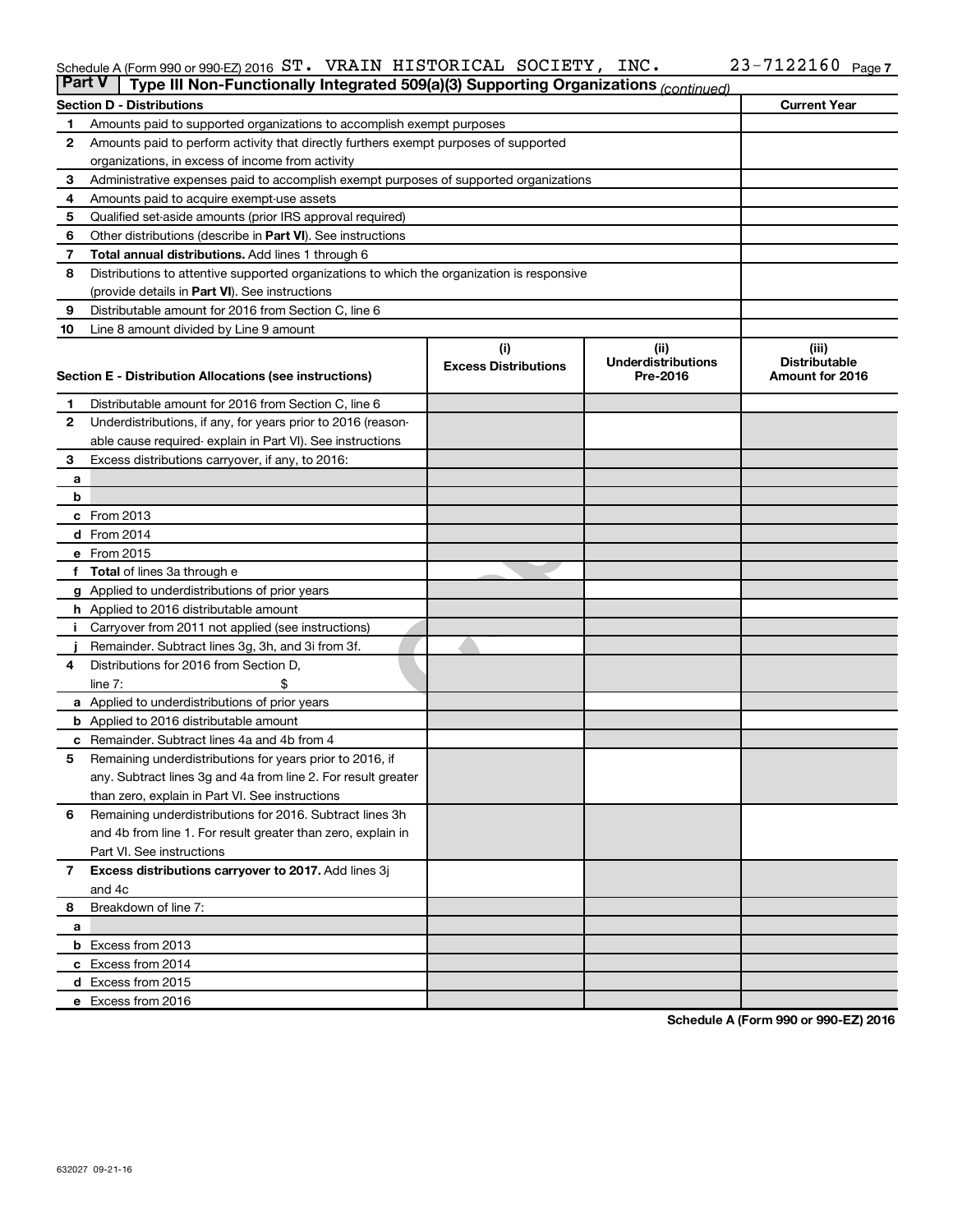|                | Schedule A (Form 990 or 990-EZ) 2016 ST. VRAIN HISTORICAL SOCIETY, INC.                                                                                |  |  |  | 23-7122160 Page 8                                                                                                                                                                                                                                                                                |  |
|----------------|--------------------------------------------------------------------------------------------------------------------------------------------------------|--|--|--|--------------------------------------------------------------------------------------------------------------------------------------------------------------------------------------------------------------------------------------------------------------------------------------------------|--|
| <b>Part VI</b> |                                                                                                                                                        |  |  |  | Supplemental Information. Provide the explanations required by Part II, line 10; Part II, line 17a or 17b; Part III, line 12;                                                                                                                                                                    |  |
|                |                                                                                                                                                        |  |  |  | Part IV, Section A, lines 1, 2, 3b, 3c, 4b, 4c, 5a, 6, 9a, 9b, 9c, 11a, 11b, and 11c; Part IV, Section B, lines 1 and 2; Part IV, Section C,<br>line 1; Part IV, Section D, lines 2 and 3; Part IV, Section E, lines 1c, 2a, 2b, 3a, and 3b; Part V, line 1; Part V, Section B, line 1e; Part V, |  |
|                | Section D, lines 5, 6, and 8; and Part V, Section E, lines 2, 5, and 6. Also complete this part for any additional information.<br>(See instructions.) |  |  |  |                                                                                                                                                                                                                                                                                                  |  |
|                |                                                                                                                                                        |  |  |  |                                                                                                                                                                                                                                                                                                  |  |
|                |                                                                                                                                                        |  |  |  |                                                                                                                                                                                                                                                                                                  |  |
|                |                                                                                                                                                        |  |  |  |                                                                                                                                                                                                                                                                                                  |  |
|                |                                                                                                                                                        |  |  |  |                                                                                                                                                                                                                                                                                                  |  |
|                |                                                                                                                                                        |  |  |  |                                                                                                                                                                                                                                                                                                  |  |
|                |                                                                                                                                                        |  |  |  |                                                                                                                                                                                                                                                                                                  |  |
|                |                                                                                                                                                        |  |  |  |                                                                                                                                                                                                                                                                                                  |  |
|                |                                                                                                                                                        |  |  |  |                                                                                                                                                                                                                                                                                                  |  |
|                |                                                                                                                                                        |  |  |  |                                                                                                                                                                                                                                                                                                  |  |
|                |                                                                                                                                                        |  |  |  |                                                                                                                                                                                                                                                                                                  |  |
|                |                                                                                                                                                        |  |  |  |                                                                                                                                                                                                                                                                                                  |  |
|                |                                                                                                                                                        |  |  |  |                                                                                                                                                                                                                                                                                                  |  |
|                |                                                                                                                                                        |  |  |  |                                                                                                                                                                                                                                                                                                  |  |
|                |                                                                                                                                                        |  |  |  |                                                                                                                                                                                                                                                                                                  |  |
|                |                                                                                                                                                        |  |  |  |                                                                                                                                                                                                                                                                                                  |  |
|                |                                                                                                                                                        |  |  |  |                                                                                                                                                                                                                                                                                                  |  |
|                |                                                                                                                                                        |  |  |  |                                                                                                                                                                                                                                                                                                  |  |
|                |                                                                                                                                                        |  |  |  |                                                                                                                                                                                                                                                                                                  |  |
|                |                                                                                                                                                        |  |  |  |                                                                                                                                                                                                                                                                                                  |  |
|                |                                                                                                                                                        |  |  |  |                                                                                                                                                                                                                                                                                                  |  |
|                |                                                                                                                                                        |  |  |  |                                                                                                                                                                                                                                                                                                  |  |
|                |                                                                                                                                                        |  |  |  |                                                                                                                                                                                                                                                                                                  |  |
|                |                                                                                                                                                        |  |  |  |                                                                                                                                                                                                                                                                                                  |  |
|                |                                                                                                                                                        |  |  |  |                                                                                                                                                                                                                                                                                                  |  |
|                |                                                                                                                                                        |  |  |  |                                                                                                                                                                                                                                                                                                  |  |
|                |                                                                                                                                                        |  |  |  |                                                                                                                                                                                                                                                                                                  |  |
|                |                                                                                                                                                        |  |  |  |                                                                                                                                                                                                                                                                                                  |  |
|                |                                                                                                                                                        |  |  |  |                                                                                                                                                                                                                                                                                                  |  |
|                |                                                                                                                                                        |  |  |  |                                                                                                                                                                                                                                                                                                  |  |
|                |                                                                                                                                                        |  |  |  |                                                                                                                                                                                                                                                                                                  |  |
|                |                                                                                                                                                        |  |  |  |                                                                                                                                                                                                                                                                                                  |  |
|                |                                                                                                                                                        |  |  |  |                                                                                                                                                                                                                                                                                                  |  |
|                |                                                                                                                                                        |  |  |  |                                                                                                                                                                                                                                                                                                  |  |
|                |                                                                                                                                                        |  |  |  |                                                                                                                                                                                                                                                                                                  |  |
|                |                                                                                                                                                        |  |  |  |                                                                                                                                                                                                                                                                                                  |  |
|                |                                                                                                                                                        |  |  |  |                                                                                                                                                                                                                                                                                                  |  |
|                |                                                                                                                                                        |  |  |  |                                                                                                                                                                                                                                                                                                  |  |
|                |                                                                                                                                                        |  |  |  |                                                                                                                                                                                                                                                                                                  |  |
|                |                                                                                                                                                        |  |  |  |                                                                                                                                                                                                                                                                                                  |  |
|                |                                                                                                                                                        |  |  |  |                                                                                                                                                                                                                                                                                                  |  |
|                |                                                                                                                                                        |  |  |  |                                                                                                                                                                                                                                                                                                  |  |
|                |                                                                                                                                                        |  |  |  |                                                                                                                                                                                                                                                                                                  |  |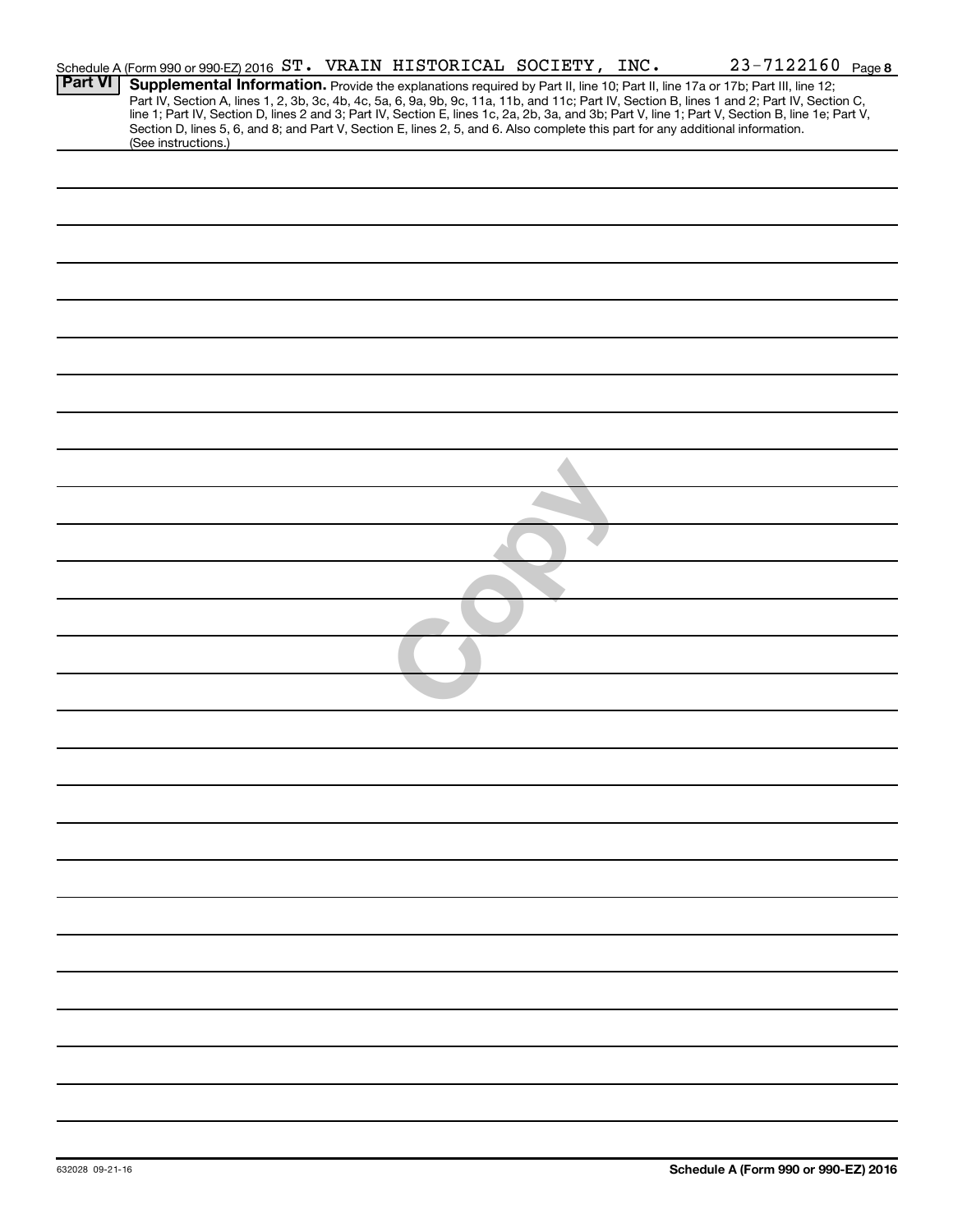| <b>Schedule B</b><br>(Form 990, 990-EZ,<br>or 990-PF)         |
|---------------------------------------------------------------|
| Department of the Treasury<br><b>Internal Revenue Service</b> |

# **Schedule of Contributors**

**or 990-PF) | Attach to Form 990, Form 990-EZ, or Form 990-PF. | Information about Schedule B (Form 990, 990-EZ, or 990-PF) and** its instructions is at www.irs.gov/form990.

OMB No. 1545-0047

**2016**

**Employer identification number** 

|  | Name of the organization |  |  |  |  |  |  |
|--|--------------------------|--|--|--|--|--|--|
|--|--------------------------|--|--|--|--|--|--|

|  | . VRAIN HISTORICAL SOCIETY, INC. |  |  |
|--|----------------------------------|--|--|
|  |                                  |  |  |

23 - 7122160

| <b>Organization type (check one):</b>                                              |  |  |  |  |  |
|------------------------------------------------------------------------------------|--|--|--|--|--|
| Section:                                                                           |  |  |  |  |  |
| $\lfloor x \rfloor$ 501(c)( 3) (enter number) organization                         |  |  |  |  |  |
| $4947(a)(1)$ nonexempt charitable trust <b>not</b> treated as a private foundation |  |  |  |  |  |
| 527 political organization                                                         |  |  |  |  |  |
| 501(c)(3) exempt private foundation                                                |  |  |  |  |  |
| 4947(a)(1) nonexempt charitable trust treated as a private foundation              |  |  |  |  |  |
| 501(c)(3) taxable private foundation                                               |  |  |  |  |  |
|                                                                                    |  |  |  |  |  |

Check if your organization is covered by the General Rule or a Special Rule. **Note:**  Only a section 501(c)(7), (8), or (10) organization can check boxes for both the General Rule and a Special Rule. See instructions.

#### **General Rule**

 $\Box$ 

Foundation<br>
or a **Special Rule.**<br>
check boxes for both the General Rule and a Sp<br>
D-PF that received, during the year, contributions<br>
ts I and II. See instructions for determining a con<br>
filing Form 990 or 990-EZ that met For an organization filing Form 990, 990-EZ, or 990-PF that received, during the year, contributions totaling \$5,000 or more (in money or property) from any one contributor. Complete Parts I and II. See instructions for determining a contributor's total contributions.

#### **Special Rules**

any one contributor, during the year, total contributions of the greater of **(1)** \$5,000 or **(2)** 2% of the amount on (i) Form 990, Part VIII, line 1h,  $\boxed{\text{X}}$  For an organization described in section 501(c)(3) filing Form 990 or 990-EZ that met the 33 1/3% support test of the regulations under sections 509(a)(1) and 170(b)(1)(A)(vi), that checked Schedule A (Form 990 or 990-EZ), Part II, line 13, 16a, or 16b, and that received from or (ii) Form 990-EZ, line 1. Complete Parts I and II.

year, total contributions of more than \$1,000 *exclusively* for religious, charitable, scientific, literary, or educational purposes, or for For an organization described in section 501(c)(7), (8), or (10) filing Form 990 or 990-EZ that received from any one contributor, during the the prevention of cruelty to children or animals. Complete Parts I, II, and III.  $\Box$ 

purpose. Don't complete any of the parts unless the General Rule applies to this organization because it received nonexclusively year, contributions exclusively for religious, charitable, etc., purposes, but no such contributions totaled more than \$1,000. If this box is checked, enter here the total contributions that were received during the year for an exclusively religious, charitable, etc., For an organization described in section 501(c)(7), (8), or (10) filing Form 990 or 990-EZ that received from any one contributor, during the religious, charitable, etc., contributions totaling \$5,000 or more during the year  $\ldots$  $\ldots$  $\ldots$  $\ldots$  $\ldots$  $\ldots$  $\Box$ 

**Caution:**  An organization that isn't covered by the General Rule and/or the Special Rules doesn't file Schedule B (Form 990, 990-EZ, or 990-PF),  **must** but it answer "No" on Part IV, line 2, of its Form 990; or check the box on line H of its Form 990-EZ or on its Form 990-PF, Part I, line 2, to certify that it doesn't meet the filing requirements of Schedule B (Form 990, 990-EZ, or 990-PF).

LHA For Paperwork Reduction Act Notice, see the Instructions for Form 990, 990-EZ, or 990-PF. Schedule B (Form 990, 990-EZ, or 990-PF) (2016)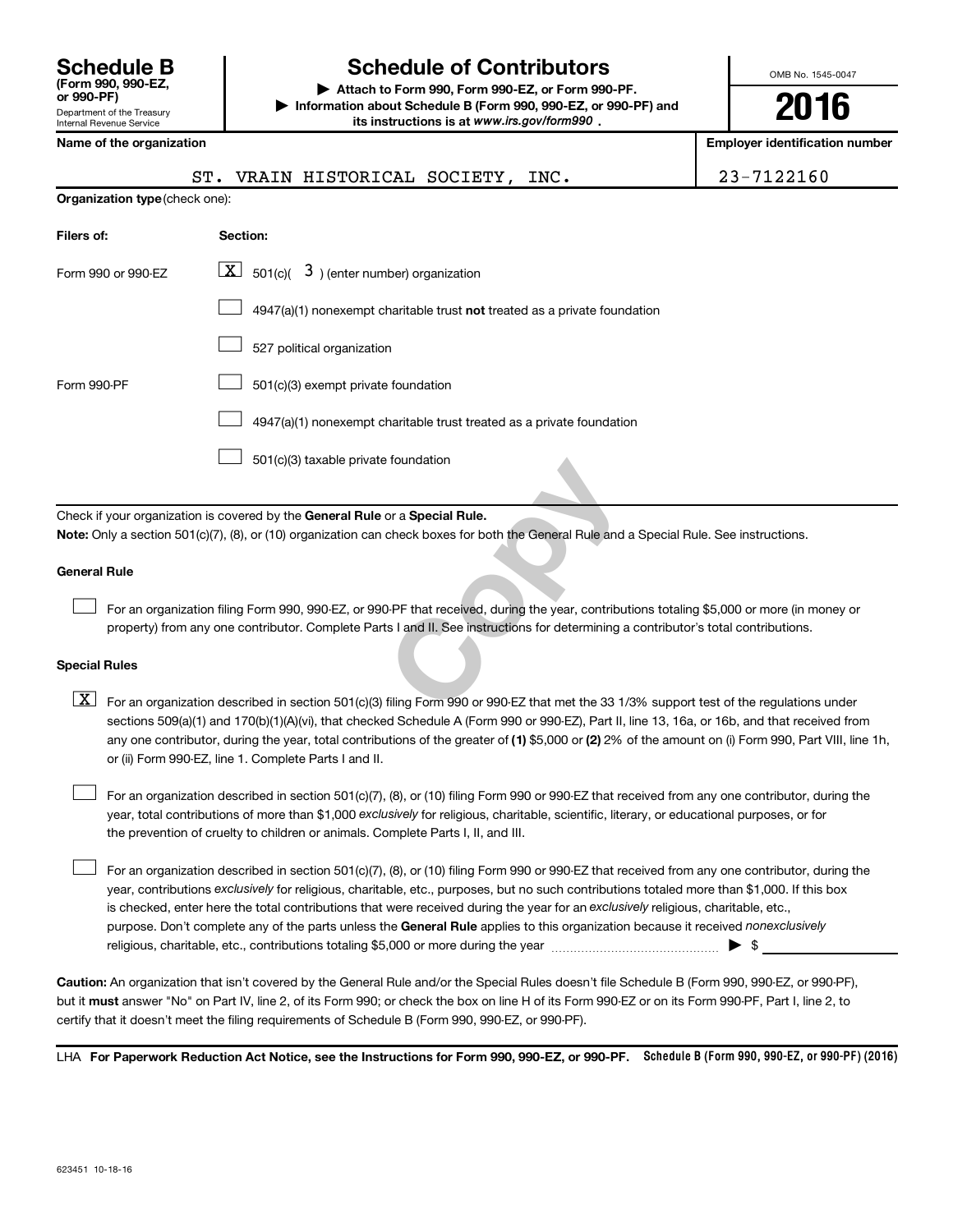#### Schedule B (Form 990, 990-EZ, or 990-PF) (2016)

**Name of organization Employer identification number**

ST. VRAIN HISTORICAL SOCIETY, INC. 23-7122160

Part I Contributors (See instructions). Use duplicate copies of Part I if additional space is needed.

| (a)        | (b)                                                                   | (c)                               | (d)                                                                                                                |
|------------|-----------------------------------------------------------------------|-----------------------------------|--------------------------------------------------------------------------------------------------------------------|
| No.        | Name, address, and ZIP + 4                                            | <b>Total contributions</b>        | Type of contribution                                                                                               |
| 1          | CITY OF LONGMONT<br>CIVIC CENTER COMPLEX<br>LONGMONT, CO 80501        | 9,000.<br>\$                      | $\overline{\mathbf{x}}$<br>Person<br>Payroll<br>Noncash<br>(Complete Part II for<br>noncash contributions.)        |
| (a)<br>No. | (b)<br>Name, address, and ZIP + 4                                     | (c)<br><b>Total contributions</b> | (d)<br>Type of contribution                                                                                        |
| 2          | STATE HISTORICAL FUND<br>1560 BROADWAY, SUITE 400<br>DENVER, CO 80202 | 11,956.<br>\$                     | $\overline{\mathbf{x}}$<br>Person<br>Payroll<br><b>Noncash</b><br>(Complete Part II for<br>noncash contributions.) |
| (a)<br>No. | (b)<br>Name, address, and ZIP + 4                                     | (c)<br><b>Total contributions</b> | (d)<br>Type of contribution                                                                                        |
|            |                                                                       | \$                                | Person<br>Payroll<br><b>Noncash</b><br>(Complete Part II for<br>noncash contributions.)                            |
| (a)<br>No. | (b)<br>Name, address, and ZIP + 4                                     | (c)<br><b>Total contributions</b> | (d)<br>Type of contribution                                                                                        |
|            |                                                                       | \$                                | Person<br>Payroll<br><b>Noncash</b><br>(Complete Part II for<br>noncash contributions.)                            |
| (a)<br>No. | (b)<br>Name, address, and ZIP + 4                                     | (c)<br><b>Total contributions</b> | (d)<br>Type of contribution                                                                                        |
|            |                                                                       | \$                                | Person<br>Payroll<br><b>Noncash</b><br>(Complete Part II for<br>noncash contributions.)                            |
| (a)<br>No. | (b)<br>Name, address, and ZIP + 4                                     | (c)<br><b>Total contributions</b> | (d)<br>Type of contribution                                                                                        |
|            |                                                                       | \$                                | Person<br>Payroll<br>Noncash<br>(Complete Part II for<br>noncash contributions.)                                   |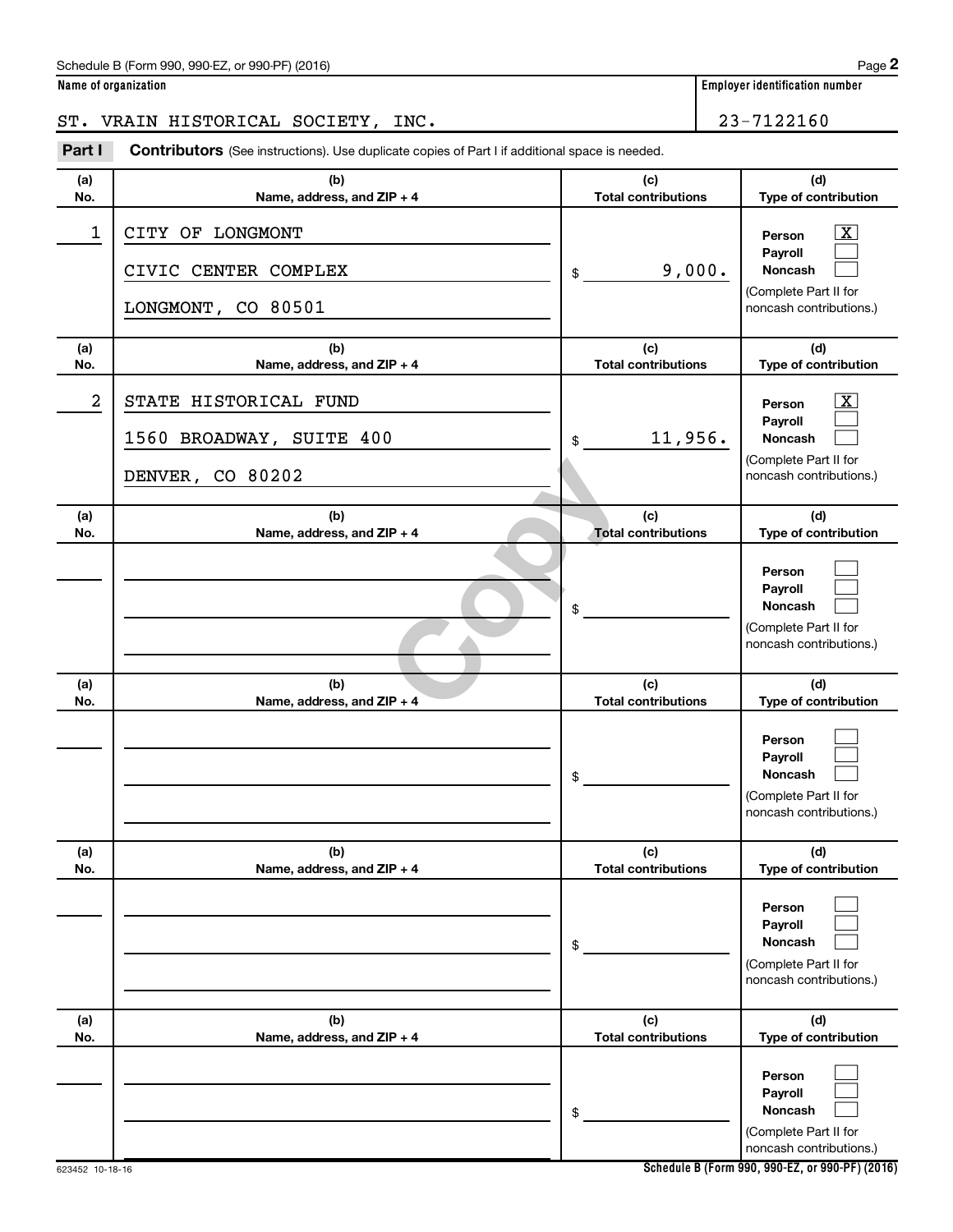ST. VRAIN HISTORICAL SOCIETY, INC. 23-7122160

Part II Noncash Property (See instructions). Use duplicate copies of Part II if additional space is needed.

| (a)<br>No.<br>from<br>Part I | (b)<br>Description of noncash property given | (c)<br>FMV (or estimate)<br>(See instructions) | (d)<br>Date received |
|------------------------------|----------------------------------------------|------------------------------------------------|----------------------|
|                              |                                              | \$                                             |                      |
| (a)<br>No.<br>from<br>Part I | (b)<br>Description of noncash property given | (c)<br>FMV (or estimate)<br>(See instructions) | (d)<br>Date received |
|                              |                                              | $\mathfrak{L}$                                 |                      |
| (a)<br>No.<br>from<br>Part I | (b)<br>Description of noncash property given | (c)<br>FMV (or estimate)<br>(See instructions) | (d)<br>Date received |
|                              |                                              | \$                                             |                      |
| (a)<br>No.<br>from<br>Part I | (b)<br>Description of noncash property given | (c)<br>FMV (or estimate)<br>(See instructions) | (d)<br>Date received |
|                              |                                              | \$                                             |                      |
| (a)<br>No.<br>from<br>Part I | (b)<br>Description of noncash property given | (c)<br>FMV (or estimate)<br>(See instructions) | (d)<br>Date received |
|                              |                                              | $\$$                                           |                      |
| (a)<br>No.<br>from<br>Part I | (b)<br>Description of noncash property given | (c)<br>FMV (or estimate)<br>(See instructions) | (d)<br>Date received |
|                              |                                              | \$                                             |                      |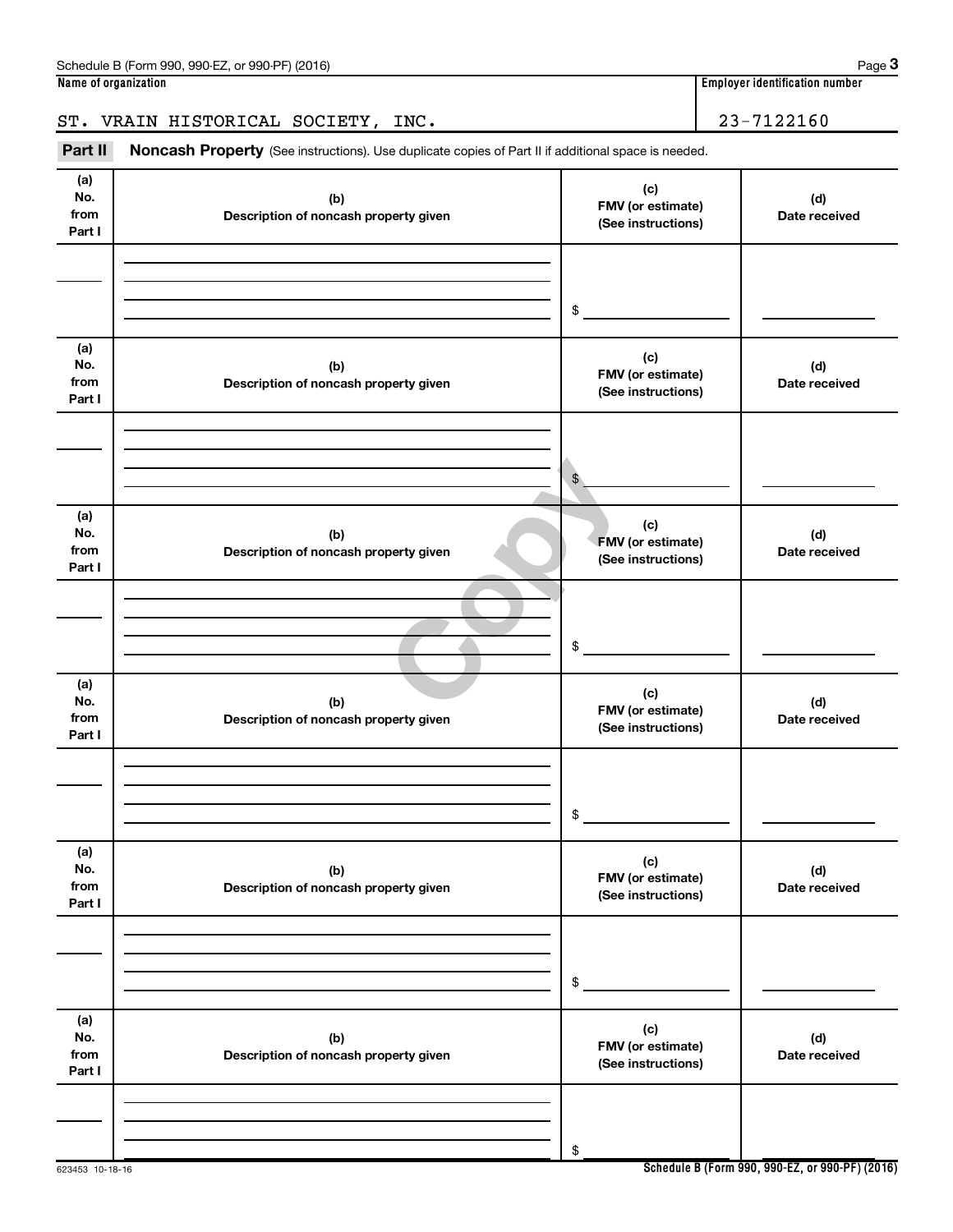|                      | Schedule B (Form 990, 990-EZ, or 990-PF) (2016)                                                                                                                                                                             |                      | Page 4                                                                                                                                                              |  |  |  |  |  |
|----------------------|-----------------------------------------------------------------------------------------------------------------------------------------------------------------------------------------------------------------------------|----------------------|---------------------------------------------------------------------------------------------------------------------------------------------------------------------|--|--|--|--|--|
| Name of organization |                                                                                                                                                                                                                             |                      | <b>Employer identification number</b>                                                                                                                               |  |  |  |  |  |
|                      |                                                                                                                                                                                                                             |                      |                                                                                                                                                                     |  |  |  |  |  |
| Part III             | ST. VRAIN HISTORICAL SOCIETY, INC.                                                                                                                                                                                          |                      | 23-7122160<br>Exclusively religious, charitable, etc., contributions to organizations described in section 501(c)(7), (8), or (10) that total more than \$1,000 for |  |  |  |  |  |
|                      | the year from any one contributor. Complete columns (a) through (e) and the following line entry. For organizations                                                                                                         |                      |                                                                                                                                                                     |  |  |  |  |  |
|                      | completing Part III, enter the total of exclusively religious, charitable, etc., contributions of \$1,000 or less for the year. (Enter this info. once.)<br>Use duplicate copies of Part III if additional space is needed. |                      |                                                                                                                                                                     |  |  |  |  |  |
| (a) No.<br>from      |                                                                                                                                                                                                                             |                      |                                                                                                                                                                     |  |  |  |  |  |
| Part I               | (b) Purpose of gift                                                                                                                                                                                                         | (c) Use of gift      | (d) Description of how gift is held                                                                                                                                 |  |  |  |  |  |
|                      |                                                                                                                                                                                                                             |                      |                                                                                                                                                                     |  |  |  |  |  |
|                      |                                                                                                                                                                                                                             |                      |                                                                                                                                                                     |  |  |  |  |  |
|                      |                                                                                                                                                                                                                             |                      |                                                                                                                                                                     |  |  |  |  |  |
|                      |                                                                                                                                                                                                                             | (e) Transfer of gift |                                                                                                                                                                     |  |  |  |  |  |
|                      |                                                                                                                                                                                                                             |                      |                                                                                                                                                                     |  |  |  |  |  |
|                      | Transferee's name, address, and ZIP + 4                                                                                                                                                                                     |                      | Relationship of transferor to transferee                                                                                                                            |  |  |  |  |  |
|                      |                                                                                                                                                                                                                             |                      |                                                                                                                                                                     |  |  |  |  |  |
|                      |                                                                                                                                                                                                                             |                      |                                                                                                                                                                     |  |  |  |  |  |
|                      |                                                                                                                                                                                                                             |                      |                                                                                                                                                                     |  |  |  |  |  |
| (a) No.              |                                                                                                                                                                                                                             |                      |                                                                                                                                                                     |  |  |  |  |  |
| from<br>Part I       | (b) Purpose of gift                                                                                                                                                                                                         | (c) Use of gift      | (d) Description of how gift is held                                                                                                                                 |  |  |  |  |  |
|                      |                                                                                                                                                                                                                             |                      |                                                                                                                                                                     |  |  |  |  |  |
|                      |                                                                                                                                                                                                                             |                      |                                                                                                                                                                     |  |  |  |  |  |
|                      |                                                                                                                                                                                                                             |                      |                                                                                                                                                                     |  |  |  |  |  |
|                      |                                                                                                                                                                                                                             |                      |                                                                                                                                                                     |  |  |  |  |  |
|                      | (e) Transfer of gift                                                                                                                                                                                                        |                      |                                                                                                                                                                     |  |  |  |  |  |
|                      | Transferee's name, address, and ZIP + 4<br>Relationship of transferor to transferee                                                                                                                                         |                      |                                                                                                                                                                     |  |  |  |  |  |
|                      |                                                                                                                                                                                                                             |                      |                                                                                                                                                                     |  |  |  |  |  |
|                      |                                                                                                                                                                                                                             |                      |                                                                                                                                                                     |  |  |  |  |  |
|                      |                                                                                                                                                                                                                             |                      |                                                                                                                                                                     |  |  |  |  |  |
|                      |                                                                                                                                                                                                                             |                      |                                                                                                                                                                     |  |  |  |  |  |
| (a) No.<br>from      | (b) Purpose of gift                                                                                                                                                                                                         | (c) Use of gift      | (d) Description of how gift is held                                                                                                                                 |  |  |  |  |  |
| Part I               |                                                                                                                                                                                                                             |                      |                                                                                                                                                                     |  |  |  |  |  |
|                      |                                                                                                                                                                                                                             |                      |                                                                                                                                                                     |  |  |  |  |  |
|                      |                                                                                                                                                                                                                             |                      |                                                                                                                                                                     |  |  |  |  |  |
|                      |                                                                                                                                                                                                                             |                      |                                                                                                                                                                     |  |  |  |  |  |
|                      |                                                                                                                                                                                                                             | (e) Transfer of gift |                                                                                                                                                                     |  |  |  |  |  |
|                      |                                                                                                                                                                                                                             |                      |                                                                                                                                                                     |  |  |  |  |  |
|                      | Transferee's name, address, and ZIP + 4                                                                                                                                                                                     |                      | Relationship of transferor to transferee                                                                                                                            |  |  |  |  |  |
|                      |                                                                                                                                                                                                                             |                      |                                                                                                                                                                     |  |  |  |  |  |
|                      |                                                                                                                                                                                                                             |                      |                                                                                                                                                                     |  |  |  |  |  |
|                      |                                                                                                                                                                                                                             |                      |                                                                                                                                                                     |  |  |  |  |  |
| (a) No.<br>from      | (b) Purpose of gift                                                                                                                                                                                                         | (c) Use of gift      | (d) Description of how gift is held                                                                                                                                 |  |  |  |  |  |
| Part I               |                                                                                                                                                                                                                             |                      |                                                                                                                                                                     |  |  |  |  |  |
|                      |                                                                                                                                                                                                                             |                      |                                                                                                                                                                     |  |  |  |  |  |
|                      |                                                                                                                                                                                                                             |                      |                                                                                                                                                                     |  |  |  |  |  |
|                      |                                                                                                                                                                                                                             |                      |                                                                                                                                                                     |  |  |  |  |  |
|                      | (e) Transfer of gift                                                                                                                                                                                                        |                      |                                                                                                                                                                     |  |  |  |  |  |
|                      |                                                                                                                                                                                                                             |                      |                                                                                                                                                                     |  |  |  |  |  |
|                      | Transferee's name, address, and ZIP + 4                                                                                                                                                                                     |                      | Relationship of transferor to transferee                                                                                                                            |  |  |  |  |  |
|                      |                                                                                                                                                                                                                             |                      |                                                                                                                                                                     |  |  |  |  |  |
|                      |                                                                                                                                                                                                                             |                      |                                                                                                                                                                     |  |  |  |  |  |
|                      |                                                                                                                                                                                                                             |                      |                                                                                                                                                                     |  |  |  |  |  |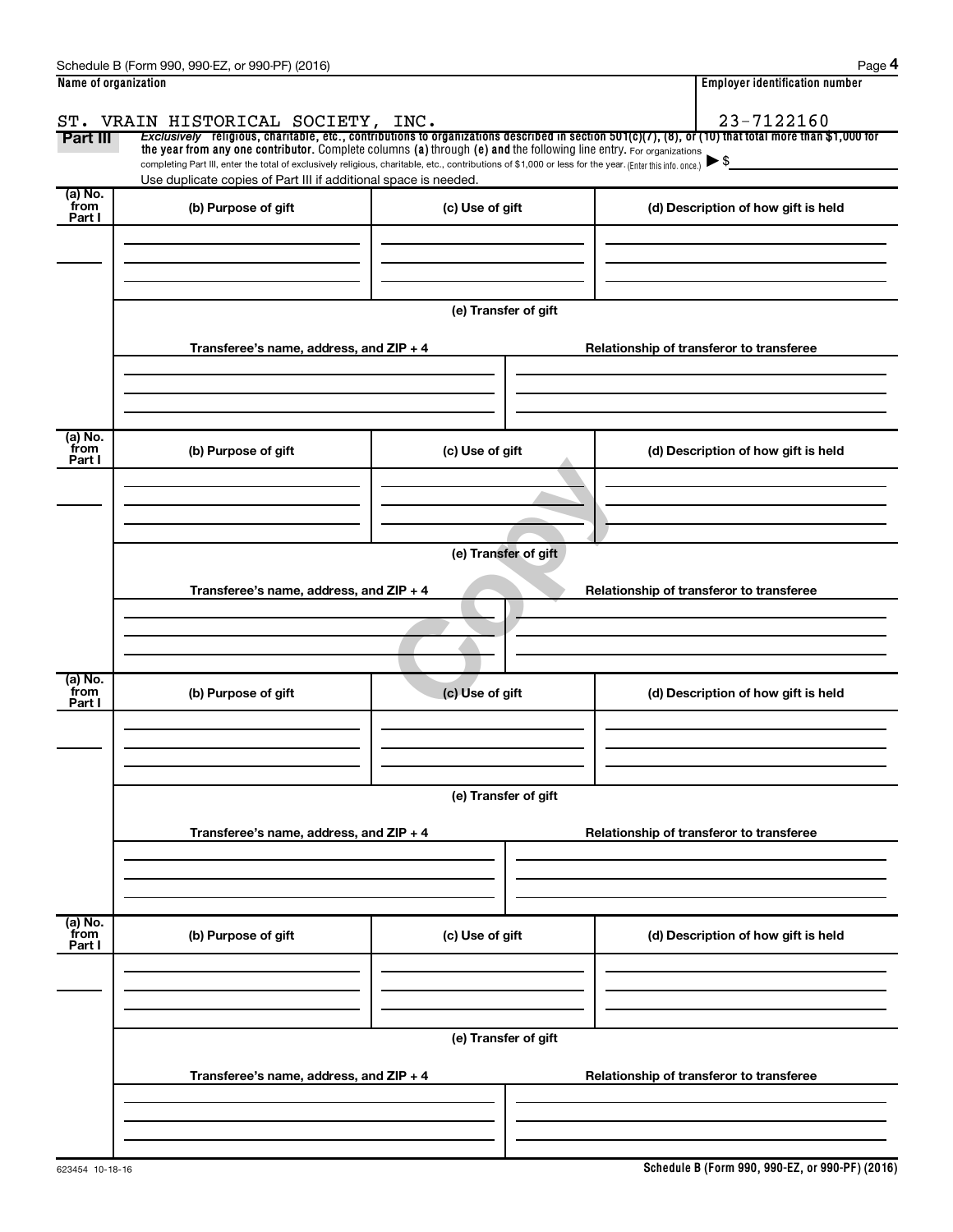|         | <b>SCHEDULE D</b>                                                                     |  |                                                                     |                                                                           | <b>Supplemental Financial Statements</b>                                                                                                                                                                                                |  |    |                                       | OMB No. 1545-0047                   |
|---------|---------------------------------------------------------------------------------------|--|---------------------------------------------------------------------|---------------------------------------------------------------------------|-----------------------------------------------------------------------------------------------------------------------------------------------------------------------------------------------------------------------------------------|--|----|---------------------------------------|-------------------------------------|
|         | (Form 990)                                                                            |  |                                                                     |                                                                           | Complete if the organization answered "Yes" on Form 990,<br>Part IV, line 6, 7, 8, 9, 10, 11a, 11b, 11c, 11d, 11e, 11f, 12a, or 12b.                                                                                                    |  |    |                                       |                                     |
|         | Department of the Treasury                                                            |  |                                                                     | Attach to Form 990.                                                       | Information about Schedule D (Form 990) and its instructions is at www.irs.gov/form990.                                                                                                                                                 |  |    |                                       | <b>Open to Public</b><br>Inspection |
|         | Internal Revenue Service<br>Name of the organization                                  |  |                                                                     |                                                                           |                                                                                                                                                                                                                                         |  |    | <b>Employer identification number</b> |                                     |
|         |                                                                                       |  |                                                                     | ST. VRAIN HISTORICAL SOCIETY, INC.                                        |                                                                                                                                                                                                                                         |  |    | 23-7122160                            |                                     |
| Part I  |                                                                                       |  |                                                                     |                                                                           | Organizations Maintaining Donor Advised Funds or Other Similar Funds or Accounts. Complete if the                                                                                                                                       |  |    |                                       |                                     |
|         |                                                                                       |  | organization answered "Yes" on Form 990, Part IV, line 6.           |                                                                           |                                                                                                                                                                                                                                         |  |    |                                       |                                     |
|         |                                                                                       |  |                                                                     |                                                                           | (a) Donor advised funds                                                                                                                                                                                                                 |  |    | (b) Funds and other accounts          |                                     |
| 1.      |                                                                                       |  |                                                                     |                                                                           |                                                                                                                                                                                                                                         |  |    |                                       |                                     |
| 2       | Aggregate value of contributions to (during year)                                     |  |                                                                     |                                                                           |                                                                                                                                                                                                                                         |  |    |                                       |                                     |
| 3       |                                                                                       |  |                                                                     |                                                                           |                                                                                                                                                                                                                                         |  |    |                                       |                                     |
| 4       |                                                                                       |  |                                                                     |                                                                           |                                                                                                                                                                                                                                         |  |    |                                       |                                     |
| 5       |                                                                                       |  |                                                                     |                                                                           | Did the organization inform all donors and donor advisors in writing that the assets held in donor advised funds                                                                                                                        |  |    |                                       |                                     |
|         |                                                                                       |  |                                                                     |                                                                           |                                                                                                                                                                                                                                         |  |    | Yes                                   | No                                  |
| 6       |                                                                                       |  |                                                                     |                                                                           | Did the organization inform all grantees, donors, and donor advisors in writing that grant funds can be used only<br>for charitable purposes and not for the benefit of the donor or donor advisor, or for any other purpose conferring |  |    |                                       |                                     |
|         | impermissible private benefit?                                                        |  |                                                                     |                                                                           |                                                                                                                                                                                                                                         |  |    | Yes                                   | No                                  |
| Part II |                                                                                       |  |                                                                     |                                                                           | Conservation Easements. Complete if the organization answered "Yes" on Form 990, Part IV, line 7.                                                                                                                                       |  |    |                                       |                                     |
| 1.      | Purpose(s) of conservation easements held by the organization (check all that apply). |  |                                                                     |                                                                           |                                                                                                                                                                                                                                         |  |    |                                       |                                     |
|         |                                                                                       |  | Preservation of land for public use (e.g., recreation or education) |                                                                           | Preservation of a historically important land area                                                                                                                                                                                      |  |    |                                       |                                     |
|         | Protection of natural habitat                                                         |  |                                                                     |                                                                           | Preservation of a certified historic structure                                                                                                                                                                                          |  |    |                                       |                                     |
|         | Preservation of open space                                                            |  |                                                                     |                                                                           |                                                                                                                                                                                                                                         |  |    |                                       |                                     |
| 2       |                                                                                       |  |                                                                     |                                                                           | Complete lines 2a through 2d if the organization held a qualified conservation contribution in the form of a conservation easement on the last                                                                                          |  |    |                                       |                                     |
|         | day of the tax year.                                                                  |  |                                                                     |                                                                           |                                                                                                                                                                                                                                         |  |    | Held at the End of the Tax Year       |                                     |
| а       |                                                                                       |  |                                                                     |                                                                           |                                                                                                                                                                                                                                         |  | 2a |                                       |                                     |
| b       |                                                                                       |  |                                                                     |                                                                           |                                                                                                                                                                                                                                         |  | 2b |                                       |                                     |
|         |                                                                                       |  |                                                                     |                                                                           |                                                                                                                                                                                                                                         |  | 2c |                                       |                                     |
| d       |                                                                                       |  |                                                                     |                                                                           | Number of conservation easements included in (c) acquired after 8/17/06, and not on a historic structure                                                                                                                                |  | 2d |                                       |                                     |
| 3       |                                                                                       |  |                                                                     |                                                                           | Number of conservation easements modified, transferred, released, extinguished, or terminated by the organization during the tax                                                                                                        |  |    |                                       |                                     |
|         | year                                                                                  |  |                                                                     |                                                                           |                                                                                                                                                                                                                                         |  |    |                                       |                                     |
| 4       | Number of states where property subject to conservation easement is located           |  |                                                                     |                                                                           |                                                                                                                                                                                                                                         |  |    |                                       |                                     |
| 5       |                                                                                       |  |                                                                     |                                                                           | Does the organization have a written policy regarding the periodic monitoring, inspection, handling of                                                                                                                                  |  |    |                                       |                                     |
|         | violations, and enforcement of the conservation easements it holds?                   |  |                                                                     |                                                                           |                                                                                                                                                                                                                                         |  |    | Yes                                   | <b>No</b>                           |
| 6       |                                                                                       |  |                                                                     |                                                                           | Staff and volunteer hours devoted to monitoring, inspecting, handling of violations, and enforcing conservation easements during the year                                                                                               |  |    |                                       |                                     |
|         |                                                                                       |  |                                                                     |                                                                           |                                                                                                                                                                                                                                         |  |    |                                       |                                     |
| 7       |                                                                                       |  |                                                                     |                                                                           | Amount of expenses incurred in monitoring, inspecting, handling of violations, and enforcing conservation easements during the year                                                                                                     |  |    |                                       |                                     |
|         | ▶ \$                                                                                  |  |                                                                     |                                                                           |                                                                                                                                                                                                                                         |  |    |                                       |                                     |
| 8       |                                                                                       |  |                                                                     |                                                                           | Does each conservation easement reported on line 2(d) above satisfy the requirements of section 170(h)(4)(B)(i)                                                                                                                         |  |    | Yes                                   | No                                  |
| 9       |                                                                                       |  |                                                                     |                                                                           | In Part XIII, describe how the organization reports conservation easements in its revenue and expense statement, and balance sheet, and                                                                                                 |  |    |                                       |                                     |
|         |                                                                                       |  |                                                                     |                                                                           | include, if applicable, the text of the footnote to the organization's financial statements that describes the organization's accounting for                                                                                            |  |    |                                       |                                     |
|         | conservation easements.                                                               |  |                                                                     |                                                                           |                                                                                                                                                                                                                                         |  |    |                                       |                                     |
|         | Part III                                                                              |  |                                                                     |                                                                           | Organizations Maintaining Collections of Art, Historical Treasures, or Other Similar Assets.                                                                                                                                            |  |    |                                       |                                     |
|         |                                                                                       |  |                                                                     | Complete if the organization answered "Yes" on Form 990, Part IV, line 8. |                                                                                                                                                                                                                                         |  |    |                                       |                                     |
|         |                                                                                       |  |                                                                     |                                                                           | 1a If the organization elected, as permitted under SFAS 116 (ASC 958), not to report in its revenue statement and balance sheet works of art,                                                                                           |  |    |                                       |                                     |
|         |                                                                                       |  |                                                                     |                                                                           | historical treasures, or other similar assets held for public exhibition, education, or research in furtherance of public service, provide, in Part XIII,                                                                               |  |    |                                       |                                     |
|         | the text of the footnote to its financial statements that describes these items.      |  |                                                                     |                                                                           |                                                                                                                                                                                                                                         |  |    |                                       |                                     |
| b       |                                                                                       |  |                                                                     |                                                                           | If the organization elected, as permitted under SFAS 116 (ASC 958), to report in its revenue statement and balance sheet works of art, historical                                                                                       |  |    |                                       |                                     |
|         |                                                                                       |  |                                                                     |                                                                           | treasures, or other similar assets held for public exhibition, education, or research in furtherance of public service, provide the following amounts                                                                                   |  |    |                                       |                                     |
|         | relating to these items:                                                              |  |                                                                     |                                                                           |                                                                                                                                                                                                                                         |  |    |                                       |                                     |
|         | (ii) Assets included in Form 990, Part X                                              |  |                                                                     |                                                                           |                                                                                                                                                                                                                                         |  |    | \$                                    |                                     |
| 2       |                                                                                       |  |                                                                     |                                                                           | If the organization received or held works of art, historical treasures, or other similar assets for financial gain, provide                                                                                                            |  |    |                                       |                                     |
|         |                                                                                       |  |                                                                     |                                                                           | the following amounts required to be reported under SFAS 116 (ASC 958) relating to these items:                                                                                                                                         |  |    |                                       |                                     |
|         | a Revenue included on Form 990, Part VIII, line 1                                     |  |                                                                     |                                                                           |                                                                                                                                                                                                                                         |  |    | - \$                                  |                                     |

| <b>b</b> Assets included in Form 990. Part X                               |                            |
|----------------------------------------------------------------------------|----------------------------|
| LHA For Paperwork Reduction Act Notice, see the Instructions for Form 990. | Schedule D (Form 990) 2016 |
| 632051 08-29-16                                                            |                            |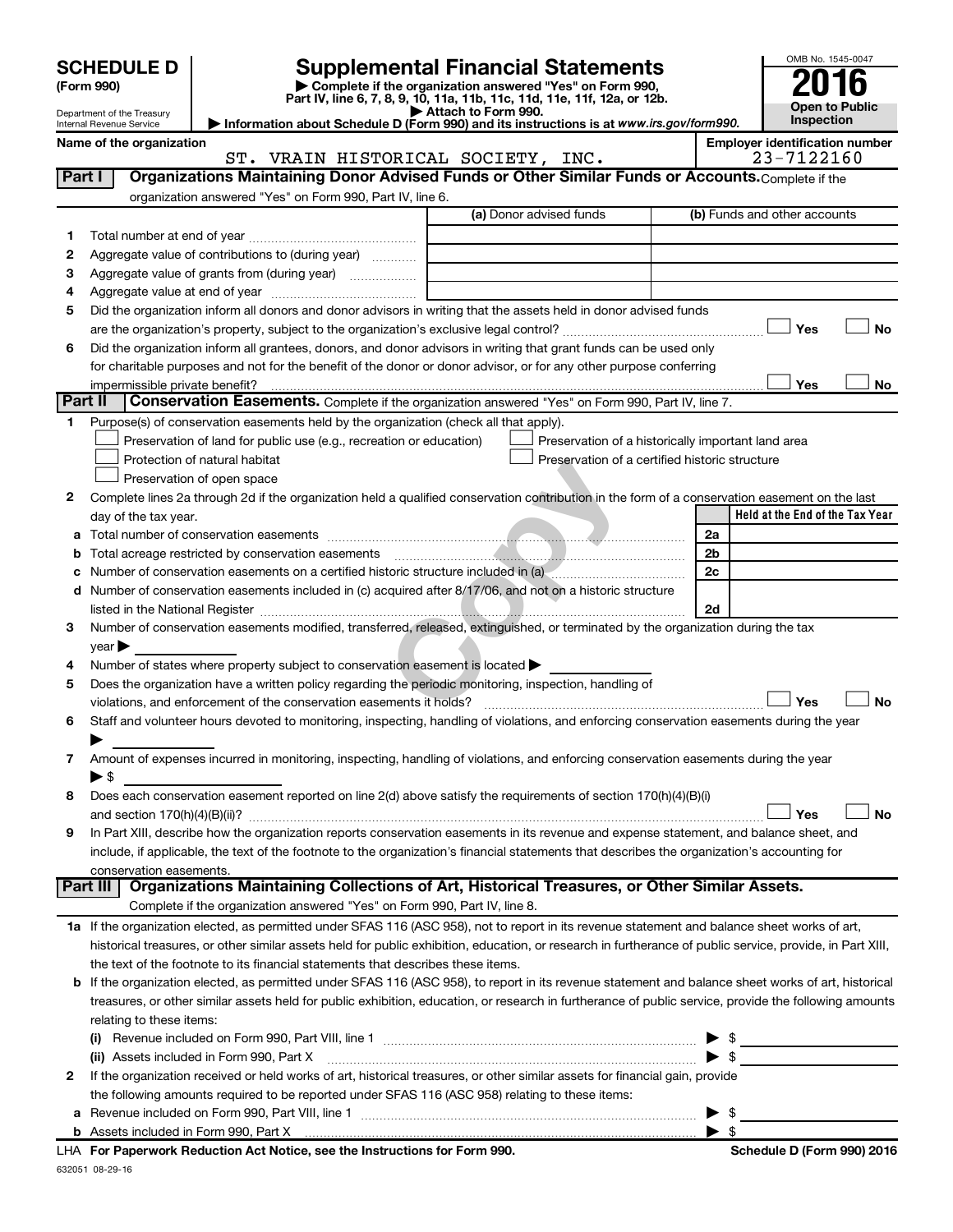|               | Schedule D (Form 990) 2016                                                                                                                                                                                                           | ST. VRAIN HISTORICAL SOCIETY, INC.      |                |                                                                                                                                                                                                                               |                                 | 23-7122160 Page 2                                                           |
|---------------|--------------------------------------------------------------------------------------------------------------------------------------------------------------------------------------------------------------------------------------|-----------------------------------------|----------------|-------------------------------------------------------------------------------------------------------------------------------------------------------------------------------------------------------------------------------|---------------------------------|-----------------------------------------------------------------------------|
|               | Part III  <br>Organizations Maintaining Collections of Art, Historical Treasures, or Other Similar Assets (continued)                                                                                                                |                                         |                |                                                                                                                                                                                                                               |                                 |                                                                             |
| 3             | Using the organization's acquisition, accession, and other records, check any of the following that are a significant use of its collection items                                                                                    |                                         |                |                                                                                                                                                                                                                               |                                 |                                                                             |
|               | (check all that apply):                                                                                                                                                                                                              |                                         |                |                                                                                                                                                                                                                               |                                 |                                                                             |
| a             | Public exhibition                                                                                                                                                                                                                    | d                                       |                | Loan or exchange programs                                                                                                                                                                                                     |                                 |                                                                             |
| b             | Scholarly research                                                                                                                                                                                                                   | e                                       |                | Other and the contract of the contract of the contract of the contract of the contract of the contract of the contract of the contract of the contract of the contract of the contract of the contract of the contract of the |                                 |                                                                             |
| c             | Preservation for future generations                                                                                                                                                                                                  |                                         |                |                                                                                                                                                                                                                               |                                 |                                                                             |
| 4             | Provide a description of the organization's collections and explain how they further the organization's exempt purpose in Part XIII.                                                                                                 |                                         |                |                                                                                                                                                                                                                               |                                 |                                                                             |
| 5             | During the year, did the organization solicit or receive donations of art, historical treasures, or other similar assets                                                                                                             |                                         |                |                                                                                                                                                                                                                               |                                 |                                                                             |
|               |                                                                                                                                                                                                                                      |                                         |                |                                                                                                                                                                                                                               |                                 | Yes<br>No                                                                   |
|               | Part IV<br>Escrow and Custodial Arrangements. Complete if the organization answered "Yes" on Form 990, Part IV, line 9, or<br>reported an amount on Form 990, Part X, line 21.                                                       |                                         |                |                                                                                                                                                                                                                               |                                 |                                                                             |
|               | 1a Is the organization an agent, trustee, custodian or other intermediary for contributions or other assets not included                                                                                                             |                                         |                |                                                                                                                                                                                                                               |                                 |                                                                             |
|               |                                                                                                                                                                                                                                      |                                         |                |                                                                                                                                                                                                                               |                                 | Yes<br>No                                                                   |
|               | b If "Yes," explain the arrangement in Part XIII and complete the following table:                                                                                                                                                   |                                         |                |                                                                                                                                                                                                                               |                                 |                                                                             |
|               |                                                                                                                                                                                                                                      |                                         |                |                                                                                                                                                                                                                               |                                 | Amount                                                                      |
|               | c Beginning balance <b>contract to the contract of the contract of the contract of the contract of the contract of the contract of the contract of the contract of the contract of the contract of the contract of the contract </b> |                                         |                |                                                                                                                                                                                                                               | 1c                              |                                                                             |
|               |                                                                                                                                                                                                                                      |                                         |                |                                                                                                                                                                                                                               | 1d                              |                                                                             |
|               | e Distributions during the year manufactured and continuum control of the control of the control of the state of the control of the control of the control of the control of the control of the control of the control of the        |                                         |                |                                                                                                                                                                                                                               | 1е                              |                                                                             |
|               |                                                                                                                                                                                                                                      |                                         |                |                                                                                                                                                                                                                               | 1f                              |                                                                             |
|               | 2a Did the organization include an amount on Form 990, Part X, line 21, for escrow or custodial account liability?                                                                                                                   |                                         |                |                                                                                                                                                                                                                               |                                 | Yes<br>No                                                                   |
|               |                                                                                                                                                                                                                                      |                                         |                |                                                                                                                                                                                                                               |                                 |                                                                             |
| <b>Part V</b> | <b>Endowment Funds.</b> Complete if the organization answered "Yes" on Form 990, Part IV, line 10.                                                                                                                                   |                                         |                |                                                                                                                                                                                                                               |                                 |                                                                             |
|               |                                                                                                                                                                                                                                      | (a) Current year                        | (b) Prior year |                                                                                                                                                                                                                               |                                 | (c) Two years back $\vert$ (d) Three years back $\vert$ (e) Four years back |
|               | 1a Beginning of year balance                                                                                                                                                                                                         |                                         |                |                                                                                                                                                                                                                               |                                 |                                                                             |
| b             |                                                                                                                                                                                                                                      |                                         |                |                                                                                                                                                                                                                               |                                 |                                                                             |
|               | Net investment earnings, gains, and losses                                                                                                                                                                                           |                                         |                |                                                                                                                                                                                                                               |                                 |                                                                             |
|               |                                                                                                                                                                                                                                      |                                         |                |                                                                                                                                                                                                                               |                                 |                                                                             |
|               | e Other expenditures for facilities                                                                                                                                                                                                  |                                         |                |                                                                                                                                                                                                                               |                                 |                                                                             |
|               | and programs                                                                                                                                                                                                                         |                                         |                |                                                                                                                                                                                                                               |                                 |                                                                             |
|               |                                                                                                                                                                                                                                      |                                         |                |                                                                                                                                                                                                                               |                                 |                                                                             |
| g             |                                                                                                                                                                                                                                      |                                         |                |                                                                                                                                                                                                                               |                                 |                                                                             |
| 2             | Provide the estimated percentage of the current year end balance (line 1g, column (a)) held as:                                                                                                                                      |                                         |                |                                                                                                                                                                                                                               |                                 |                                                                             |
|               | a Board designated or quasi-endowment                                                                                                                                                                                                |                                         | %              |                                                                                                                                                                                                                               |                                 |                                                                             |
| b             | Permanent endowment                                                                                                                                                                                                                  | %                                       |                |                                                                                                                                                                                                                               |                                 |                                                                             |
|               | <b>c</b> Temporarily restricted endowment $\blacktriangleright$                                                                                                                                                                      | %                                       |                |                                                                                                                                                                                                                               |                                 |                                                                             |
|               | The percentages on lines 2a, 2b, and 2c should equal 100%.                                                                                                                                                                           |                                         |                |                                                                                                                                                                                                                               |                                 |                                                                             |
|               | 3a Are there endowment funds not in the possession of the organization that are held and administered for the organization                                                                                                           |                                         |                |                                                                                                                                                                                                                               |                                 |                                                                             |
|               | by:                                                                                                                                                                                                                                  |                                         |                |                                                                                                                                                                                                                               |                                 | Yes<br>No                                                                   |
|               | (i)                                                                                                                                                                                                                                  |                                         |                |                                                                                                                                                                                                                               |                                 | 3a(i)                                                                       |
|               |                                                                                                                                                                                                                                      |                                         |                |                                                                                                                                                                                                                               |                                 | 3a(ii)                                                                      |
|               |                                                                                                                                                                                                                                      |                                         |                |                                                                                                                                                                                                                               |                                 | 3b                                                                          |
| 4             | Describe in Part XIII the intended uses of the organization's endowment funds.                                                                                                                                                       |                                         |                |                                                                                                                                                                                                                               |                                 |                                                                             |
|               | Land, Buildings, and Equipment.<br><b>Part VI</b>                                                                                                                                                                                    |                                         |                |                                                                                                                                                                                                                               |                                 |                                                                             |
|               | Complete if the organization answered "Yes" on Form 990, Part IV, line 11a. See Form 990, Part X, line 10.                                                                                                                           |                                         |                |                                                                                                                                                                                                                               |                                 |                                                                             |
|               | Description of property                                                                                                                                                                                                              | (a) Cost or other<br>basis (investment) |                | (b) Cost or other<br>basis (other)                                                                                                                                                                                            | (c) Accumulated<br>depreciation | (d) Book value                                                              |
|               |                                                                                                                                                                                                                                      |                                         |                |                                                                                                                                                                                                                               |                                 |                                                                             |
|               |                                                                                                                                                                                                                                      | 2,080,487.                              |                |                                                                                                                                                                                                                               | 888,551.                        | 1,191,936.                                                                  |
|               |                                                                                                                                                                                                                                      |                                         |                |                                                                                                                                                                                                                               |                                 |                                                                             |
|               |                                                                                                                                                                                                                                      |                                         |                |                                                                                                                                                                                                                               |                                 |                                                                             |
|               |                                                                                                                                                                                                                                      |                                         |                |                                                                                                                                                                                                                               |                                 |                                                                             |
|               | Total. Add lines 1a through 1e. (Column (d) must equal Form 990, Part X, column (B), line 10c.)                                                                                                                                      |                                         |                |                                                                                                                                                                                                                               | ▶                               | 1,191,936.                                                                  |

**Schedule D (Form 990) 2016**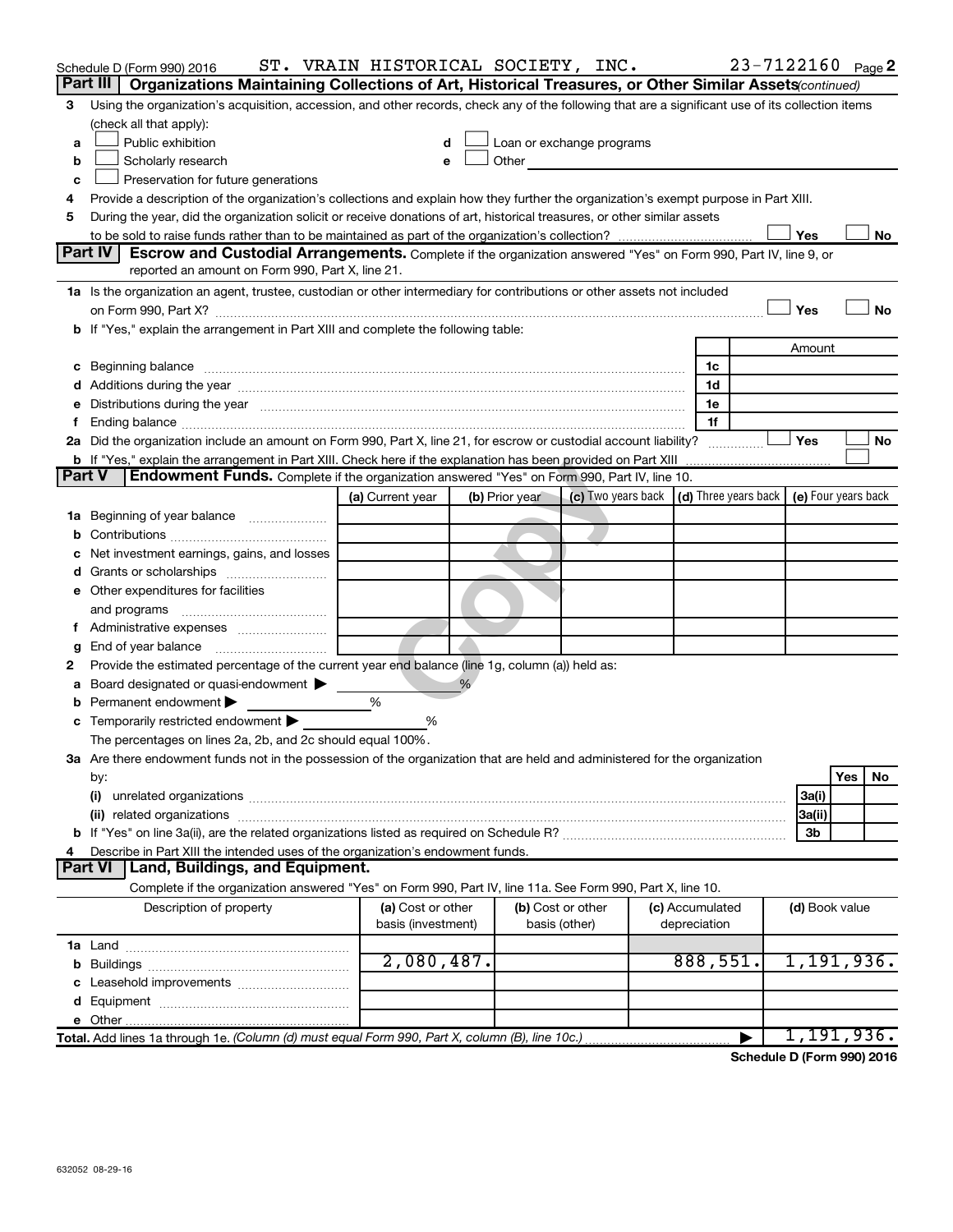| Schedule D (Form 990) 2016<br><b>Investments - Other Securities.</b><br>  Part VII                                                                   | ST. VRAIN HISTORICAL SOCIETY, INC. |                | 23-7122160 Page 3                                         |
|------------------------------------------------------------------------------------------------------------------------------------------------------|------------------------------------|----------------|-----------------------------------------------------------|
| Complete if the organization answered "Yes" on Form 990, Part IV, line 11b. See Form 990, Part X, line 12.                                           |                                    |                |                                                           |
| (a) Description of security or category (including name of security)                                                                                 | (b) Book value                     |                | (c) Method of valuation: Cost or end-of-year market value |
|                                                                                                                                                      |                                    |                |                                                           |
| (2) Closely-held equity interests                                                                                                                    |                                    |                |                                                           |
| (3) Other                                                                                                                                            |                                    |                |                                                           |
| ENDOWMENT FUND<br>(A)                                                                                                                                | 93,032.                            | <b>COST</b>    |                                                           |
| (B)                                                                                                                                                  |                                    |                |                                                           |
| (C)                                                                                                                                                  |                                    |                |                                                           |
| (D)                                                                                                                                                  |                                    |                |                                                           |
| (E)                                                                                                                                                  |                                    |                |                                                           |
| (F)<br>(G)                                                                                                                                           |                                    |                |                                                           |
| (H)                                                                                                                                                  |                                    |                |                                                           |
| Total. (Col. (b) must equal Form 990, Part X, col. (B) line 12.) $\blacktriangleright$                                                               | 93,032.                            |                |                                                           |
| Part VIII Investments - Program Related.                                                                                                             |                                    |                |                                                           |
| Complete if the organization answered "Yes" on Form 990, Part IV, line 11c. See Form 990, Part X, line 13.                                           |                                    |                |                                                           |
| (a) Description of investment                                                                                                                        | (b) Book value                     |                | (c) Method of valuation: Cost or end-of-year market value |
| (1)                                                                                                                                                  |                                    |                |                                                           |
| (2)                                                                                                                                                  |                                    |                |                                                           |
| (3)                                                                                                                                                  |                                    |                |                                                           |
| (4)                                                                                                                                                  |                                    |                |                                                           |
| (5)                                                                                                                                                  |                                    |                |                                                           |
| (6)                                                                                                                                                  |                                    |                |                                                           |
| (7)                                                                                                                                                  |                                    |                |                                                           |
| (8)                                                                                                                                                  |                                    |                |                                                           |
| (9)                                                                                                                                                  |                                    |                |                                                           |
| Total. (Col. (b) must equal Form 990, Part X, col. (B) line 13.) $\blacktriangleright$<br><b>Part IX</b><br><b>Other Assets.</b>                     |                                    |                |                                                           |
| Complete if the organization answered "Yes" on Form 990, Part IV, line 11d. See Form 990, Part X, line 15.                                           |                                    |                |                                                           |
|                                                                                                                                                      | (a) Description                    |                | (b) Book value                                            |
| (1)                                                                                                                                                  |                                    |                |                                                           |
| (2)                                                                                                                                                  |                                    |                |                                                           |
| (3)                                                                                                                                                  |                                    |                |                                                           |
| (4)                                                                                                                                                  |                                    |                |                                                           |
| (5)                                                                                                                                                  |                                    |                |                                                           |
| (6)                                                                                                                                                  |                                    |                |                                                           |
| (7)                                                                                                                                                  |                                    |                |                                                           |
| (8)                                                                                                                                                  |                                    |                |                                                           |
| (9)                                                                                                                                                  |                                    |                |                                                           |
| Total. (Column (b) must equal Form 990, Part X, col. (B) line 15.)                                                                                   |                                    |                |                                                           |
| <b>Other Liabilities.</b><br>  Part X                                                                                                                |                                    |                |                                                           |
| Complete if the organization answered "Yes" on Form 990, Part IV, line 11e or 11f. See Form 990, Part X, line 25.                                    |                                    |                |                                                           |
| (a) Description of liability<br>1.                                                                                                                   |                                    | (b) Book value |                                                           |
| Federal income taxes<br>(1)                                                                                                                          |                                    | 1,347          |                                                           |
| PAYROLL LIABILITIES<br>(2)<br>SECURITY DEPOSITS                                                                                                      |                                    | 850            |                                                           |
| (3)                                                                                                                                                  |                                    |                |                                                           |
| (4)                                                                                                                                                  |                                    |                |                                                           |
| (5)                                                                                                                                                  |                                    |                |                                                           |
| (6)<br>(7)                                                                                                                                           |                                    |                |                                                           |
| (8)                                                                                                                                                  |                                    |                |                                                           |
| (9)                                                                                                                                                  |                                    |                |                                                           |
| Total. (Column (b) must equal Form 990, Part X, col. (B) line 25.)                                                                                   |                                    | 2,197.         |                                                           |
| 2. Liability for uncertain tax positions. In Part XIII, provide the text of the footnote to the organization's financial statements that reports the |                                    |                |                                                           |

organization's liability for uncertain tax positions under FIN 48 (ASC 740). Check here if the text of the footnote has been provided in Part XIII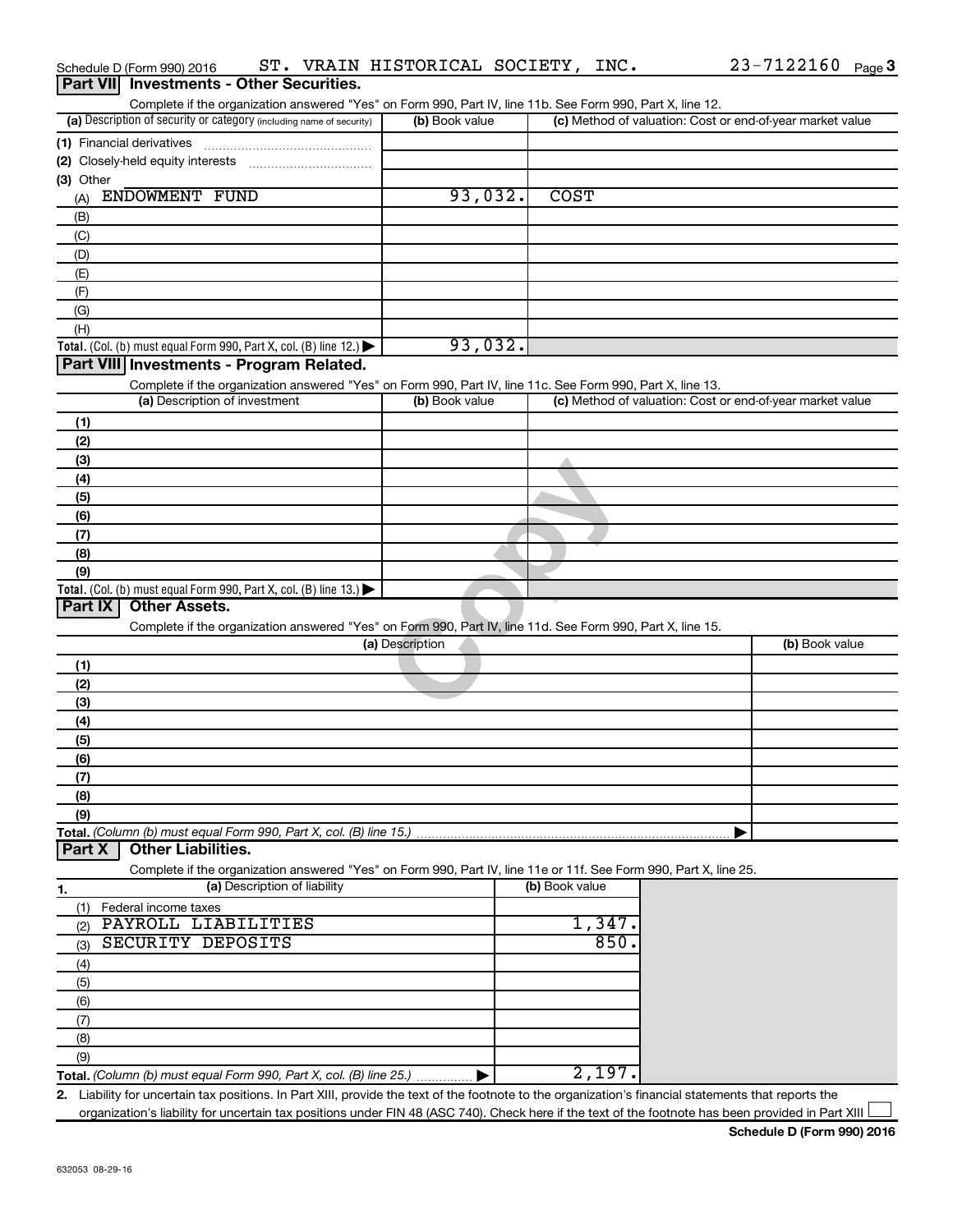| <b>Part XI</b> | ST. VRAIN HISTORICAL SOCIETY, INC.<br>Schedule D (Form 990) 2016<br>Reconciliation of Revenue per Audited Financial Statements With Revenue per Return.                                                                                                                          |                | $23 - 7122160$ Page 4 |
|----------------|----------------------------------------------------------------------------------------------------------------------------------------------------------------------------------------------------------------------------------------------------------------------------------|----------------|-----------------------|
|                | Complete if the organization answered "Yes" on Form 990, Part IV, line 12a.                                                                                                                                                                                                      |                |                       |
| 1              | Total revenue, gains, and other support per audited financial statements [11,111] [11] Total revenue, gains, and other support per audited financial statements                                                                                                                  |                | $\mathbf{1}$          |
| 2              | Amounts included on line 1 but not on Form 990, Part VIII, line 12:                                                                                                                                                                                                              |                |                       |
| a              | Net unrealized gains (losses) on investments [111] [12] matter contracts and the unrealized gains (losses) on investments [11] matter contracts and the unrealized gains (losses) on investments [11] matter contracts and the                                                   | 2a             |                       |
| b              |                                                                                                                                                                                                                                                                                  | 2 <sub>b</sub> |                       |
| с              | Recoveries of prior year grants [11,111] Recoveries of prior year grants [11,111] Recoveries of prior year grants                                                                                                                                                                | 2 <sub>c</sub> |                       |
| d              | Other (Describe in Part XIII.)                                                                                                                                                                                                                                                   | 2d             |                       |
| е              | Add lines 2a through 2d                                                                                                                                                                                                                                                          |                | 2е                    |
| З              |                                                                                                                                                                                                                                                                                  |                | 3                     |
| 4              | Amounts included on Form 990, Part VIII, line 12, but not on line 1:                                                                                                                                                                                                             |                |                       |
| a              |                                                                                                                                                                                                                                                                                  | 4a             |                       |
|                |                                                                                                                                                                                                                                                                                  | 4b             |                       |
|                | Add lines 4a and 4b                                                                                                                                                                                                                                                              |                | 4с                    |
| 5              |                                                                                                                                                                                                                                                                                  |                | 5                     |
|                | Part XII   Reconciliation of Expenses per Audited Financial Statements With Expenses per Return.                                                                                                                                                                                 |                |                       |
|                | Complete if the organization answered "Yes" on Form 990, Part IV, line 12a.                                                                                                                                                                                                      |                |                       |
| 1              |                                                                                                                                                                                                                                                                                  |                | $\blacksquare$        |
| 2              | Amounts included on line 1 but not on Form 990, Part IX, line 25:                                                                                                                                                                                                                |                |                       |
| a              |                                                                                                                                                                                                                                                                                  | 2a             |                       |
| b              |                                                                                                                                                                                                                                                                                  | 2 <sub>b</sub> |                       |
| c              | Other losses                                                                                                                                                                                                                                                                     | 2c             |                       |
| d              |                                                                                                                                                                                                                                                                                  | 2d             |                       |
| е              | Add lines 2a through 2d <b>minimum contracts</b> and the set of the set of the set of the set of the set of the set of the set of the set of the set of the set of the set of the set of the set of the set of the set of the set o                                              |                | 2е                    |
| 3              |                                                                                                                                                                                                                                                                                  |                | 3                     |
| 4              | Amounts included on Form 990, Part IX, line 25, but not on line 1:                                                                                                                                                                                                               |                |                       |
| a              |                                                                                                                                                                                                                                                                                  | 4a             |                       |
|                |                                                                                                                                                                                                                                                                                  | 4b             |                       |
|                | c Add lines 4a and 4b                                                                                                                                                                                                                                                            |                | 4c                    |
| 5              |                                                                                                                                                                                                                                                                                  |                | 5                     |
|                | Part XIII Supplemental Information.                                                                                                                                                                                                                                              |                |                       |
|                | Provide the descriptions required for Part II, lines 3, 5, and 9; Part III, lines 1a and 4; Part IV, lines 1b and 2b; Part V, line 4; Part X, line 2; Part XI,<br>lines 2d and 4b; and Part XII, lines 2d and 4b. Also complete this part to provide any additional information. |                |                       |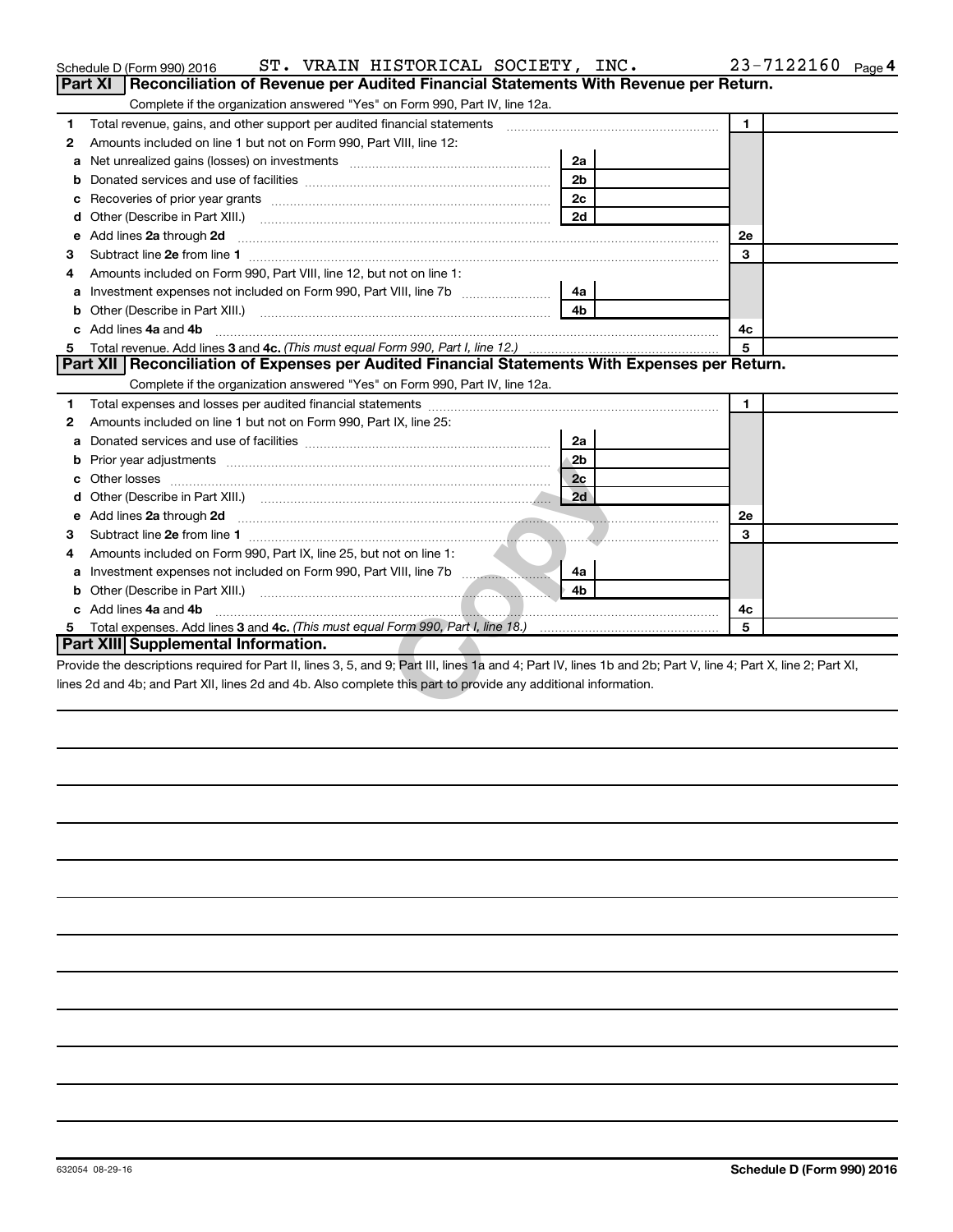| <b>SCHEDULE G</b><br>(Form 990 or 990-EZ)<br>Department of the Treasury<br>Internal Revenue Service                                                                                                                                                                                                                                                                                                                                                                                                                                                                                                                                                                                        | Supplemental Information Regarding Fundraising or Gaming Activities<br>Complete if the organization answered "Yes" on Form 990, Part IV, line 17, 18, or 19, or if the<br>organization entered more than \$15,000 on Form 990-EZ, line 6a.<br>Attach to Form 990 or Form 990-EZ.<br>Information about Schedule G (Form 990 or 990-EZ) and its instructions is at WWW.irs.gov/form990. |                               |                                           |                                                                            |                                                                            | OMB No. 1545-0047<br><b>Open to Public</b><br><b>Inspection</b> |
|--------------------------------------------------------------------------------------------------------------------------------------------------------------------------------------------------------------------------------------------------------------------------------------------------------------------------------------------------------------------------------------------------------------------------------------------------------------------------------------------------------------------------------------------------------------------------------------------------------------------------------------------------------------------------------------------|---------------------------------------------------------------------------------------------------------------------------------------------------------------------------------------------------------------------------------------------------------------------------------------------------------------------------------------------------------------------------------------|-------------------------------|-------------------------------------------|----------------------------------------------------------------------------|----------------------------------------------------------------------------|-----------------------------------------------------------------|
| Name of the organization                                                                                                                                                                                                                                                                                                                                                                                                                                                                                                                                                                                                                                                                   | ST. VRAIN HISTORICAL SOCIETY, INC.                                                                                                                                                                                                                                                                                                                                                    |                               |                                           |                                                                            | 23-7122160                                                                 | <b>Employer identification number</b>                           |
| Part I<br>required to complete this part.                                                                                                                                                                                                                                                                                                                                                                                                                                                                                                                                                                                                                                                  | Fundraising Activities. Complete if the organization answered "Yes" on Form 990, Part IV, line 17. Form 990-EZ filers are not                                                                                                                                                                                                                                                         |                               |                                           |                                                                            |                                                                            |                                                                 |
| 1 Indicate whether the organization raised funds through any of the following activities. Check all that apply.<br>Mail solicitations<br>a<br>Internet and email solicitations<br>b<br>Phone solicitations<br>c<br>In-person solicitations<br>d<br>2 a Did the organization have a written or oral agreement with any individual (including officers, directors, trustees, or<br>key employees listed in Form 990, Part VII) or entity in connection with professional fundraising services?<br>b If "Yes," list the 10 highest paid individuals or entities (fundraisers) pursuant to agreements under which the fundraiser is to be<br>compensated at least \$5,000 by the organization. | е<br>f<br>Special fundraising events<br>g                                                                                                                                                                                                                                                                                                                                             |                               |                                           | Solicitation of non-government grants<br>Solicitation of government grants | Yes                                                                        | <b>No</b>                                                       |
| (i) Name and address of individual<br>or entity (fundraiser)                                                                                                                                                                                                                                                                                                                                                                                                                                                                                                                                                                                                                               | (ii) Activity                                                                                                                                                                                                                                                                                                                                                                         | have custody<br>or control of | (iii) Did<br>fundraiser<br>contributions? | (iv) Gross receipts<br>from activity                                       | (v) Amount paid<br>to (or retained by)<br>fundraiser<br>listed in col. (i) | (vi) Amount paid<br>to (or retained by)<br>organization         |
|                                                                                                                                                                                                                                                                                                                                                                                                                                                                                                                                                                                                                                                                                            |                                                                                                                                                                                                                                                                                                                                                                                       | <b>Yes</b>                    | No                                        |                                                                            |                                                                            |                                                                 |
|                                                                                                                                                                                                                                                                                                                                                                                                                                                                                                                                                                                                                                                                                            |                                                                                                                                                                                                                                                                                                                                                                                       |                               |                                           |                                                                            |                                                                            |                                                                 |
|                                                                                                                                                                                                                                                                                                                                                                                                                                                                                                                                                                                                                                                                                            |                                                                                                                                                                                                                                                                                                                                                                                       |                               |                                           |                                                                            |                                                                            |                                                                 |
|                                                                                                                                                                                                                                                                                                                                                                                                                                                                                                                                                                                                                                                                                            |                                                                                                                                                                                                                                                                                                                                                                                       |                               |                                           |                                                                            |                                                                            |                                                                 |
|                                                                                                                                                                                                                                                                                                                                                                                                                                                                                                                                                                                                                                                                                            |                                                                                                                                                                                                                                                                                                                                                                                       |                               |                                           |                                                                            |                                                                            |                                                                 |
|                                                                                                                                                                                                                                                                                                                                                                                                                                                                                                                                                                                                                                                                                            |                                                                                                                                                                                                                                                                                                                                                                                       |                               |                                           |                                                                            |                                                                            |                                                                 |
| Total<br>3 List all states in which the organization is registered or licensed to solicit contributions or has been notified it is exempt from registration                                                                                                                                                                                                                                                                                                                                                                                                                                                                                                                                |                                                                                                                                                                                                                                                                                                                                                                                       |                               |                                           |                                                                            |                                                                            |                                                                 |
| or licensing.                                                                                                                                                                                                                                                                                                                                                                                                                                                                                                                                                                                                                                                                              |                                                                                                                                                                                                                                                                                                                                                                                       |                               |                                           |                                                                            |                                                                            |                                                                 |

**For Paperwork Reduction Act Notice, see the Instructions for Form 990 or 990-EZ. Schedule G (Form 990 or 990-EZ) 2016** LHA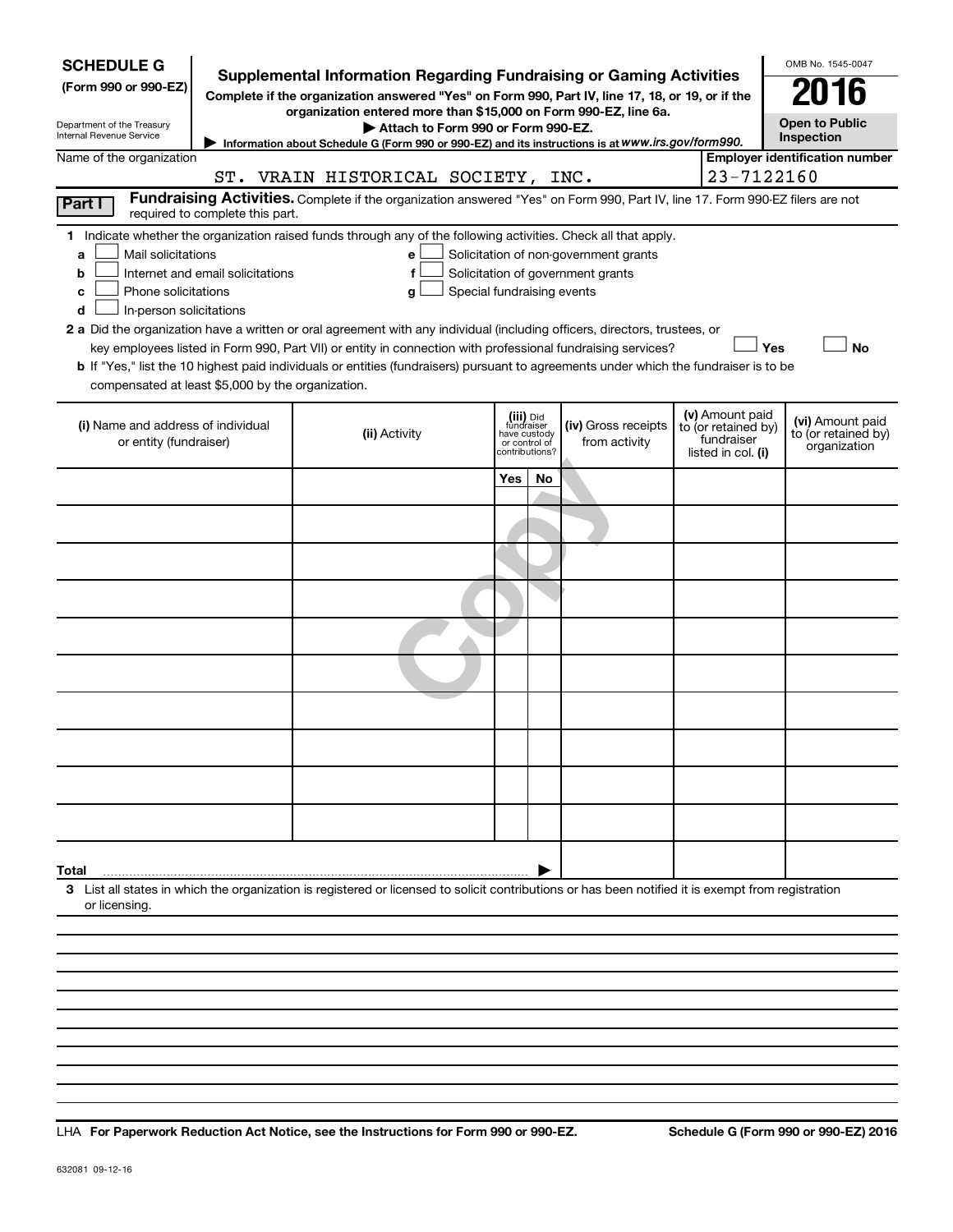23-7122160 Page 2 Schedule G (Form 990 or 990-EZ) 2016  $\texttt{ST\text{-}VRAIN \; HISTORICAL \; SOCIENT}$  ,  $\texttt{INC\text{-} } 23\text{-}7122160 \;$  Page Part II | Fundraising Events. Complete if the organization answered "Yes" on Form 990, Part IV, line 18, or reported more than \$15,000

of fundraising event contributions and gross income on Form 990-EZ, lines 1 and 6b. List events with gross receipts greater than \$5,000.

| OF RINGLASHIY EVENT CONTINUUDIS AND YNOS INCOME ON FOND YSD-LL, IINES 'FAND OD. LIST EVENTS WITH YNOS FECEIDIS YNEAER THAN PJ,000. |                |                                                                                                          |                |                         |                  |                            |  |  |
|------------------------------------------------------------------------------------------------------------------------------------|----------------|----------------------------------------------------------------------------------------------------------|----------------|-------------------------|------------------|----------------------------|--|--|
|                                                                                                                                    |                |                                                                                                          | (a) Event $#1$ | $(b)$ Event #2          | (c) Other events | (d) Total events           |  |  |
|                                                                                                                                    |                |                                                                                                          | PUMPKIN PIE    | <b>STRAWBERRY</b>       |                  |                            |  |  |
|                                                                                                                                    |                |                                                                                                          | DAYS           | FESTIVAL                | 3                | (add col. (a) through      |  |  |
|                                                                                                                                    |                |                                                                                                          | (event type)   | (event type)            | (total number)   | col. (c)                   |  |  |
| Revenue                                                                                                                            |                |                                                                                                          |                |                         |                  |                            |  |  |
|                                                                                                                                    |                |                                                                                                          | 30,413.        | 31,494.                 | 0.               | 61,907.                    |  |  |
|                                                                                                                                    | 1.             |                                                                                                          |                |                         |                  |                            |  |  |
|                                                                                                                                    |                |                                                                                                          | 9,913.         | 9,949.                  | 0.               |                            |  |  |
|                                                                                                                                    |                |                                                                                                          |                |                         |                  | 19,862.                    |  |  |
|                                                                                                                                    |                |                                                                                                          |                |                         |                  |                            |  |  |
|                                                                                                                                    | 3              | Gross income (line 1 minus line 2)                                                                       | 20,500.        | 21,545.                 |                  | 42,045.                    |  |  |
|                                                                                                                                    |                |                                                                                                          |                |                         |                  |                            |  |  |
|                                                                                                                                    |                |                                                                                                          |                |                         |                  |                            |  |  |
|                                                                                                                                    |                |                                                                                                          |                |                         |                  |                            |  |  |
|                                                                                                                                    | 5              |                                                                                                          |                |                         |                  |                            |  |  |
|                                                                                                                                    |                |                                                                                                          |                |                         |                  |                            |  |  |
|                                                                                                                                    | 6              |                                                                                                          | 3,896.         | 3,201.                  | $0$ .            | 7,097.                     |  |  |
| <b>Direct Expenses</b>                                                                                                             |                |                                                                                                          |                |                         |                  |                            |  |  |
|                                                                                                                                    | $\overline{7}$ |                                                                                                          | 1,673.         | 2,145.                  | 0.               | 3,818.                     |  |  |
|                                                                                                                                    |                |                                                                                                          |                |                         |                  |                            |  |  |
|                                                                                                                                    | 8              |                                                                                                          |                |                         |                  |                            |  |  |
|                                                                                                                                    | 9              |                                                                                                          | 1,931.         | 2, 258.                 | 4,373.           | 8,562.                     |  |  |
|                                                                                                                                    | 10             | Direct expense summary. Add lines 4 through 9 in column (d)                                              |                |                         |                  | 19,477.                    |  |  |
|                                                                                                                                    |                |                                                                                                          |                |                         |                  | 22,568.                    |  |  |
| Part III                                                                                                                           |                | Gaming. Complete if the organization answered "Yes" on Form 990, Part IV, line 19, or reported more than |                |                         |                  |                            |  |  |
|                                                                                                                                    |                | \$15,000 on Form 990-EZ, line 6a.                                                                        |                |                         |                  |                            |  |  |
|                                                                                                                                    |                |                                                                                                          |                | (b) Pull tabs/instant   |                  | (d) Total gaming (add      |  |  |
|                                                                                                                                    |                |                                                                                                          | (a) Bingo      | bingo/progressive bingo | (c) Other gaming | col. (a) through col. (c)) |  |  |
| Revenue                                                                                                                            |                |                                                                                                          |                |                         |                  |                            |  |  |
|                                                                                                                                    |                |                                                                                                          |                |                         |                  |                            |  |  |
|                                                                                                                                    | 1.             |                                                                                                          |                |                         |                  |                            |  |  |
| Direct Expenses                                                                                                                    |                |                                                                                                          |                |                         |                  |                            |  |  |
|                                                                                                                                    |                |                                                                                                          |                |                         |                  |                            |  |  |
|                                                                                                                                    |                |                                                                                                          |                |                         |                  |                            |  |  |
|                                                                                                                                    | 3              |                                                                                                          |                |                         |                  |                            |  |  |
|                                                                                                                                    |                |                                                                                                          |                |                         |                  |                            |  |  |
|                                                                                                                                    |                |                                                                                                          |                |                         |                  |                            |  |  |
|                                                                                                                                    |                |                                                                                                          |                |                         |                  |                            |  |  |

**9** Enter the state(s) in which the organization conducts gaming activities:

**8** Net gaming income summary. Subtract line 7 from line 1, column (d)

| a Is the organization licensed to conduct gaming activities in each of these states? |  | Yes | No |
|--------------------------------------------------------------------------------------|--|-----|----|
| <b>b</b> If "No." explain:                                                           |  |     |    |

**Yes Yes Yes** % % % † † † **No No No**

 $|\Box$  No  $|\Box$  No  $|\Box$ 

|

**10 a Yes No** Were any of the organization's gaming licenses revoked, suspended, or terminated during the tax year? ~~~~~~~~~ † † **b** If "Yes," explain:

**7** Direct expense summary. Add lines 2 through 5 in column (d) ~~~~~~~~~~~~~~~~~~~~~~~~ |

632082 09-12-16

**5** Other direct expenses

**6** Volunteer labor ~~~~~~~~~~~~~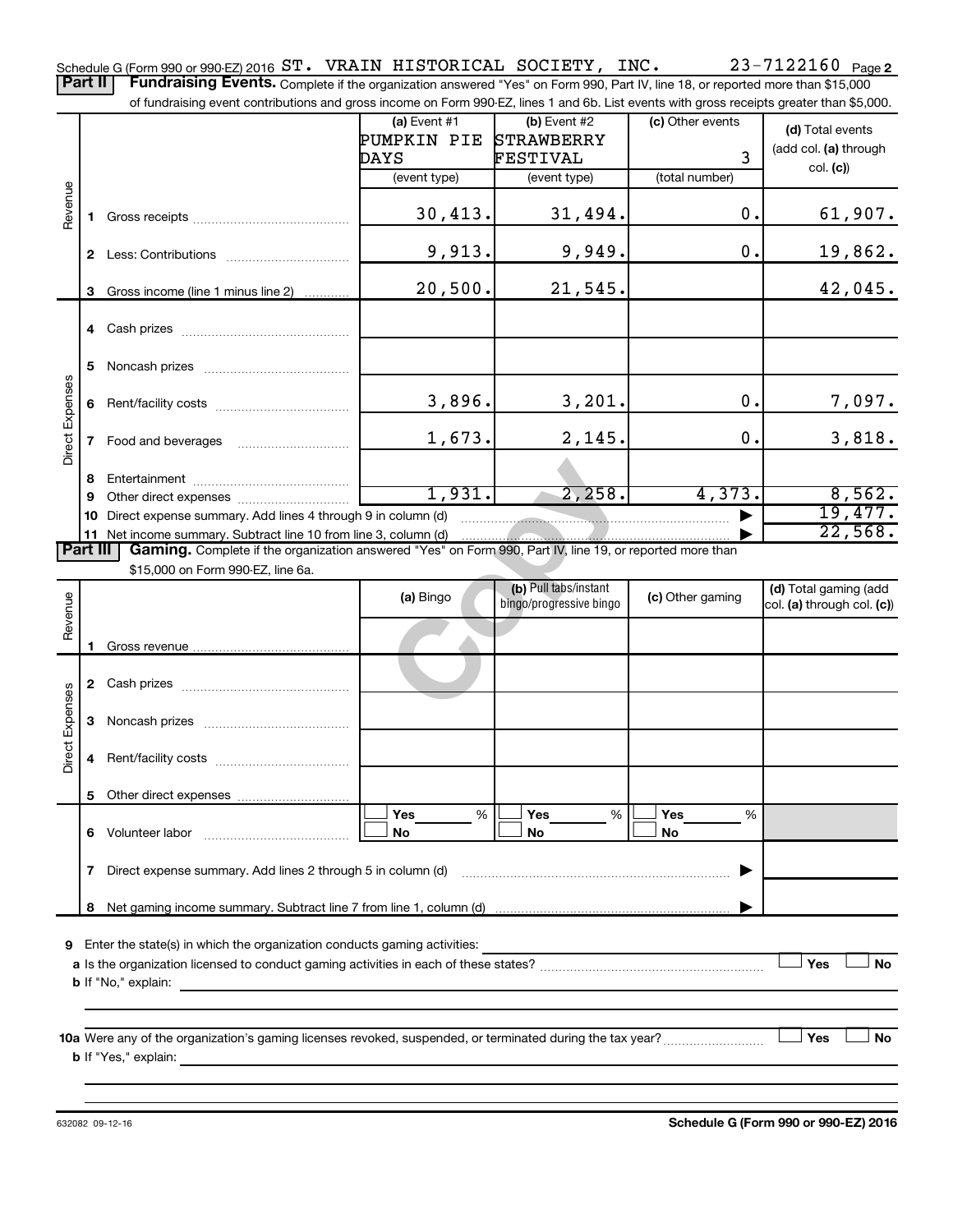|                            | 23-7122160<br>Schedule G (Form 990 or 990-EZ) 2016 $ST.$ VRAIN HISTORICAL SOCIETY, INC.                                                     |                 |     | Page 3               |  |  |  |  |
|----------------------------|---------------------------------------------------------------------------------------------------------------------------------------------|-----------------|-----|----------------------|--|--|--|--|
|                            |                                                                                                                                             |                 | Yes | No                   |  |  |  |  |
|                            | 12 Is the organization a grantor, beneficiary or trustee of a trust, or a member of a partnership or other entity formed                    |                 |     |                      |  |  |  |  |
|                            |                                                                                                                                             |                 | Yes | No                   |  |  |  |  |
|                            | 13 Indicate the percentage of gaming activity conducted in:                                                                                 |                 |     |                      |  |  |  |  |
|                            |                                                                                                                                             | 1За             |     | %                    |  |  |  |  |
|                            |                                                                                                                                             | 13 <sub>b</sub> |     | %                    |  |  |  |  |
|                            | 14 Enter the name and address of the person who prepares the organization's gaming/special events books and records:                        |                 |     |                      |  |  |  |  |
|                            |                                                                                                                                             |                 |     |                      |  |  |  |  |
| Name $\blacktriangleright$ | <u>and the contract of the contract of the contract of the contract of the contract of the contract of the contract of</u>                  |                 |     |                      |  |  |  |  |
|                            |                                                                                                                                             |                 |     |                      |  |  |  |  |
|                            | 15a Does the organization have a contract with a third party from whom the organization receives gaming revenue?                            |                 | Yes | <b>No</b>            |  |  |  |  |
|                            |                                                                                                                                             |                 |     |                      |  |  |  |  |
|                            | of gaming revenue retained by the third party $\triangleright$ \$                                                                           |                 |     |                      |  |  |  |  |
|                            | c If "Yes," enter name and address of the third party:                                                                                      |                 |     |                      |  |  |  |  |
|                            |                                                                                                                                             |                 |     |                      |  |  |  |  |
| Name $\blacktriangleright$ | <u> 1989 - Johann Stein, marwolaethau a bhann an t-Amhainn an t-Amhainn an t-Amhainn an t-Amhainn an t-Amhainn an</u>                       |                 |     |                      |  |  |  |  |
|                            | Address $\blacktriangleright$                                                                                                               |                 |     |                      |  |  |  |  |
|                            |                                                                                                                                             |                 |     |                      |  |  |  |  |
|                            | <b>16</b> Gaming manager information:                                                                                                       |                 |     |                      |  |  |  |  |
| Name $\blacktriangleright$ | <u> 1989 - Johann Barbara, martxa a</u>                                                                                                     |                 |     |                      |  |  |  |  |
|                            | Gaming manager compensation $\triangleright$ \$                                                                                             |                 |     |                      |  |  |  |  |
|                            | Description of services provided >                                                                                                          |                 |     |                      |  |  |  |  |
|                            |                                                                                                                                             |                 |     |                      |  |  |  |  |
|                            |                                                                                                                                             |                 |     |                      |  |  |  |  |
|                            | Director/officer<br>Employee<br>Independent contractor                                                                                      |                 |     |                      |  |  |  |  |
|                            | <b>17</b> Mandatory distributions:                                                                                                          |                 |     |                      |  |  |  |  |
|                            | <b>a</b> Is the organization required under state law to make charitable distributions from the gaming proceeds to                          |                 |     |                      |  |  |  |  |
|                            |                                                                                                                                             |                 |     | $\Box$ Yes $\Box$ No |  |  |  |  |
|                            | <b>b</b> Enter the amount of distributions required under state law to be distributed to other exempt organizations or spent in the         |                 |     |                      |  |  |  |  |
|                            | organization's own exempt activities during the tax year $\triangleright$ \$                                                                |                 |     |                      |  |  |  |  |
| <b>Part IV</b>             | Supplemental Information. Provide the explanations required by Part I, line 2b, columns (iii) and (v); and Part III, lines 9, 9b, 10b, 15b, |                 |     |                      |  |  |  |  |
|                            | 15c, 16, and 17b, as applicable. Also provide any additional information. See instructions                                                  |                 |     |                      |  |  |  |  |
|                            |                                                                                                                                             |                 |     |                      |  |  |  |  |
|                            |                                                                                                                                             |                 |     |                      |  |  |  |  |
|                            |                                                                                                                                             |                 |     |                      |  |  |  |  |
|                            |                                                                                                                                             |                 |     |                      |  |  |  |  |
|                            |                                                                                                                                             |                 |     |                      |  |  |  |  |
|                            |                                                                                                                                             |                 |     |                      |  |  |  |  |
|                            |                                                                                                                                             |                 |     |                      |  |  |  |  |
|                            |                                                                                                                                             |                 |     |                      |  |  |  |  |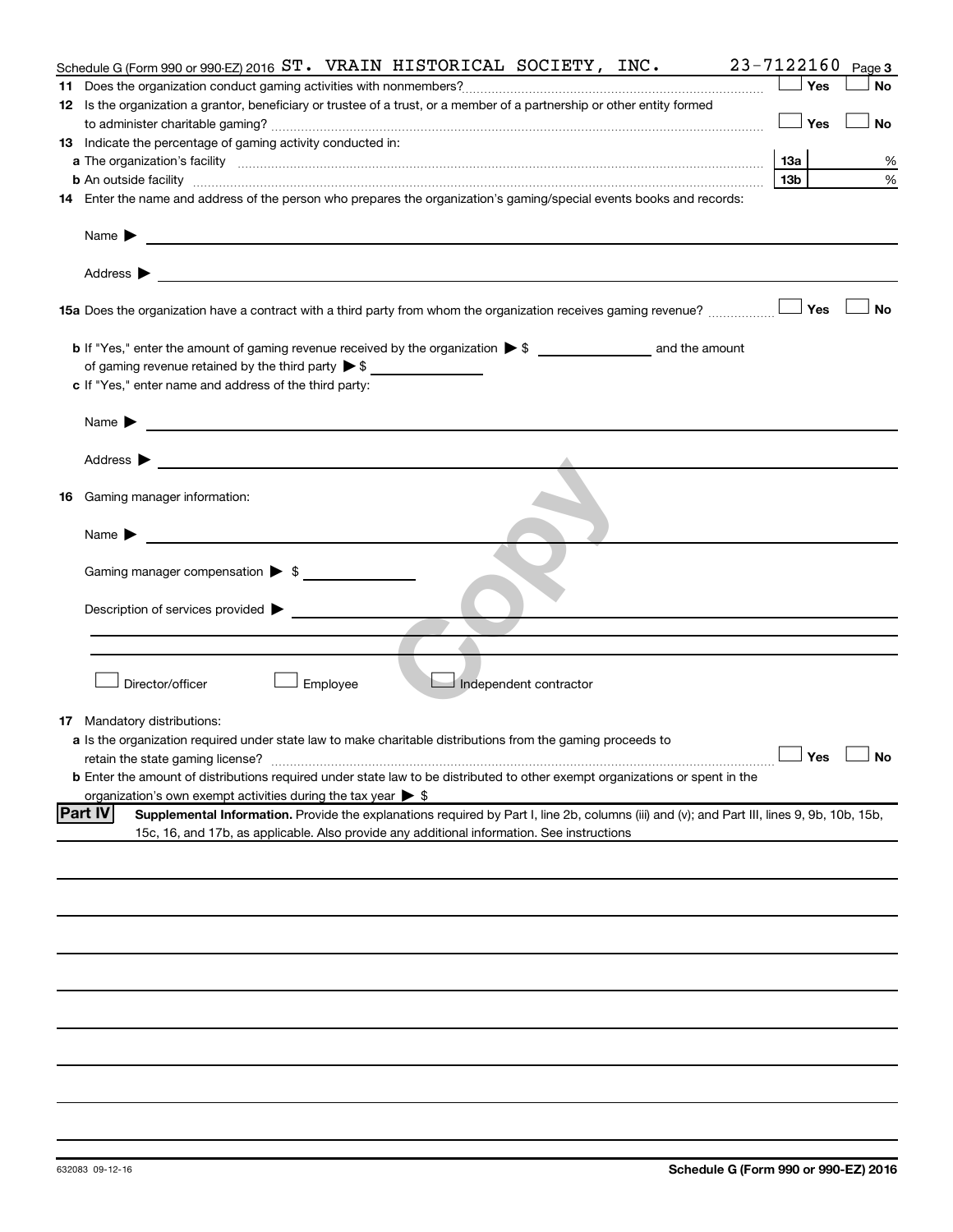| Schedule G (Form 990 or 990-EZ) ST. VRAIN<br><b>Part IV</b> Supplemental Information (continued) |  | ST. VRAIN HISTORICAL SOCIETY, INC. |  | 23-7122160 Page 4 |  |
|--------------------------------------------------------------------------------------------------|--|------------------------------------|--|-------------------|--|
|                                                                                                  |  |                                    |  |                   |  |
|                                                                                                  |  |                                    |  |                   |  |
|                                                                                                  |  |                                    |  |                   |  |
|                                                                                                  |  |                                    |  |                   |  |
|                                                                                                  |  |                                    |  |                   |  |
|                                                                                                  |  |                                    |  |                   |  |
|                                                                                                  |  |                                    |  |                   |  |
|                                                                                                  |  |                                    |  |                   |  |
|                                                                                                  |  |                                    |  |                   |  |
|                                                                                                  |  |                                    |  |                   |  |
|                                                                                                  |  |                                    |  |                   |  |
|                                                                                                  |  |                                    |  |                   |  |
|                                                                                                  |  |                                    |  |                   |  |
|                                                                                                  |  |                                    |  |                   |  |
|                                                                                                  |  |                                    |  |                   |  |
|                                                                                                  |  |                                    |  |                   |  |
|                                                                                                  |  |                                    |  |                   |  |
|                                                                                                  |  |                                    |  |                   |  |
|                                                                                                  |  |                                    |  |                   |  |
|                                                                                                  |  |                                    |  |                   |  |
|                                                                                                  |  |                                    |  |                   |  |
|                                                                                                  |  |                                    |  |                   |  |
|                                                                                                  |  |                                    |  |                   |  |
|                                                                                                  |  |                                    |  |                   |  |
|                                                                                                  |  |                                    |  |                   |  |
|                                                                                                  |  |                                    |  |                   |  |
|                                                                                                  |  |                                    |  |                   |  |
|                                                                                                  |  |                                    |  |                   |  |
|                                                                                                  |  |                                    |  |                   |  |
|                                                                                                  |  |                                    |  |                   |  |
|                                                                                                  |  |                                    |  |                   |  |
|                                                                                                  |  |                                    |  |                   |  |
|                                                                                                  |  |                                    |  |                   |  |
|                                                                                                  |  |                                    |  |                   |  |
|                                                                                                  |  |                                    |  |                   |  |
|                                                                                                  |  |                                    |  |                   |  |
|                                                                                                  |  |                                    |  |                   |  |
|                                                                                                  |  |                                    |  |                   |  |
|                                                                                                  |  |                                    |  |                   |  |
|                                                                                                  |  |                                    |  |                   |  |
|                                                                                                  |  |                                    |  |                   |  |
|                                                                                                  |  |                                    |  |                   |  |
|                                                                                                  |  |                                    |  |                   |  |
|                                                                                                  |  |                                    |  |                   |  |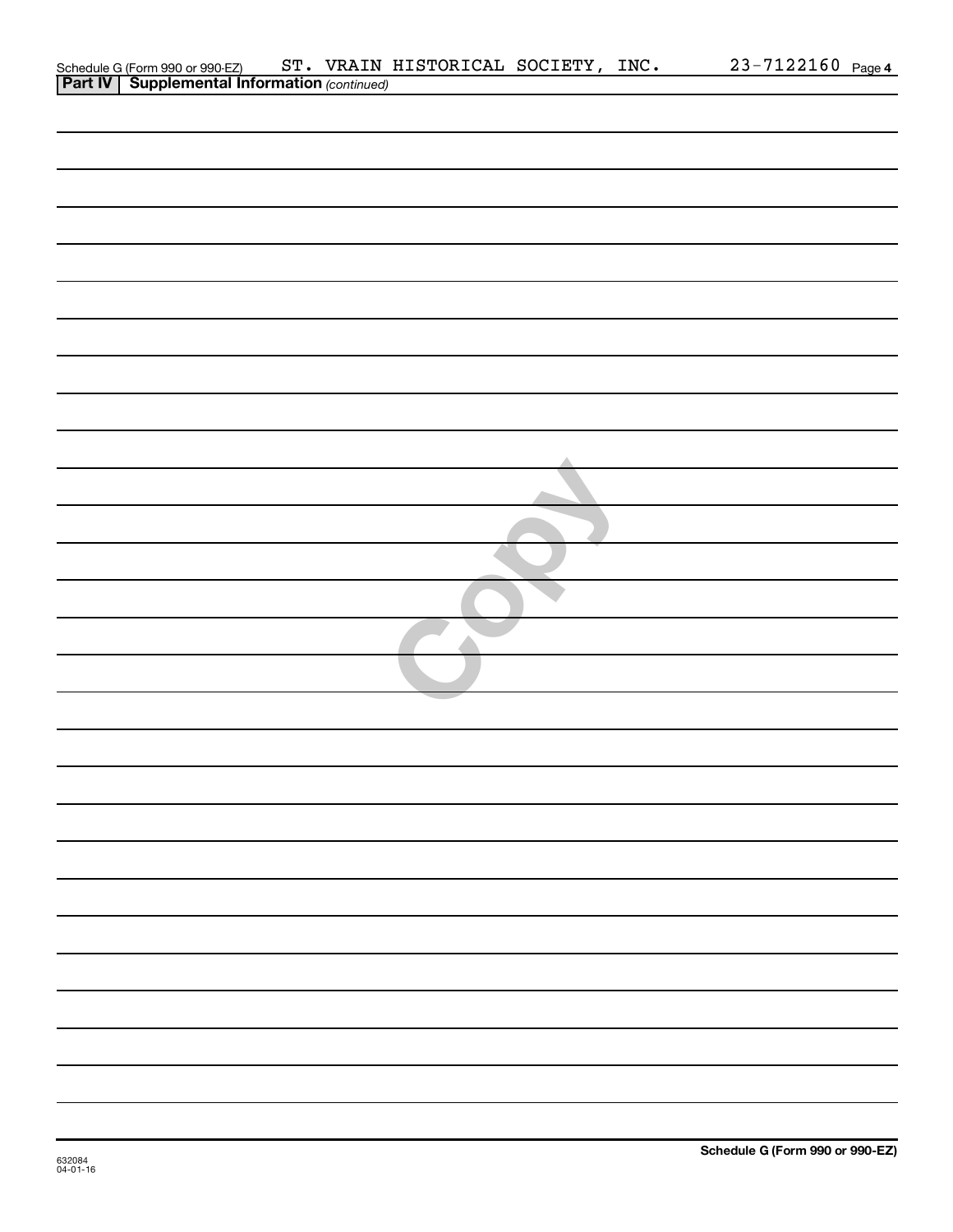| Supplemental Information to Form 990 or 990-EZ<br><b>SCHEDULE O</b><br>Complete to provide information for responses to specific questions on<br>(Form 990 or 990-EZ)<br>Form 990 or 990-EZ or to provide any additional information.<br>Attach to Form 990 or 990-EZ.<br>Department of the Treasury<br>Information about Schedule O (Form 990 or 990-EZ) and its instructions is at WWW.irs.gov/form990.<br>Internal Revenue Service | OMB No. 1545-0047<br><b>Open to Public</b><br><b>Inspection</b>             |  |  |  |  |  |  |
|---------------------------------------------------------------------------------------------------------------------------------------------------------------------------------------------------------------------------------------------------------------------------------------------------------------------------------------------------------------------------------------------------------------------------------------|-----------------------------------------------------------------------------|--|--|--|--|--|--|
| Name of the organization<br>ST. VRAIN HISTORICAL SOCIETY, INC.                                                                                                                                                                                                                                                                                                                                                                        | <b>Employer identification number</b><br>23-7122160                         |  |  |  |  |  |  |
| FORM 990, PART I, LINE 1, DESCRIPTION OF ORGANIZATION MISSION:                                                                                                                                                                                                                                                                                                                                                                        |                                                                             |  |  |  |  |  |  |
| BY ACQUIRING HISTORICAL HOUSES, SITES AND PLACES; RESTORING, PRESERVING                                                                                                                                                                                                                                                                                                                                                               |                                                                             |  |  |  |  |  |  |
| EXHIBITING THE HOUSES; ENCOURAGING, PROMOTING AND SUPPORTING<br>AND                                                                                                                                                                                                                                                                                                                                                                   |                                                                             |  |  |  |  |  |  |
| EFFORTS<br>TO PRESERVE THE HISTORY OF THE ST. VRAIN VALLEY; EDUCATING THE                                                                                                                                                                                                                                                                                                                                                             |                                                                             |  |  |  |  |  |  |
| IN SUCH HISTORY; DISSEMINATING HISTORICAL INFORMATION;<br>PUBLIC                                                                                                                                                                                                                                                                                                                                                                      |                                                                             |  |  |  |  |  |  |
| CELEBRATING HISTORICAL EVENTS; AND RAISING FUNDS FOR CARRYING OUT SUCH                                                                                                                                                                                                                                                                                                                                                                |                                                                             |  |  |  |  |  |  |
| PURPOSES.                                                                                                                                                                                                                                                                                                                                                                                                                             |                                                                             |  |  |  |  |  |  |
|                                                                                                                                                                                                                                                                                                                                                                                                                                       |                                                                             |  |  |  |  |  |  |
| FORM 990, PART III, LINE 1, DESCRIPTION OF ORGANIZATION MISSION:                                                                                                                                                                                                                                                                                                                                                                      |                                                                             |  |  |  |  |  |  |
| THE ST. VRAIN VALLEY; EDUCATING THE PUBLIC IN SUCH HISTORY;<br>ОF                                                                                                                                                                                                                                                                                                                                                                     |                                                                             |  |  |  |  |  |  |
| DISSEMINATING HISTORICAL INFORMATION; CELEBRATING HISTORICAL EVENTS;                                                                                                                                                                                                                                                                                                                                                                  |                                                                             |  |  |  |  |  |  |
| AND RAISING FUNDS FOR CARRYING OUT SUCH PURPOSES.                                                                                                                                                                                                                                                                                                                                                                                     |                                                                             |  |  |  |  |  |  |
|                                                                                                                                                                                                                                                                                                                                                                                                                                       |                                                                             |  |  |  |  |  |  |
| FORM 990, PART III, LINE 4D, OTHER PROGRAM SERVICES:                                                                                                                                                                                                                                                                                                                                                                                  |                                                                             |  |  |  |  |  |  |
| SAINT STEPHEN'S CHURCH; RENTAL OF HISTORICAL HOMES; MISCELLANEOUS                                                                                                                                                                                                                                                                                                                                                                     |                                                                             |  |  |  |  |  |  |
| EXPENSES.                                                                                                                                                                                                                                                                                                                                                                                                                             |                                                                             |  |  |  |  |  |  |
| EXPENSES $\frac{1}{5}$ 6,959. INCLUDING GRANTS OF $\frac{1}{5}$ 0. REVENUE $\frac{1}{5}$ 0.                                                                                                                                                                                                                                                                                                                                           |                                                                             |  |  |  |  |  |  |
|                                                                                                                                                                                                                                                                                                                                                                                                                                       |                                                                             |  |  |  |  |  |  |
| FORM 990, PART VI, SECTION A, LINE 6:                                                                                                                                                                                                                                                                                                                                                                                                 |                                                                             |  |  |  |  |  |  |
| ST. VRAIN HISTORICAL SOCIETY, INC. OFFERS MEMBERSHIPS OF DIFFERENT LEVELS;                                                                                                                                                                                                                                                                                                                                                            |                                                                             |  |  |  |  |  |  |
| INDIVIDUAL, FAMILY, CORPORATE, SENIOR/STUDENT, SUPPORTING AND BENEFACTOR.                                                                                                                                                                                                                                                                                                                                                             |                                                                             |  |  |  |  |  |  |
|                                                                                                                                                                                                                                                                                                                                                                                                                                       |                                                                             |  |  |  |  |  |  |
| FORM 990, PART VI, SECTION A, LINE 7A:                                                                                                                                                                                                                                                                                                                                                                                                |                                                                             |  |  |  |  |  |  |
|                                                                                                                                                                                                                                                                                                                                                                                                                                       | OFFICERS ARE ELECTED BY THE DIRECTORS AND DIRECTORS ARE ELECTED BY MEMBERS. |  |  |  |  |  |  |
|                                                                                                                                                                                                                                                                                                                                                                                                                                       |                                                                             |  |  |  |  |  |  |

FORM 990, PART VI, SECTION B, LINE 11B: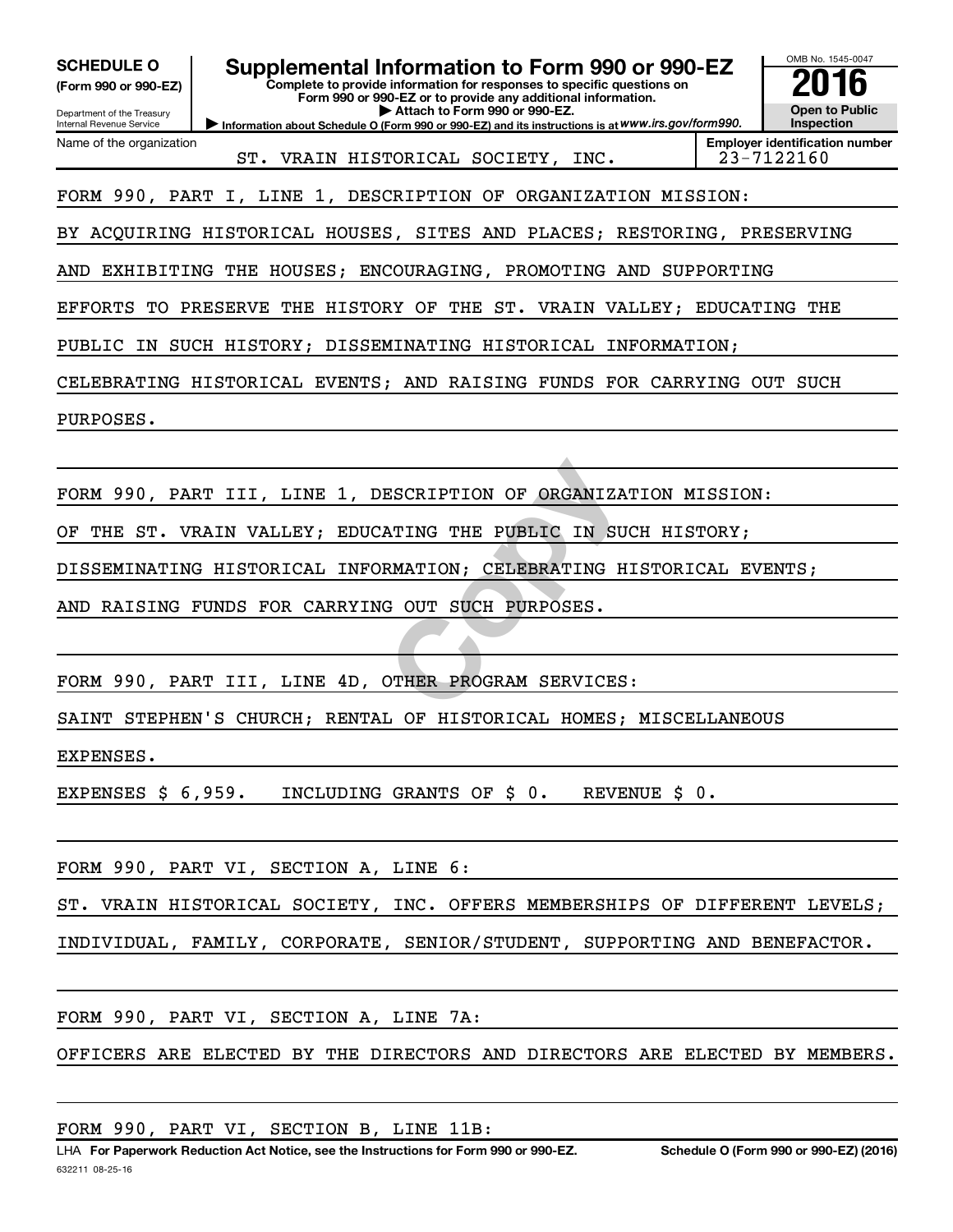| Schedule O (Form 990 or 990-EZ) (2016)                                      | Page 2                                              |
|-----------------------------------------------------------------------------|-----------------------------------------------------|
| Name of the organization<br>ST. VRAIN HISTORICAL SOCIETY, INC.              | <b>Employer identification number</b><br>23-7122160 |
| THE FORM 990 IS DISTRIBUTED TO THE MEMBERS OF THE BOARD FOR REVIEW AND IS   |                                                     |
| REVIEWED IN DETAIL WITH APPROPRIATE COMMENTS COMMUNICATED BACK TO THE       |                                                     |
| PREPARER.                                                                   |                                                     |
|                                                                             |                                                     |
| FORM 990, PART VI, SECTION B, LINE 15B:                                     |                                                     |
| CONSIDERATION IS GIVEN AT BUDGET TIME IN PREPARATION OF THE NEXT YEARS      |                                                     |
| BUDGET, WITH SENSITIVITY TOWARD WHAT OTHER NON-PROFITS IN THE COMMUNITY ARE |                                                     |
| PAYING AND OTHER FACTORS INCLUDING TIME WITH THE ORGANIZATION, EXPERIENCE,  |                                                     |
| DUTIES, ETC.                                                                |                                                     |
|                                                                             |                                                     |
| FORM 990, PART VI, SECTION C, LINE 19:                                      |                                                     |
| THESE ARE MADE AVAILABLE THROUGH ANNUAL MEETINGS AND NEWSLETTERS.           |                                                     |
|                                                                             |                                                     |
| PART VI, SECTION C, LINE 19                                                 |                                                     |
| THE ORGANIZATION MAKES ITS GOVERNING DOCUMENTS AND OTHER IMPORTANT          |                                                     |
| INFORMATION AVAILABLE TO THE PUBLIC THROUGH THE ANNUAL MEETING AND          |                                                     |
| NEWSLETTERS.                                                                |                                                     |
|                                                                             |                                                     |
|                                                                             |                                                     |
|                                                                             |                                                     |